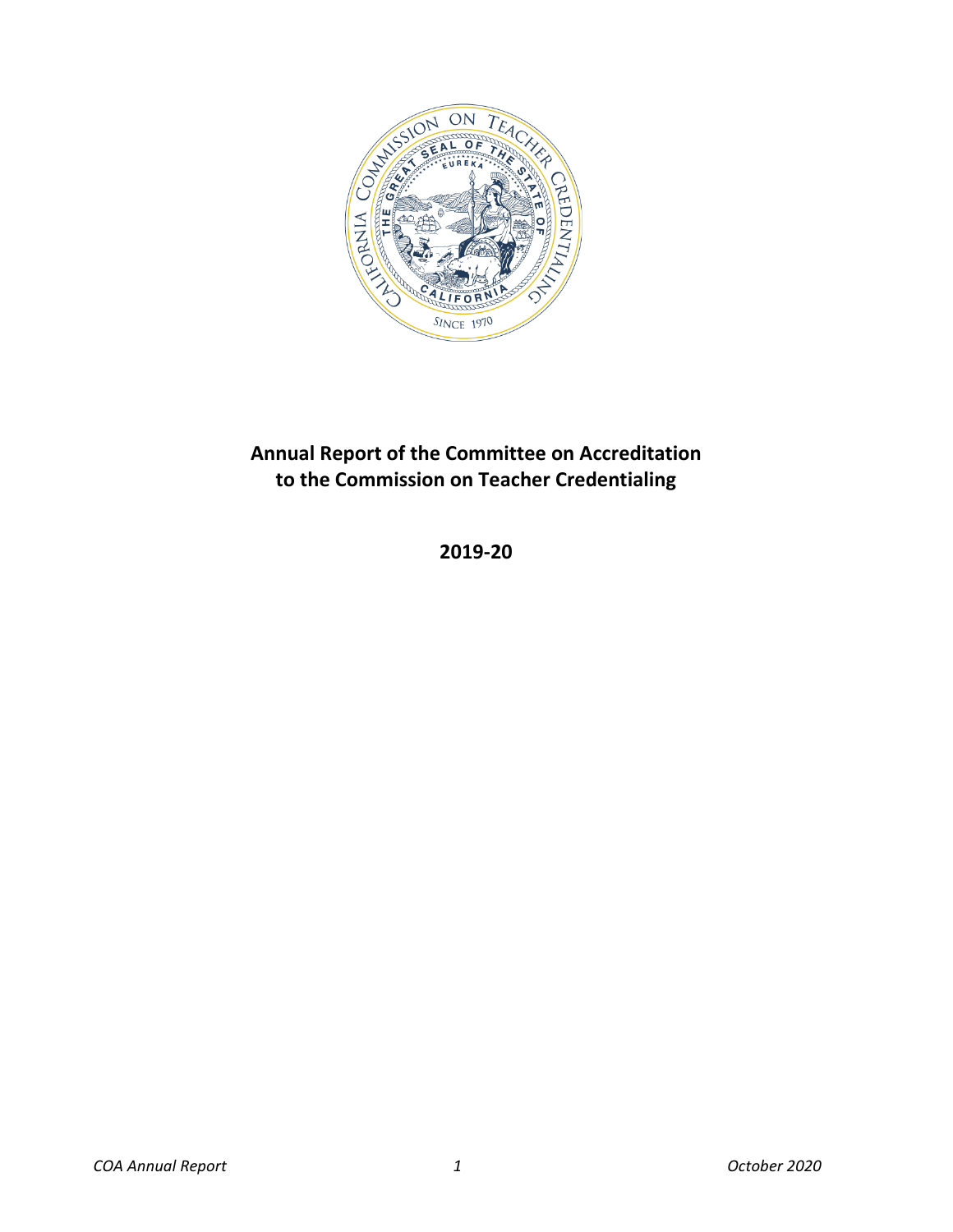### Dear Commissioners:

On behalf of the entire Committee on Accreditation we are pleased to present the *2019-20 Annual Report on Accreditation.*

This past year was without a doubt amongst the most challenging. The worldwide pandemic impacted every aspect of our lives and upended our educational structure in just a matter of weeks. With little time for advanced preparation, we witnessed colleges and universities, educator preparation programs, teachers, administrators, and other school personnel in this state pull together to shift from face-to-face instruction to distance learning. We have been amazed at, and inspired by, the commitment and dedication of educators and our educational institutions as they not only grappled with the logistics of distance learning, but in seeking to minimize the educational inequities that were magnified by the economic implications caused by COVID-19.

The Commission's accreditation system also had to shift in a matter of weeks from face-to-face visits to virtual visits, with nearly half of the scheduled site visits for 2019-20 taking place entirely through technology. It is with enormous gratitude we recognize the tireless work of the personnel at institutions undergoing a review as well as the countless numbers of team leads, site visit reviewers, program reviewers, members of the COA, and Commission staff who kept the system going in spite of the challenges. Their collective commitment to ensuring quality in educator preparation programs in the midst of a worldwide pandemic is remarkable.

As we enter a new academic year, the continued myriad of challenges before us can seem daunting. Yet, we are hopeful. We teach our new educators to be reflective practitioners and we believe strongly that recent experiences offer exciting, and necessary, opportunities to reflect on ways in which to make education in this state stronger and more equitable for future generations of Californians. As always, we stand with the Commission and the entire California educational community ready to meet these challenges.

Sincerely,

Dr. Anna Moore Dr. Robert Frelly

Committee Co-Chair **Committee Co-Chair** Committee Co-Chair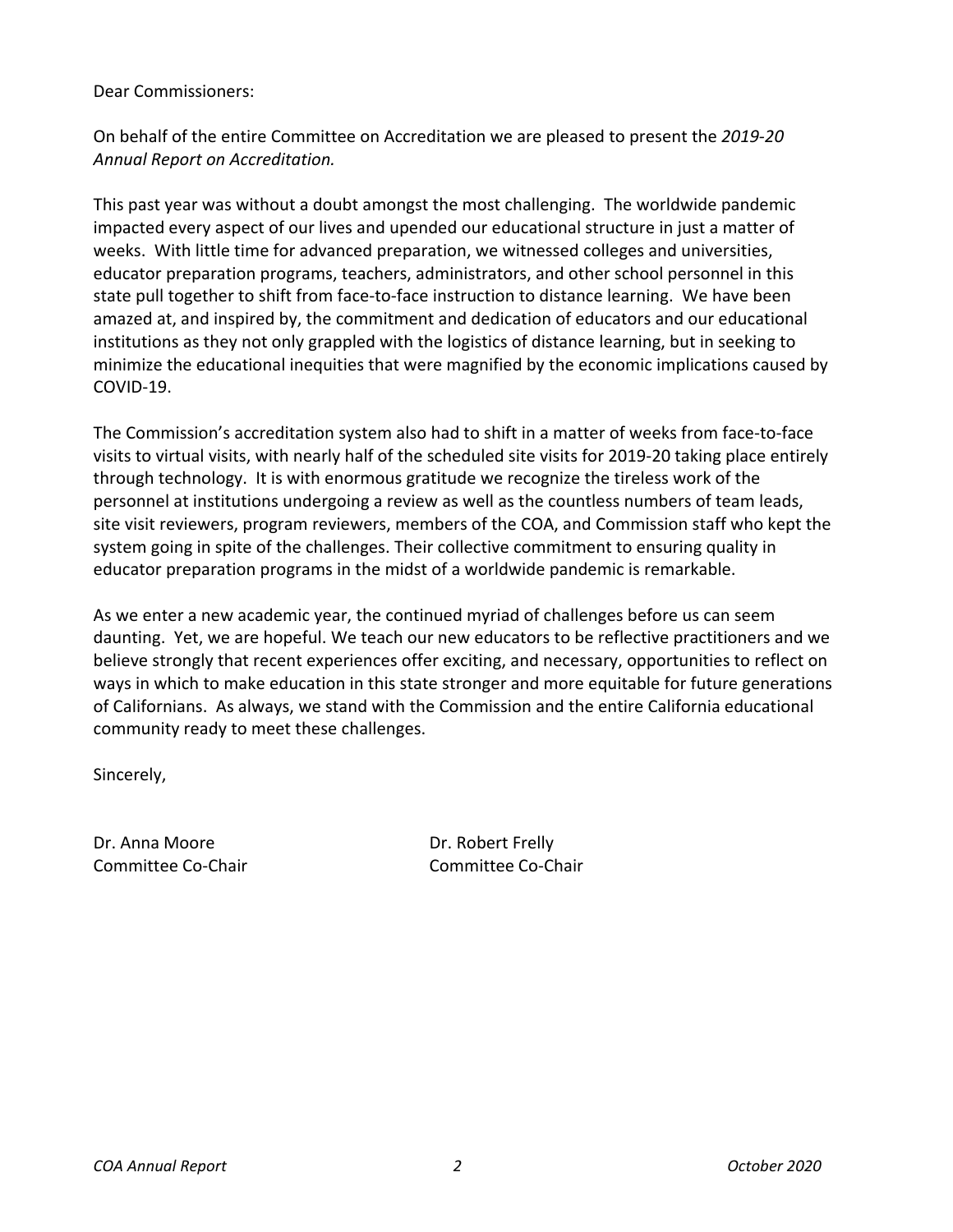**The Committee on Accreditation 2019-20**

<span id="page-2-0"></span>**Jose Luis Alvarado** Dean College of Education California State University, Monterey Bay

**Cathy Creasia** Director of Accreditation and Credentialing Rossier School of Education University of Southern California

**Cheryl Forbes** Director of Teacher Education and Lecturer University of California, San Diego

**Robert Frelly** Director of Music Education Chapman University

**Michael Hillis** Dean, Graduate School of Education California Lutheran University

**Iris Riggs** Professor, Teacher Education and Foundations California State University, San Bernardino **Cynthia Amos** College and Career Coach Los Angeles Unified School District

**Jomeline Balatayo** English Language Development Teacher Culver City High School

**Katrine Czajkowski** Program Manager, Teacher Induction Sweetwater Union High School District

**Anna Moore** Principal Olivet Elementary Charter School

**Gerard Morrison** Teacher Long Beach Unified School District School

**Martin Martinez** Director, School of Education Sacramento County Office of Education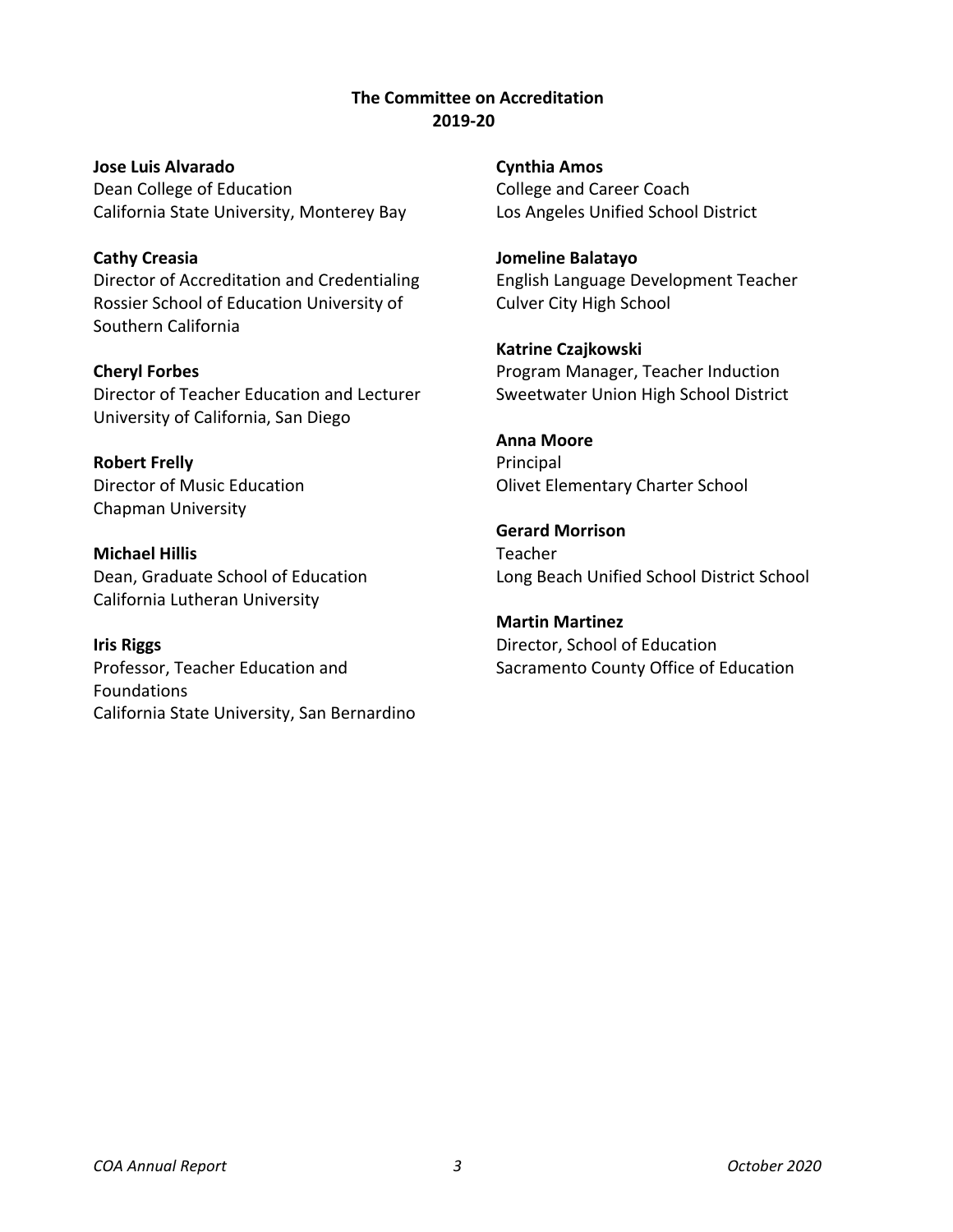## **Table of Contents**

<span id="page-3-0"></span>

| Annual Report of the Committee on Accreditation to the Commission on Teacher Credentialing                                                                                                                                                                                                                                                                                                                                                                                                                                                                                                                                                                                           | 1                                                        |
|--------------------------------------------------------------------------------------------------------------------------------------------------------------------------------------------------------------------------------------------------------------------------------------------------------------------------------------------------------------------------------------------------------------------------------------------------------------------------------------------------------------------------------------------------------------------------------------------------------------------------------------------------------------------------------------|----------------------------------------------------------|
| The Committee on Accreditation                                                                                                                                                                                                                                                                                                                                                                                                                                                                                                                                                                                                                                                       | 3                                                        |
| Table of Contents                                                                                                                                                                                                                                                                                                                                                                                                                                                                                                                                                                                                                                                                    | $\overline{4}$                                           |
| <b>Executive Summary</b>                                                                                                                                                                                                                                                                                                                                                                                                                                                                                                                                                                                                                                                             | 6                                                        |
| Introduction: Summary of Activities of the Accreditation System                                                                                                                                                                                                                                                                                                                                                                                                                                                                                                                                                                                                                      | 8                                                        |
| Section I: Accomplishment of the Committee's Work Plan in 2019-20<br>Purpose 1. Ensure Accountability to the Public and to the Profession<br>Purpose 2. Ensure Program Quality<br>Purpose 3. Ensure Adherence to Standards<br>Purpose 4. Fostering Program Improvement                                                                                                                                                                                                                                                                                                                                                                                                               | 11<br>12<br>15<br>21<br>24                               |
| Section II: Summary of 2019-20 Accreditation Activities<br>Accreditation of Program Sponsors and their Educator Preparation Programs<br>Accreditation Status for Institutions with Site Visits in 2019-20 (31)<br><b>Institutions Meeting All Standards</b><br>Institutions Receiving Accreditation with All Common and Program Standards Met, 2019-20<br>Summary of Findings on Common Standards                                                                                                                                                                                                                                                                                    | 28<br>28<br>28<br>29<br>29<br>30                         |
| Findings in the Common Standards <sup>1</sup> 2019-20 Accreditation Site Visits (31 institutions)<br><b>Summary Findings on Program Standards</b><br>All Program Standards Found to be Met During 2019-20 Site Visits<br>Program Standards that are Not Met or Met With Concern<br>Institutions in 7th Year Follow Up<br>Action taken in 2019-20 on Institutions with Stipulations from Prior Year Site Visits<br>Initial Institutional Approval<br>Initial Approval of New Credential Programs (IPR)<br>New Educator Preparation Programs Sponsored by Provisionally Approved Institutions (5)<br>New Educator Preparation Programs Approved by COA at Existing Commission Approved | 30<br>30<br>31<br>31<br>34<br>34<br>35<br>36<br>37       |
| Program Sponsors (17)<br>Initial Approval of New Subject Matter Programs<br><b>Inactive Status</b><br>Reactivation of an Inactive Program<br>Transition of Professional Preparation Program to New Standards<br>Withdrawal of an Approved Program<br>Institutions No Longer Approved Program Sponsors (3)<br><b>Preconditions Review</b><br>Program Review and Common Standards<br>Red Cohort Program Review 2019-2020                                                                                                                                                                                                                                                               | 37<br>38<br>38<br>39<br>39<br>40<br>41<br>41<br>43<br>43 |
| Section III: Proposed Work Plan for the Committee on Accreditation in 2020-21<br>Purpose 1. Ensure Accountability to the Public and to the Profession<br>Purpose 2. Ensure Program Quality                                                                                                                                                                                                                                                                                                                                                                                                                                                                                           | 44<br>45<br>46                                           |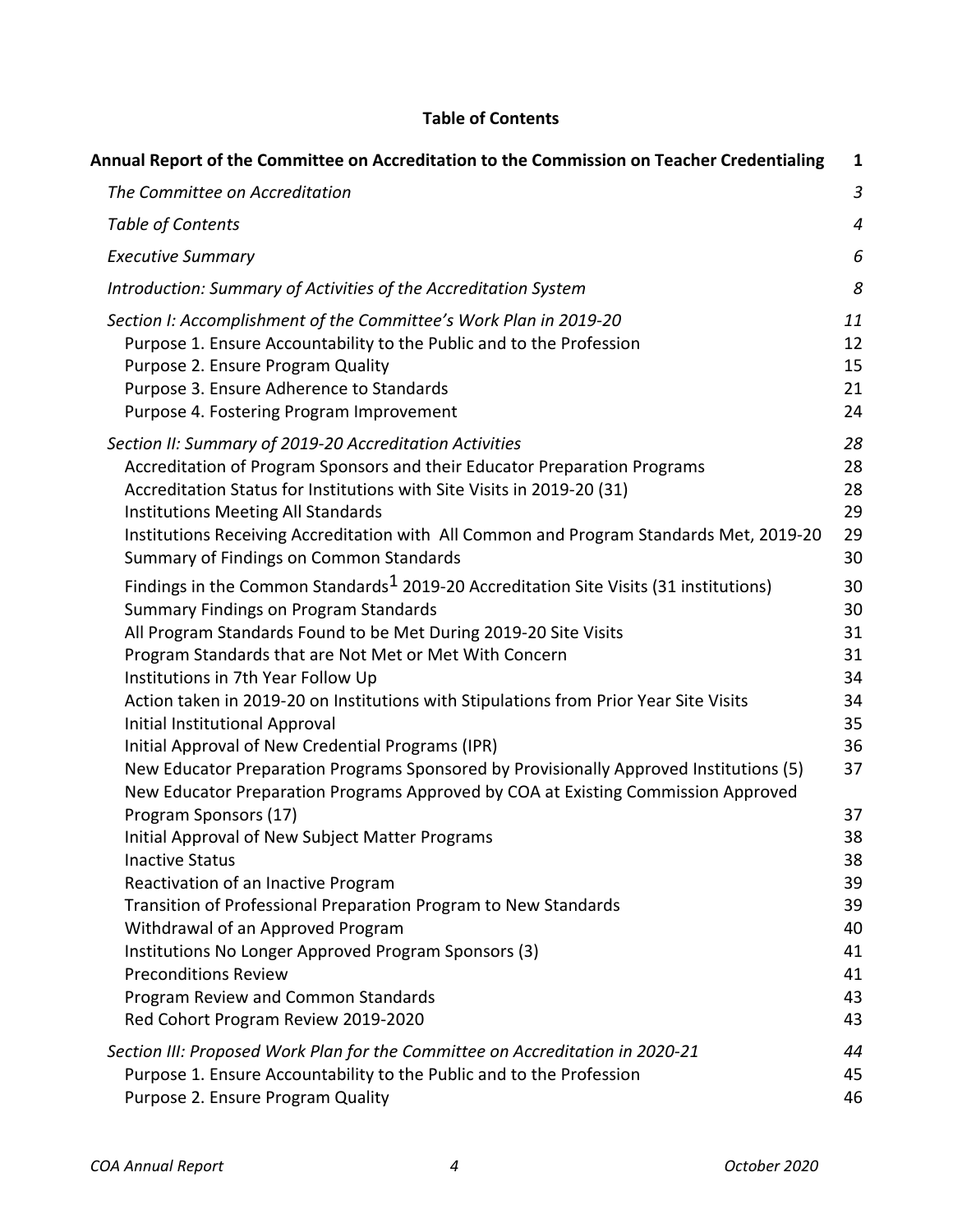<span id="page-4-0"></span>

| Purpose 3. Ensure Adherence to Standards             | 48  |
|------------------------------------------------------|-----|
| Purpose 4. Foster Program Improvement                | 49. |
| <b>General Operations</b>                            | 51  |
| Appendix A: Program Sponsors by Accreditation Cohort | 53. |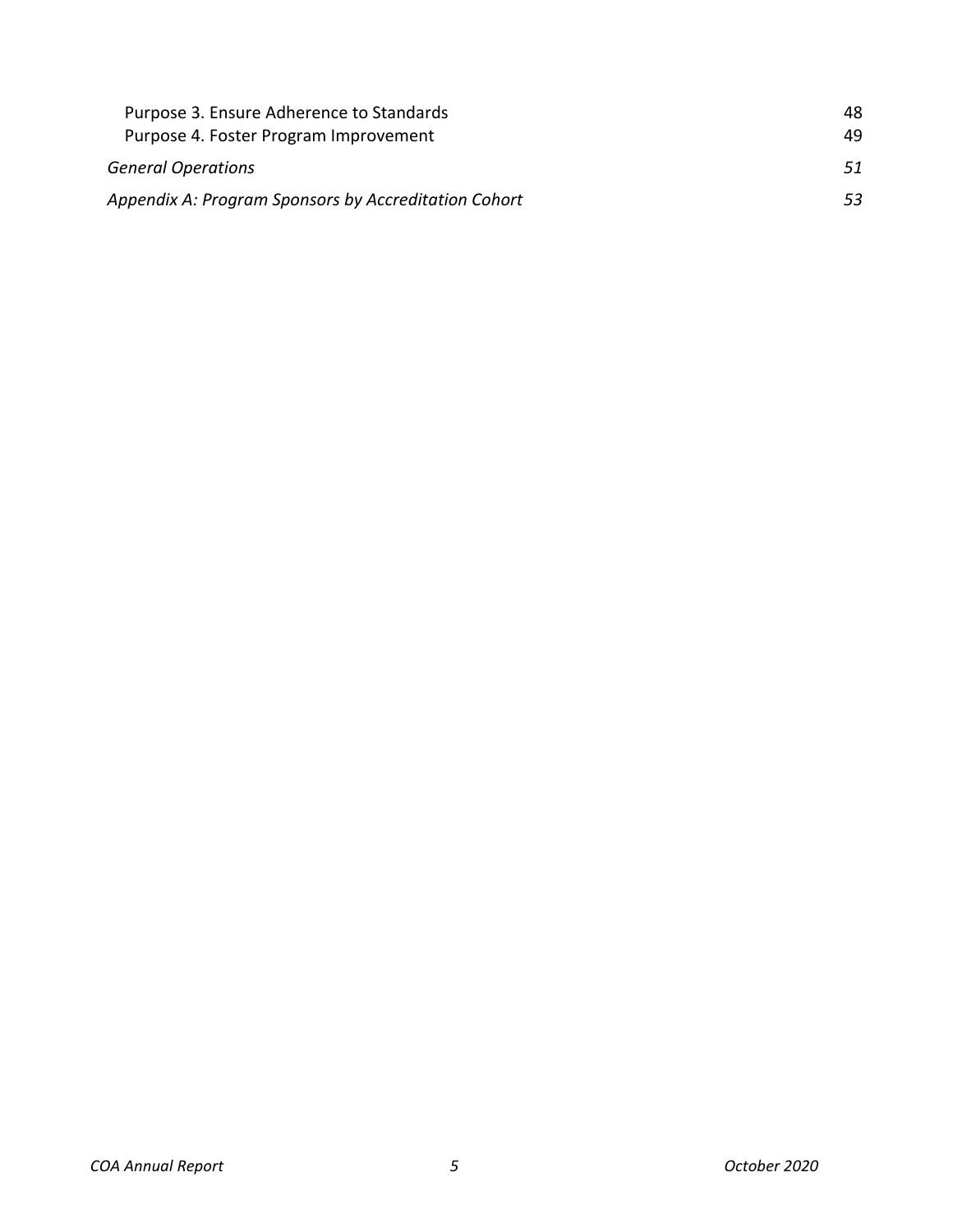#### **Executive Summary**

The 2019-20 accreditation year was unlike any before it. The academic year had started with enormous promise. Fueled by significant state investments to address the statewide teacher shortage, educational institutions throughout the state were developing and launching new pathways to teaching that offered enormous opportunity to address these shortages and to diversify the teaching profession. The state's fiscal condition was so promising that additional new investments were being proposed to continue and expand these efforts. Deep and significant improvements were made to some credential areas such as Education Specialist and Pupil Personnel Services. Additionally, the Commission's vision for a more streamlined and stronger accreditation process that included an annual accreditation data system and better use of outcomes measures was finally coming to fruition.

But in March 2020, the COVID-19 pandemic and the resulting stay-at-home order issued by Governor Newsom necessitated that all TK-12 schools, colleges, and universities shift from face-to-face instruction to online instruction. Additionally, most state agencies were required to complete their work from home using technology whenever possible. The economic hit taken by the state required the Legislature and the Governor to reevaluate funding priorities in light of COVID-19 and redirect limited resources to other state efforts. Plans for new state-funded efforts to address educator shortage areas were eliminated, as new budget cuts were put in place across the entire spectrum of state and local government programs, including cuts to TK-12 schools, colleges, and universities.

The 2019-20 accreditation season's activities, including site visits, were also adjusted to reflect this new reality and to maintain full implementation of the system while continuing efforts to refine the newer aspects of the current system. Below is a summary of some of the major accreditation activities during the 2019-2020 year.

### *Ongoing Accreditation Activities*

- Thirty-one (31) of the thirty-four (34) site visits scheduled for 2019-2020 were able to be completed prior to June 30, 2020. The remaining three programs were rescheduled and will be reviewed in fall 2020. Out of the 31 site visits:
	- 26, or 84 percent of, institutions received a status of Accreditation.
	- 5, or 16 percent of, institutions received Accreditation with Stipulations, Major Stipulations, or Probationary Stipulations.
- Progress was monitored and stipulations removed for ten (10) institutions reviewed in previous years including:
	- Eight (8) with Stipulations
	- One (1) institution with Major Stipulations
	- One (1) with Probationary Stipulations which was upgraded to Accreditation with Stipulations.
- Staff reviewed preconditions for 64 institutions (green and violet cohorts), 2,015 preconditions (768 general preconditions and 1,247 program-specific preconditions).
- Program review was completed for 33 institutions (red cohort), totaling 143 programs using approximately 250 reviewers.
- Common Standards review was completed for the 34 institutions with site visits.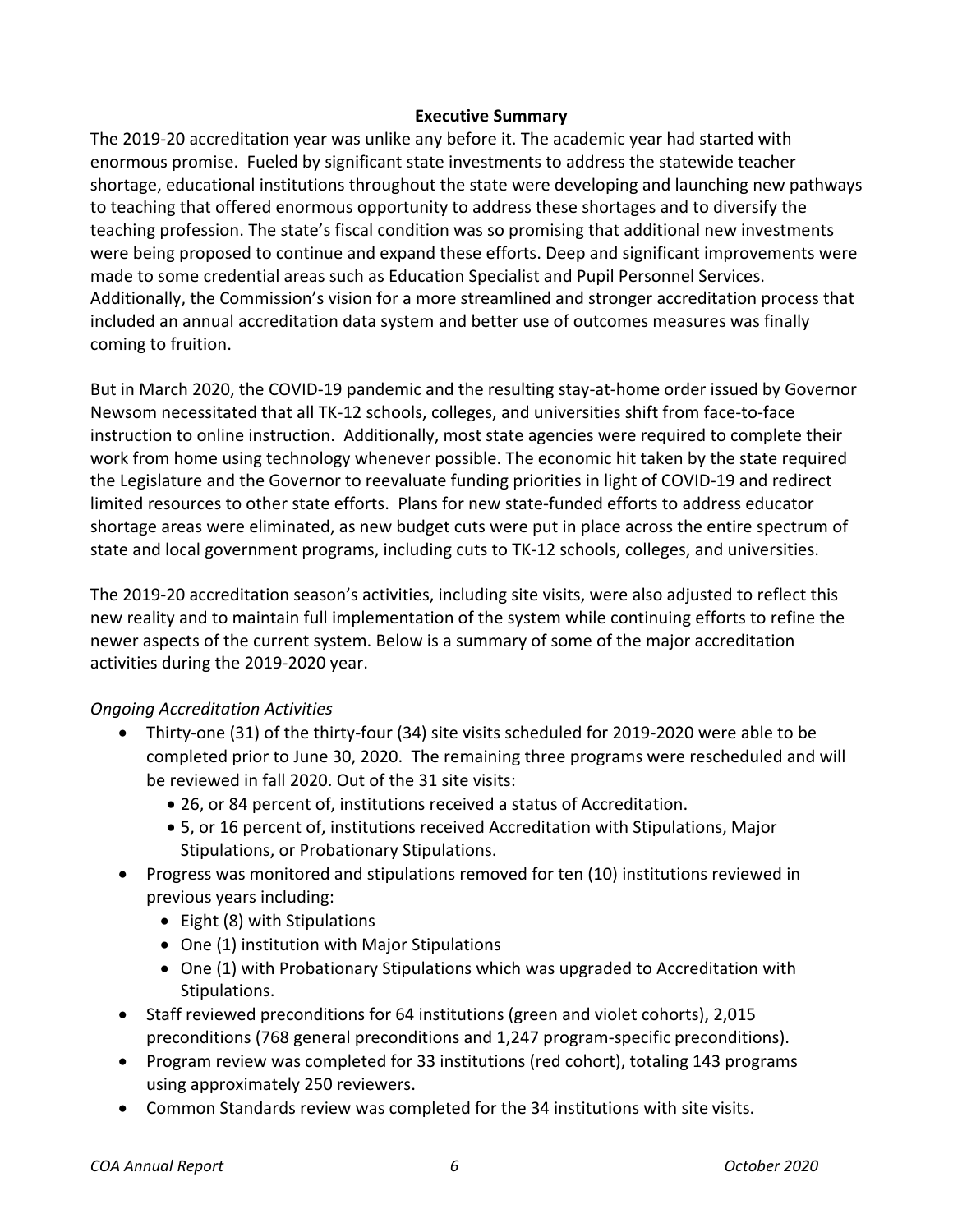- Seventeen (17) new educator preparation programs were approved.
- Five (5) new subject matter programs were approved three (3) of them Elementary Subject Matter programs, one (1) in Art, and one (1) in Social Science.
- Changes in status were managed for the currently approved programs, including:
	- 12 programs that went inactive across several different credential areas.
	- 31 programs that were withdrawn.
	- Three (3) institutions that ceased offering any educator preparation programs and therefore ceased to be Commission-approved program sponsors.

## *Continued Progress on Strengthening and Streamlining Project*

- Continued the revised Board of Institutional Review Site Visit Trainings for the second year including training approximately 90 additional individuals.
- Used feedback from the Program Review process for site visit teams for the firsttime.
- Used survey results to inform team decisions about programs.
- Piloted the Annual Accreditation Data system with the field.
- Developed data dashboards for use by accreditation site visit teams for the institutions and programs they are reviewing.
- Developed improvements that will be implemented in October 2020 to the Initial Program Approval process mirroring the Program Review process.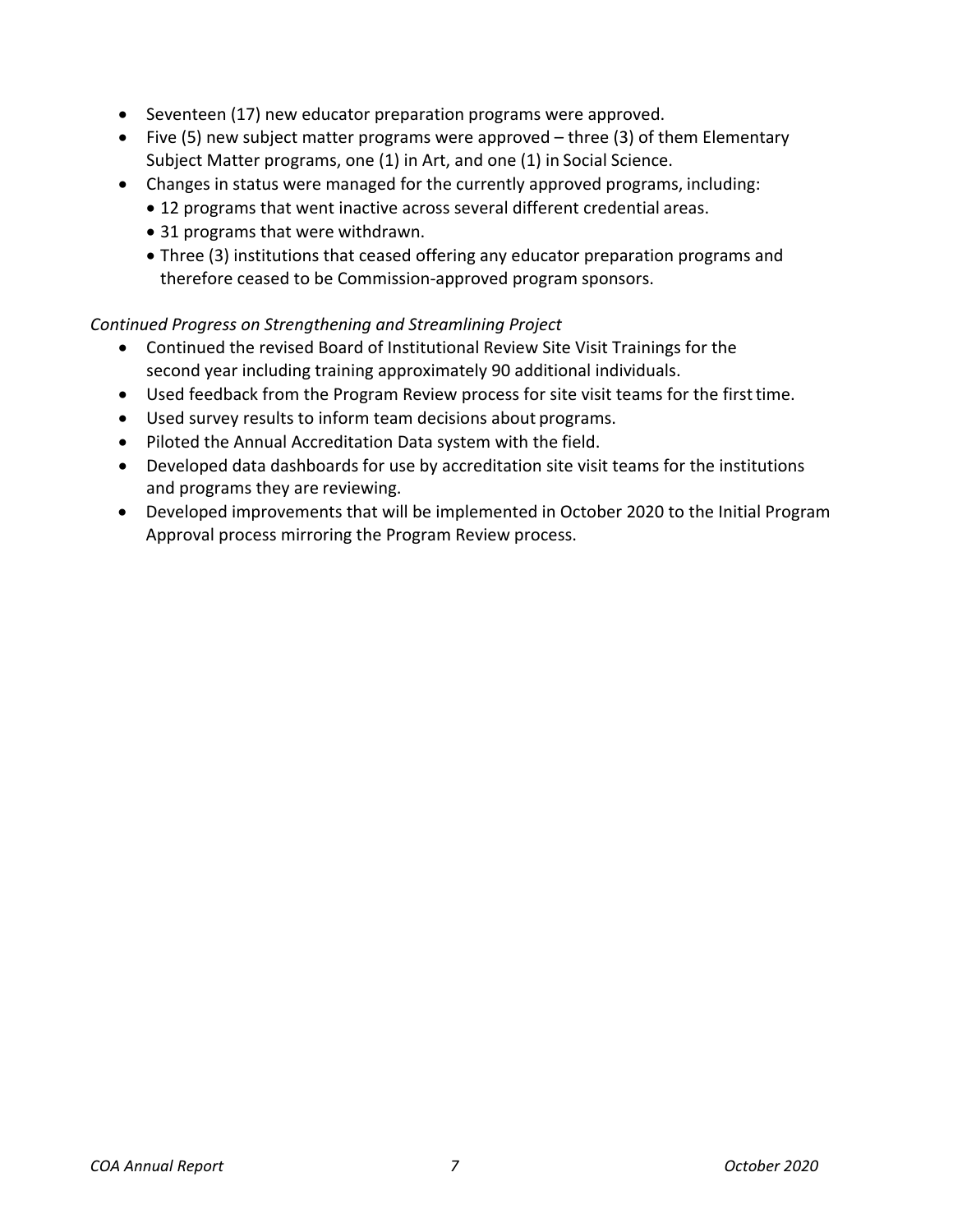## **Introduction: Summary of Activities of the Accreditation System**

<span id="page-7-0"></span>The 2019-20 year continued the important work of refining and improving the new accreditation system. Significant progress was made by the Commission, the Committee on Accreditation (COA), and the Commission staff with respect to implementation of the revised accreditation system. The accreditation system is the primary means by which the Commission ensures quality in educator preparation in California. Following a multi-year effort to strengthen and streamline accreditation, including the development of new or revised activities and requirements envisioned by the Commission, and a year of substantial technical assistance to the field in 2016-17, the Commission resumed full accreditation activities, including site visits in 2017-18, and this work continued in 2019- 20.

The major objectives of the revised accreditation system, as outlined in the *Accreditation Framework*, include the following:

- Accreditation assures that programs meet state standards for professional preparation programs, and, in so doing, are allowed to recommend candidates for state licensure.
- Accreditation assures candidates and the public that educator preparation programs are of high quality and effective in preparing candidates to meet licensure requirements.
- Accreditation assures candidates and the public that programs are accountable for the quality and effectiveness of the preparation they provide to candidates.
- Accreditation assures that peers determine each program's quality and effectiveness in order to retain their accreditation status.
- Accreditation provides the means for programs to continuously improve based on evidence of candidate outcomes, program effectiveness, and on feedback from ongoing peer review processes.

The current system is designed as a seven-year cycle comprised of the following major components or activities:

| Year of the                | <b>Corresponding Component or Activity</b>                   |  |
|----------------------------|--------------------------------------------------------------|--|
| <b>Accreditation Cycle</b> |                                                              |  |
| Annually                   | Submission of Annual Data to the Accreditation Data System   |  |
| Years 1 and 4              | <b>Preconditions Submission</b>                              |  |
| Year 5, fall               | Program Review Submission                                    |  |
| Year 5, spring             | <b>Common Standards Submission</b>                           |  |
| Year 6                     | <b>Site Visit</b>                                            |  |
| Year 7                     | Follow up activities to address issues of concern, if needed |  |

Each Commission-approved institution has been assigned to a "color cohort" on a seven year cycle signifying which component or activity is expected of those institutions in any given year. A full schedule of accreditation activities for each cohort can be found on the Commission's accreditation [webpage.](https://www.ctc.ca.gov/educator-prep/program-accred-sch-act)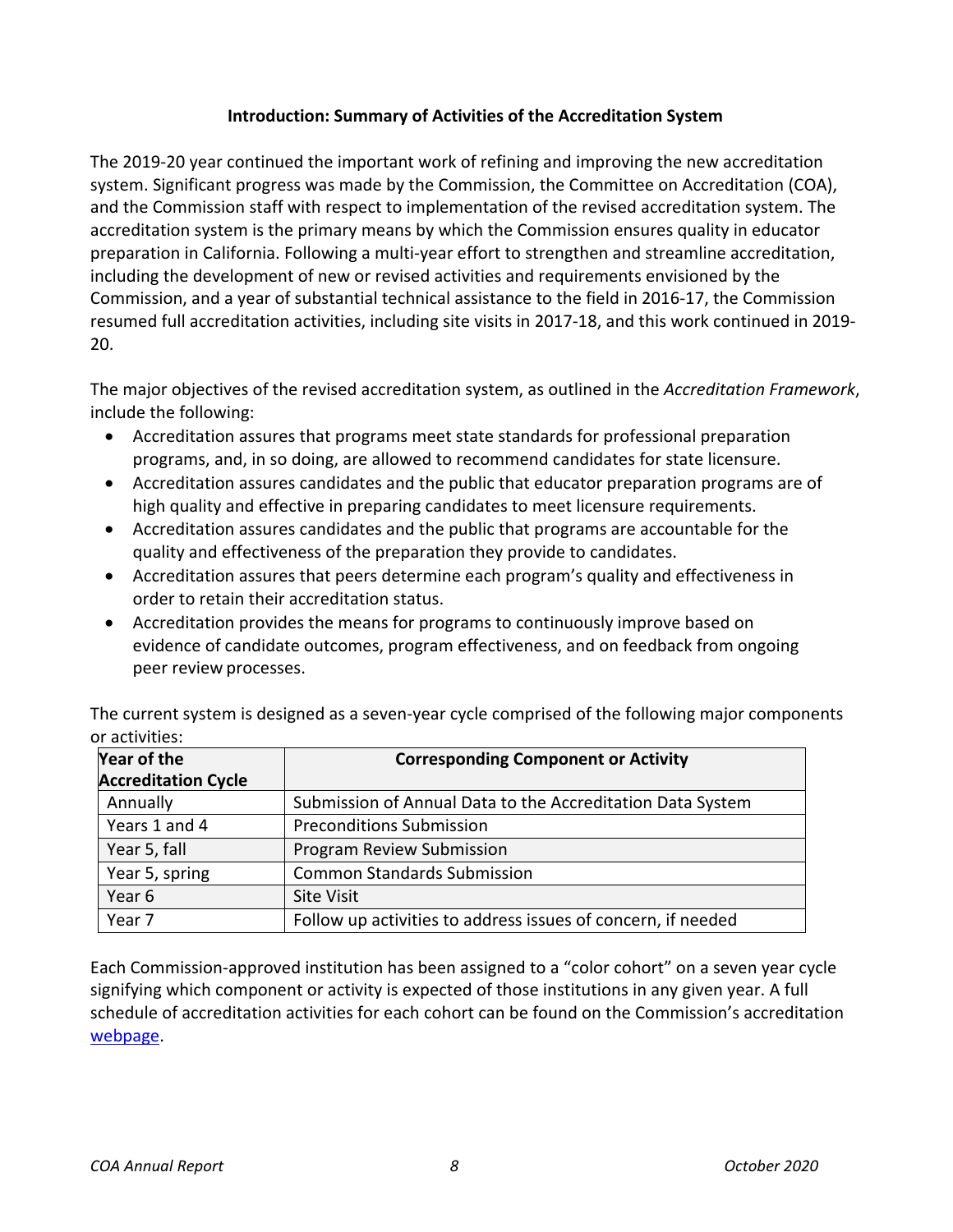### *ANNUAL DATA SUBMISSION*

Access to consistent data elements from all institutions and programs (such as program enrollment, pathways offered, and/or length of program) and outcomes data (such as those from candidates, employers, field experience supervisor surveys, as well as information from assessment results), is an important part of the new accreditation system. The Annual Data Submission by institutions allows the Commission to better identify specific information about credential programs operating in California. The infrastructure for the system was built in 2017 with institutions submitting initial data in summer 2018. Institutions continue the reporting process by submitting data every summer.

### *PRECONDITIONS REVIEW*

Preconditions for institutions sponsoring educator preparation are grounded in California Education Code, Title 5 Regulations, or Commission policy. Responses to Preconditions are submitted in Years 1 and 4 by each institution for each program that an institution is approved to offer. Immediate correction is required if an institution is deemed to be out of compliance with any Precondition.

### *PROGRAM REVIEW*

In fall of Year 5 of the cycle, each credential program provides specific, required evidence or documentation demonstrating that the program is aligned to each of the Commission'sadopted program standards for the particular credential area. Documentation is reviewed by trained educators with expertise in the credential area and a conclusion is formed about whether programs are preliminarily aligned with the Commission's standards. The institution is provided feedback and then must provide an addendum at least 60 days prior to the accreditation site visit addressing any areas that were not found to be preliminarily aligned. This information helps focus and inform the accreditation site visit in Year 6. To further ensure transparency, a subset of the experts that reviewed Program Review submissions in Year 5 serve as site visit team members in Year 6.

### *COMMON STANDARDS REVIEW*

In spring of Year 5 of the cycle, program sponsors submit specific documentation that indicates alignment with the Commission's adopted Common Standards. Reviewers examine the documentation and determine whether the standards are preliminarily aligned. The institution is provided feedback and then must provide an addendum at least 60 days prior to the site visit addressing any areas that were not found to be preliminarily aligned. This information helps focus and inform the accreditation site visit in Year 6. The same individuals that review the Common Standards in Year 5 serve on the site visit team in Year 6.

### *SITE VISITS*

A team of trained peer evaluators who are members of the Commission's Board of Institutional Reviewers are selected for each site visit. These individuals work together to determine whether the institution and its programs meet the Commission's adopted standards and make an accreditation recommendation to the COA. In addition to determining whether standards are met, the purpose of the site visit is to evaluate the extent to which the program is effectively implemented. As part of the site visit, all data, information, and results from review of Preconditions, Program Review, and Common Standards as well as the institution's response to any feedback from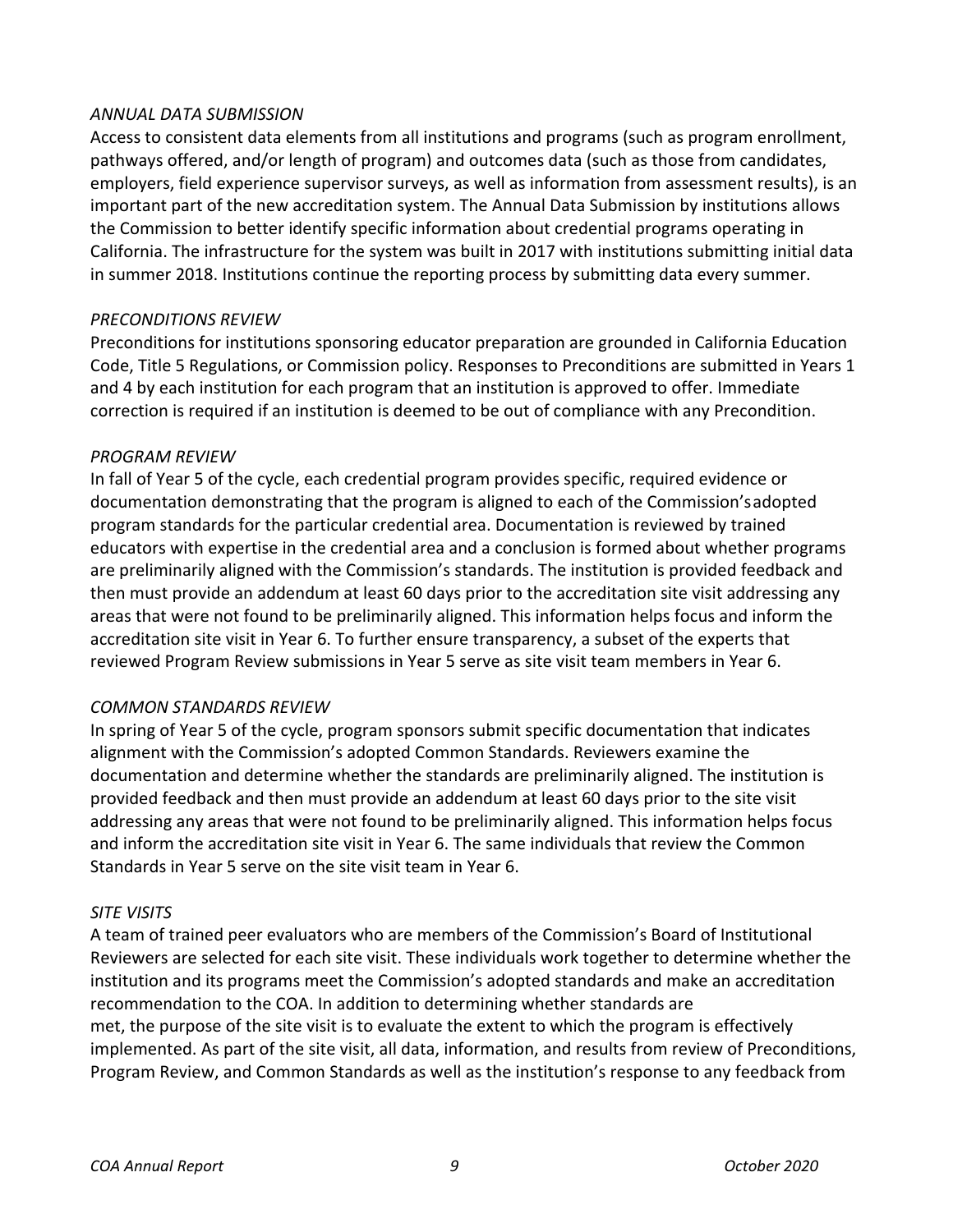these activities are provided to the site visit team not less than 60 days prior to the site visit. At the site visit, in-depth interviews are conducted with program completers, candidates, employers, program faculty and administrators, mentors/supervisors, advisory committees, and other appropriate stakeholders so that team members can triangulate the evidence and data provided during Years 1 to 5 of the accreditation cycle.

## *DECISION BY THE COMMITTEE ON ACCREDITATION*

The COA assists the Commission in the implementation of the accreditation system. This body is comprised of twelve members of the education community – six from postsecondary education and six K-12 practitioners – who have been appointed by the Commission. While the Commission sets policy for accreditation, the COA implements the accreditation system and makes accreditation decisions for institutions offering educator preparation in California.

Further, the success of the accreditation system depends on the commitment of hundreds of experts in the field. Members of the Board of Institutional Reviewers are comprised of those who have a role in preparing educators and practitioners themselves - who are trained and calibrated to review programs and conduct site visits.

This report presents information about the major activities of the accreditation system, the COA decisions that were made, and some of the major areas of focus for academic year 2019- 20.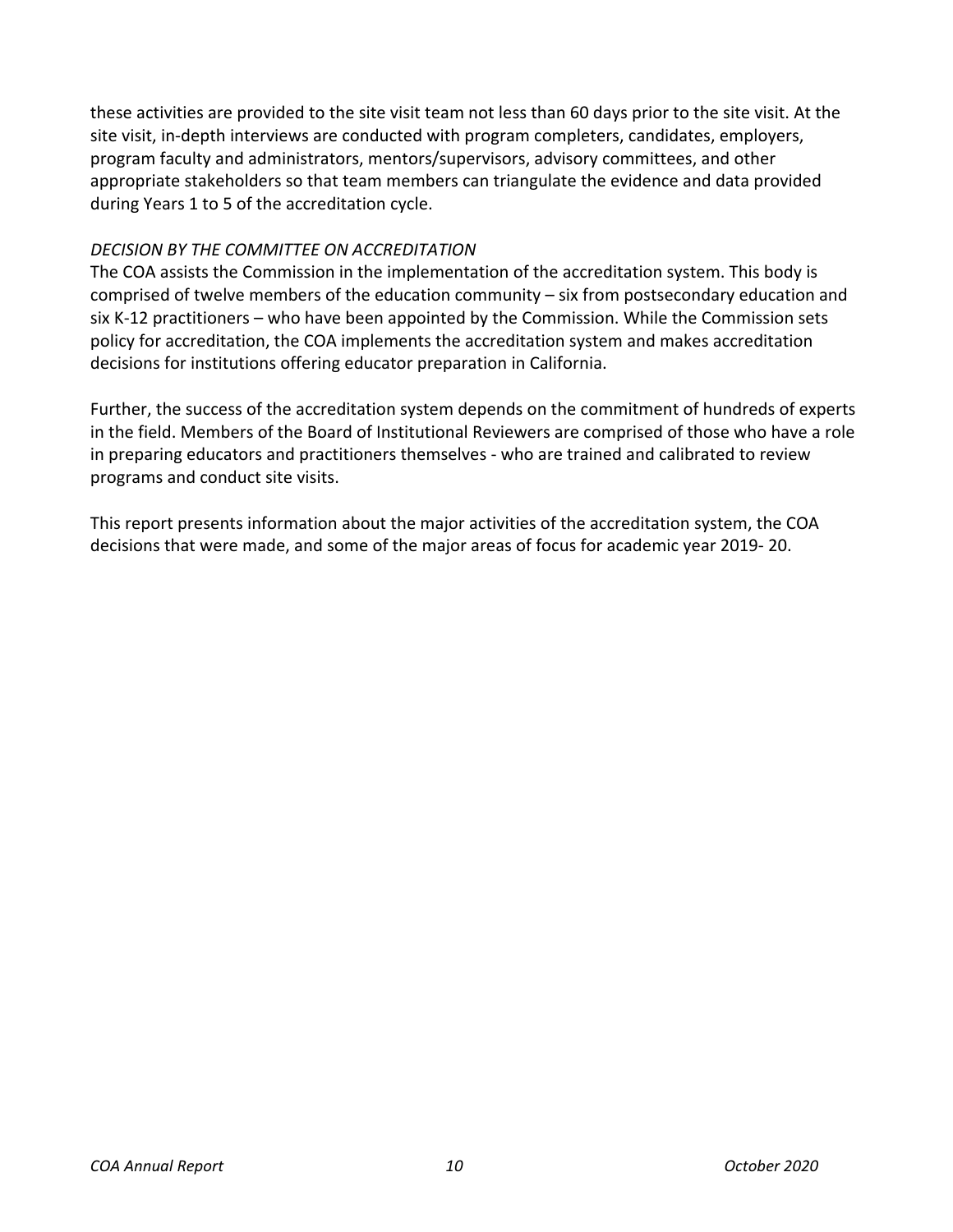## **Section I: Accomplishment of the Committee's Work Plan in 2019-20**

<span id="page-10-0"></span>The Commission's Strengthening and Streamlining Accreditation Project was a multipronged effort that began late in 2014 and continued throughout 2019-20. Building on the significant work accomplished in prior years, the major activities continued or begun in 2019-20 included the following:

- Adoption of the revised Accreditation Framework.
- Development and implementation of the redesigned CalTPA and new CalAPA.
- Development and implementation of numerous datadashboards.
- Development and implementation of surveys to inform program improvement and accreditation decisions – program completers for Preliminary Multiple Subject, Single Subject, Education Specialist, Administrative Services, teacher induction, administrator induction, as well as employers and master teachers.
- Development and implementation of a new survey for other credentialareas.
- Implementation of new processes to strengthen oversight of programs such as the ability to close a program (within a larger institution) and the ability to differentiate more frequent site visits for some programs.
- Adoption and transition efforts towards implementation of new Preliminary Education Specialist Program Standards and Teaching Performance Expectations.
- Adoption of Preconditions, Program Standards, and Performance Expectations for Pupil Personnel Services Credential Programs.
- Development of the revised Single Subject Matter Program Standards and review process.
- Development and implementation of a process used to take action with respect to late documents from approved program sponsors.
- Beginning the review and update of the Accreditation Handbook.
- Development of a process to identify Program Exemplars.
- Development and implementation of the revised Initial Program Review (IPR) process.
- Adoption of the revised CTC/ASHA American Speech Language-Hearing Association) crosswalk.
- Adoption of the CTC/AAQEP (Association for Advancing Quality in Educator Preparation) Standards Alignment Matrix
- Review of accreditation activities related to inactive programs.

The items that follow represent a summary of the key aspects of the accreditation system undertaken during the 2019-20 year. Over the past year, the Commission's Professional Services Division, the Committee on Accreditation, and numerous volunteer experts from the field, have continued to work diligently to implement the vision of the Commission for its accreditation system as defined by the multi-year project to strengthen and streamline the accreditation system.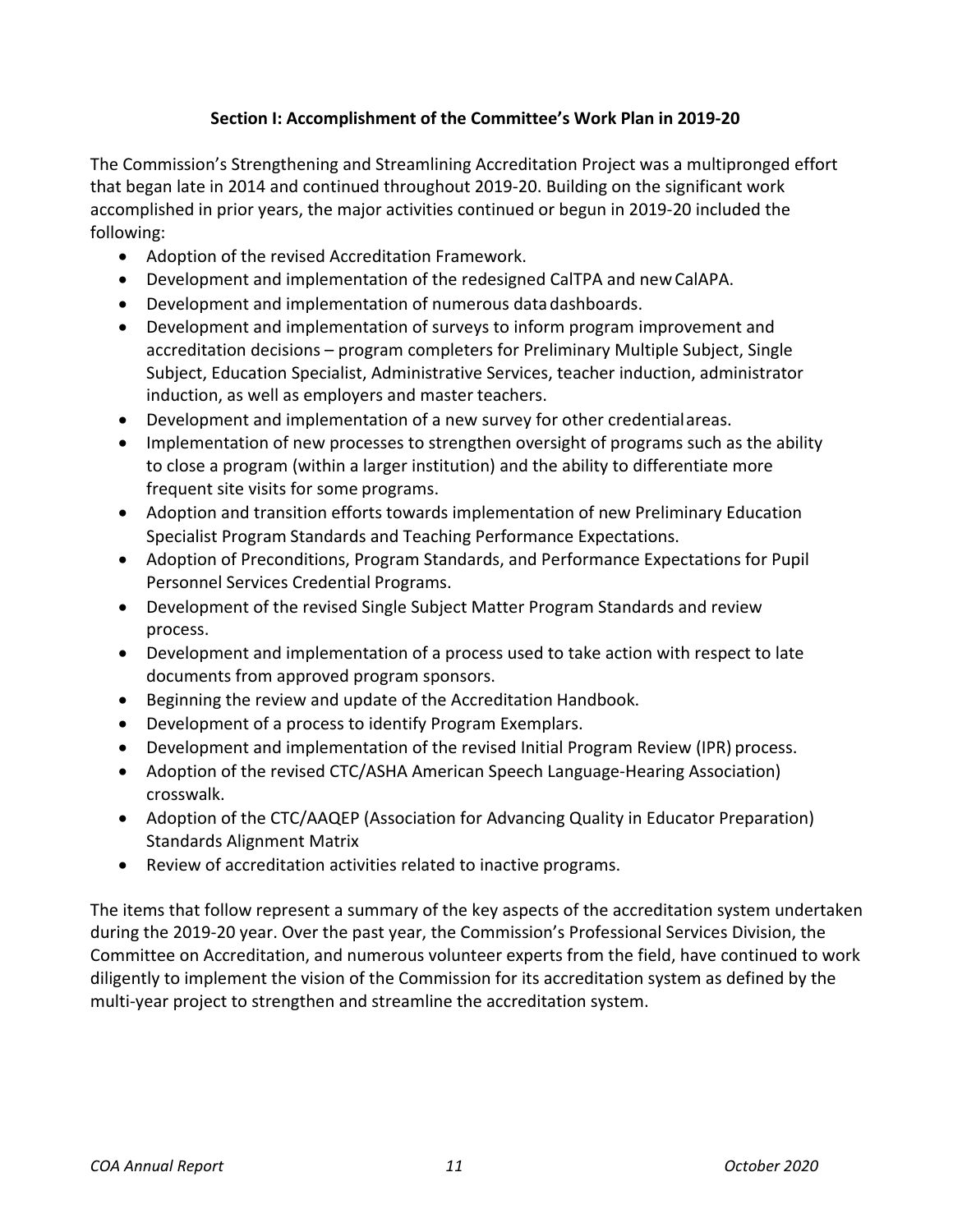### **Purpose 1. Ensure Accountability to the Public and to the Profession**

<span id="page-11-0"></span>*Maintain public access to the [Committee on Accreditation.](https://www.ctc.ca.gov/educator-prep/coa)* The COA held meetings on the following dates: August 6, 2019 October 24, 2019 February 21, 2020 March 26, 2020 May 7, 2020 June 25, 2020

In response to Governor Newsom's declaration of a State of Emergency relating to the COVID-19 pandemic and [Executive Order N-29-20,](https://www.gov.ca.gov/wp-content/uploads/2020/03/3.17.20-N-29-20-EO.pdf) the Committee on Accreditation conducted its meeting via webcast for the March, May, and June meetings.

All Committee meetings were held in public and all meeting agendas posted in accordance with the Bagley-Keene Open Meeting Act and Governor Newsom's Executive Order. The Commission's website was utilized fully to provide agenda items and notification of meetings, as well as broad-based access to critical accreditation materials for institutions and others interested in accreditation.

As a continuing cost-saving measure, and to ensure access for all participants, videoconferencing technology was used where possible and appropriate so that those located in various regions of California who are involved in accreditation activities could participate without the time and cost commitments required to travel to the Commission offices. Unfortunately, recent changes to the Commission's communications system no longer allow for simultaneous web broadcasting and web conferencing. Because the videoconferencing capability is a necessity for COA business, the simultaneous web broadcasting had to be suspended. However, the videoconferencing link is available to anyone who wishes to attend the meeting in real time and the meetings are recorded and available on the Commission's website soon after the meeting.

*[PSD e-News](https://www.ctc.ca.gov/commission/newsletters/psd-news)*. The PSD e-News, developed in 2008, continued to be distributed weekly. This electronic notification has increased its readership each year and now reaches over 3,250 individuals - including all approved institutions - to inform them of accreditation-related activities such as the development and revision of standards, technical assistance opportunities, and notification of requests for stakeholder comment.

*[Program Sponsor Alerts](https://www.ctc.ca.gov/educator-prep/ps-alerts)*. Program Sponsor Alerts (PSAs) continued to be a primary tool used to communicate to program sponsors instructions for a particular task or information about a specific issue such as the adoption of new standards by the Commission or clarification of requirements and deadlines. Program Sponsor Alerts will continue to be used to provide information to the field when necessary as they have served the objective well. The Commission staff issued the following nine PSAs between July 1, 2019 to June 30, 2020: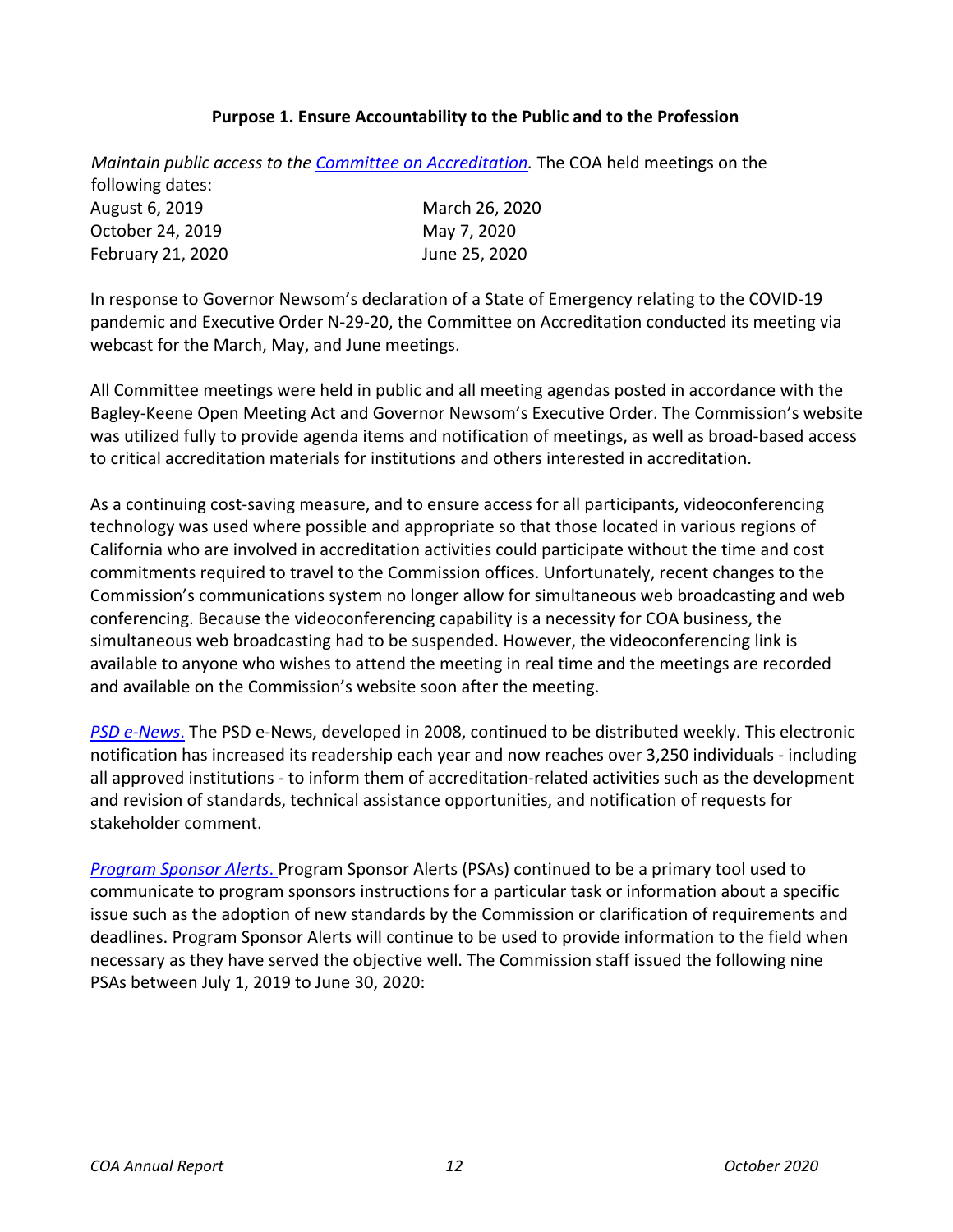| Program Sponsor Alerts July 1, 2019 to June 30, 2020 |  |  |  |
|------------------------------------------------------|--|--|--|
|------------------------------------------------------|--|--|--|

| <b>Number</b> | <b>Issue Date</b> | <b>Title</b>                                                                                                                                                                                                                            |
|---------------|-------------------|-----------------------------------------------------------------------------------------------------------------------------------------------------------------------------------------------------------------------------------------|
| 19-10         | August 8, 2019    | <b>Streamlining the Single Subject Matter</b><br><b>Program Standards and Review Process</b>                                                                                                                                            |
| 19-09         | September 5, 2019 | <b>Adopted Preconditions, Program Standards and</b><br><b>Performance Expectations for Pupil Personnel Services</b><br><b>Credential Programs and the Transition Timeline for</b><br><b>Programs and Anticipated Regulatory Changes</b> |
| 19-11         | December 17, 2019 | Dissemination of California Dyslexia Guidelines                                                                                                                                                                                         |
| $19-12$       | December 17, 2019 | Approval of the Alignment Matrix comparing the<br><b>California Commission on Teacher Credentialing's</b><br><b>Common Standards with the Association for</b><br><b>Advancing Quality in Educator Preparation (AAQEP)</b><br>standards  |
| $20 - 01$     | January 30, 2020  | <b>Program Sponsor Responsibilities-Updating Contact</b><br><b>Information Electronically in the Accreditation Data</b><br><b>System</b>                                                                                                |
| $20 - 02$     | January 30, 2020  | <b>Accreditation Data System (ADS): Implemented</b><br><b>Enhancements, Updates to Program Reporting</b><br>Questions and Resources, and Important Dates for<br>2019-20                                                                 |
| $20 - 03$     | February 20, 2020 | <b>Required Documentation When Recommending a</b><br><b>California Prepared Education Specialist Level I</b><br><b>Credential Holder for a Clear Credential</b>                                                                         |
| $20 - 04$     | April 28, 2020    | <b>COVID-19 Flexibility Provisions for Educator</b><br><b>Preparation Programs</b>                                                                                                                                                      |
| $20 - 05$     | May 21, 2020      | Removal of the Prohibition of an Education Major as a<br><b>Requirement for an Education Specialist Teaching</b><br><b>Credential or a Pupil Personnel Services Credential</b>                                                          |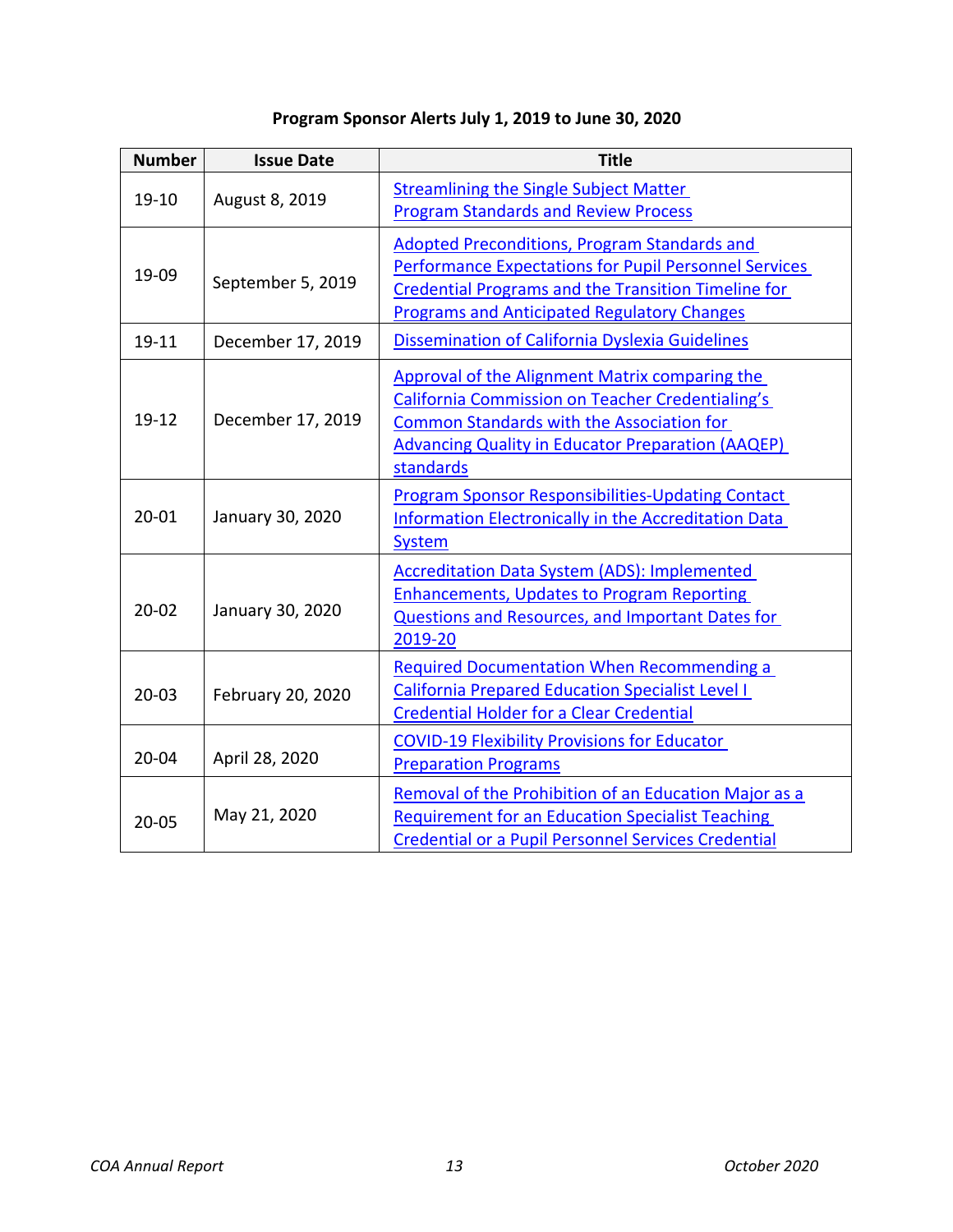*Maintain Public Website of All Accreditation Results and Status for Each Institution.* The Commission maintains a website where all [accreditation site visit reports](https://info.ctc.ca.gov/fmp/accreditation/accreditation_reports.php) and actions taken by the COA are available to the public. The site includes the team report for each institution as well as the letter to the institution with the formal COA action taken.

The website is updated after each COA meeting to reflect any additional actions taken and includes the reports and actions for the most recent accreditation cycle.

*Preparation and Presentation of COA Reports to the Commission.* COA Co-Chairs Anna Moore and Robert Frelly presented the COA annual report to the Commission at the [November](https://www.ctc.ca.gov/docs/default-source/commission/agendas/2019-11/2019-11-3a.pdf?sfvrsn=b8992db1_2)  [2019 COA Annual Report.](https://www.ctc.ca.gov/docs/default-source/commission/agendas/2019-11/2019-11-3a.pdf?sfvrsn=b8992db1_2)

*Commission Liaison*. The Commission's liaison to the COA provides an important perspective to COA discussions and serves as an effective means of communication between the COA and the Commission. For the 2019-20 year, the liaison to the COA was Commissioner Haydee Rodriguez who attended the COA meetings regularly.

*Implementation of an Annual Accreditation Fee and a Fee Recovery System for Certain Accreditation Activities.* In 2019-20, the Commission continued implementation of the Annual Accreditation Fee structure (Emergency regulations became effective in August 2014, followed by permanent regulations that became effective as of April 1, 2015.) As routinely scheduled, in 2019-20 Commission staff calculated the appropriate annual accreditation fees, invoiced institutions, collected the fees, and communicated with institutions when questions or disputes arose. These funds continue to be critical to supporting the infrastructure of the Commission's accreditation system.

The Commission continued implementation of a cost recovery plan (regulations effective October 2013), for the review of new programs and for accreditation activities outside the typical accreditation cycle. In addition, in 2019-20 the Commission began the process to update this section of Title 5 of the regulations to align with the revised accreditation system approved by the Commission. The regulatory package was withdrawn by staff based on feedback from the Office of Administrative Law (OAL). Staff will continue to work on this with the OAL in 2020-21.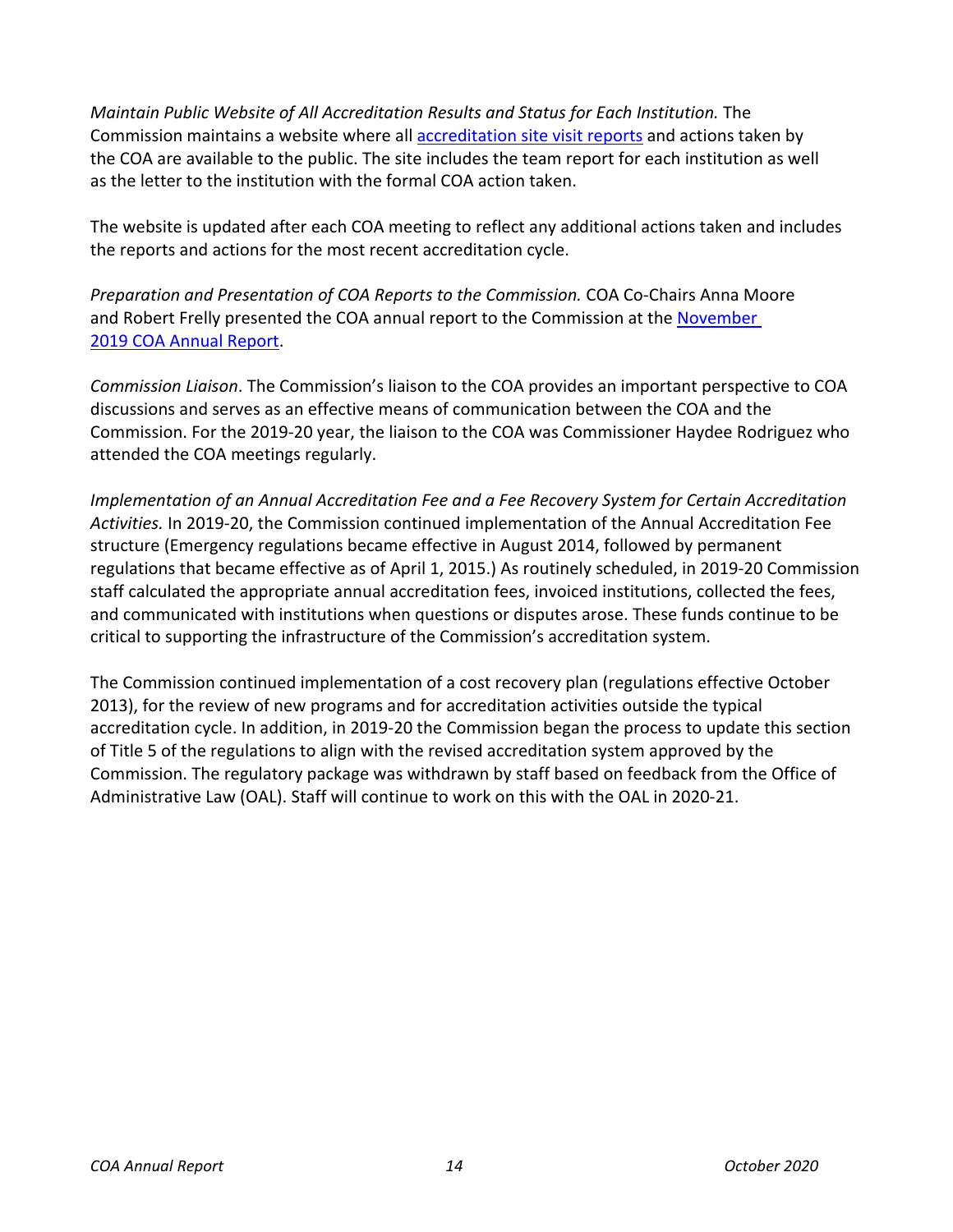## **Purpose 2. Ensure Program Quality**

<span id="page-14-0"></span>*Accreditation of Institutions and their Credential Preparation Programs.* This is one of the primary ongoing tasks of the COA. The COA has been given full responsibility for making the legal decisions regarding the continuing professional education accreditation of institutions and their credential programs. In 2016-17, the Commission approved the deferment of scheduled site visits for one year in order to provide time for the institutions to plan and implement the vast number of changes required by the Strengthening and Streamlining Project, including new standards and requirements for programs. Beginning in fall 2017, site visits were reinstituted for all Commission-approved programs beginning with the Green Cohort. The effort to phase in new aspects of the accreditation system has taken several years and continued in 2019-20 with the refinement of the data that is submitted by institutions through the Annual Accreditation Data System, enhancements to the system used for Board of Institutional Review assignments, and the inclusion of survey results to inform the accreditation teams' work.

In 2019-20, thirty-one (31) of the thirty-four (34) institutions with scheduled accreditation visits were able to move forward and hosted accreditation site visits resulting in the following decisions:

- 26 institutions Accredited, including three (3) with a 7 year follow upreport required
- Two (2) institutions Accredited with Stipulations
- Three (3) institution Accredited with Major Stipulations

*Ensuring Institutions Addressed Stipulations.* All institutions with stipulations are expected to address any stipulations within one year. The COA may allow additional time if it believes the institution has made sufficient progress and additional time is warranted. In 2019-20, the COA removed the stipulations fully for nine (9) of the 10 institutions with stipulations from the previous year. The remaining institution made significant progress and was given additional time to address the remaining stipulations.

For institutions receiving major stipulations or probationary stipulations, a revisit is often required. In addition, the COA has more frequently required that the institution provide interim reports (quarterly or other) to ensure that the institution is making adequate progress towards addressing the most egregious issues. This was the case in 2019-20. This approach allows the institutions to check with COA to ensure they are moving in the direction that the COA expects, provides some additional leverage with their institutional leadership to ensure the resources or tools to enact change are provided, and allows the COA to provide some suggestions and guidance along the way. From an accountability perspective, it ensures that the institution does not wait a full year before implementing required improvements.

*Technical Assistance Efforts.* The Commission continued to provide technical assistance throughout 2019-20 for institutional personnel to provide information and support around changes in accreditation. The Accreditation Technical Assistance webpage on the Commission's website continued to be used and stakeholders were kept informed of upcoming technical assistance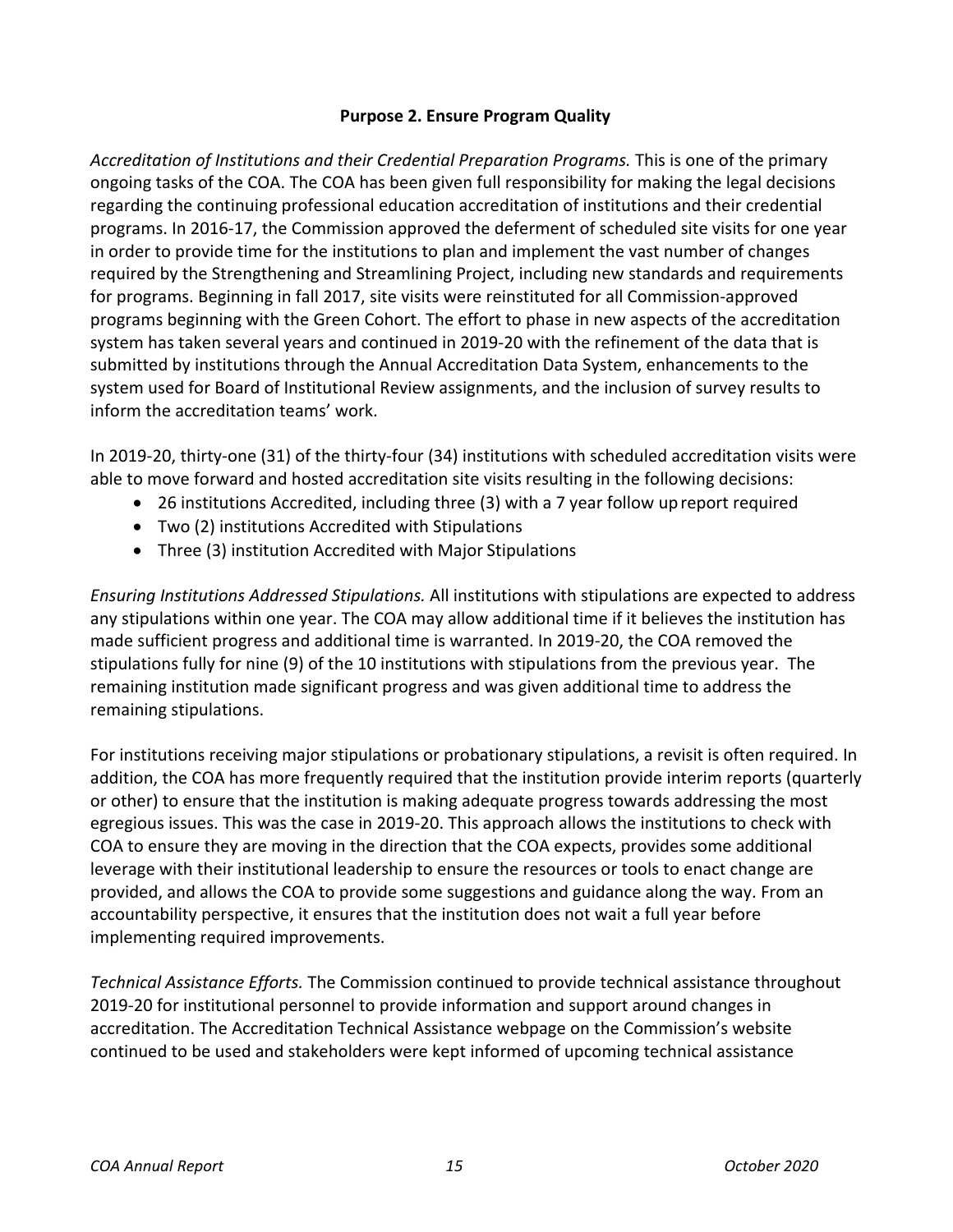opportunities through emails and the PSD e-News. Additionally, staff made itself available to present and discuss information about the accreditation system or standards implementation at a variety of stakeholder meetings and conferences throughout the year. A partial listing of these include: the California Induction Conference, the Credential Counselor and Analysts of California Conference (CCAC), the California Council on Teacher Education (CCTE), the Special Education Administrators of County Offices, the Advisory Commission on Special Education at CDE, the statewide Special Education Local Planning Area (SELPA) director's meeting, the California Professors of Special Education (CAPSE), Collaboration forEffective Educator Development, Accountability and Reform (CEEDAR), California Councilof Academic Programs in Communication Sciences and Disorders (CAPCSD), California Association of Private Special Education Schools, and the California Association of Professors of Education Administration.

In addition, staff continues to provide critical technical assistance to institutions preparing for site visits. This includes:

- − A year out phone call/video conference or in person meeting with key accreditation staff at the institution.
- − A minimum of a monthly phone call/video conference with the institution to help them as they prepare final documentation or respond to reviewers' feedback.
- − A 2 month out pre-visit, usually held in person, to ensure that all logistics are scheduled to be handled appropriately and necessary evidence will be available to the team when it arrives.

| <b>Technical Assistance Activity</b> | Date/Location                                | <b>Attendees</b>                                                     |
|--------------------------------------|----------------------------------------------|----------------------------------------------------------------------|
| Year-Out Pre-visit                   | 2019                                         | Spring 2019 – Summer Consultant and institution<br>representatives   |
| Monthly Phone/Zoom<br>Conferences    | Began Summer 2019,<br>continuing until visit | Consultant and institution<br>representatives                        |
| 2 Month Out Pre-visit                | 2 months before each<br>site visit           | Consultant, Site Visit Team Lead, and<br>institution representatives |

## **Technical Assistance for Institutions Preparing for 2019-20 Site Visits (31 Institutions)**

## **Technical Assistance for Institutions Preparing for Program Review and Common Standards Submissions**

Commission staff also held technical assistance sessions for institutions that were preparing to submit for their Common Standards and Program Review documentation. Staff reviewed the required exhibits and answered questions from the institutional representatives.

| <b>Activity</b>                                 | <b>Number, Date and/or Location</b> |
|-------------------------------------------------|-------------------------------------|
| Preparation for Institutions Submitting Program | Common Standards Webinar-           |
| <b>Review and Common Standards Review</b>       | November 2019                       |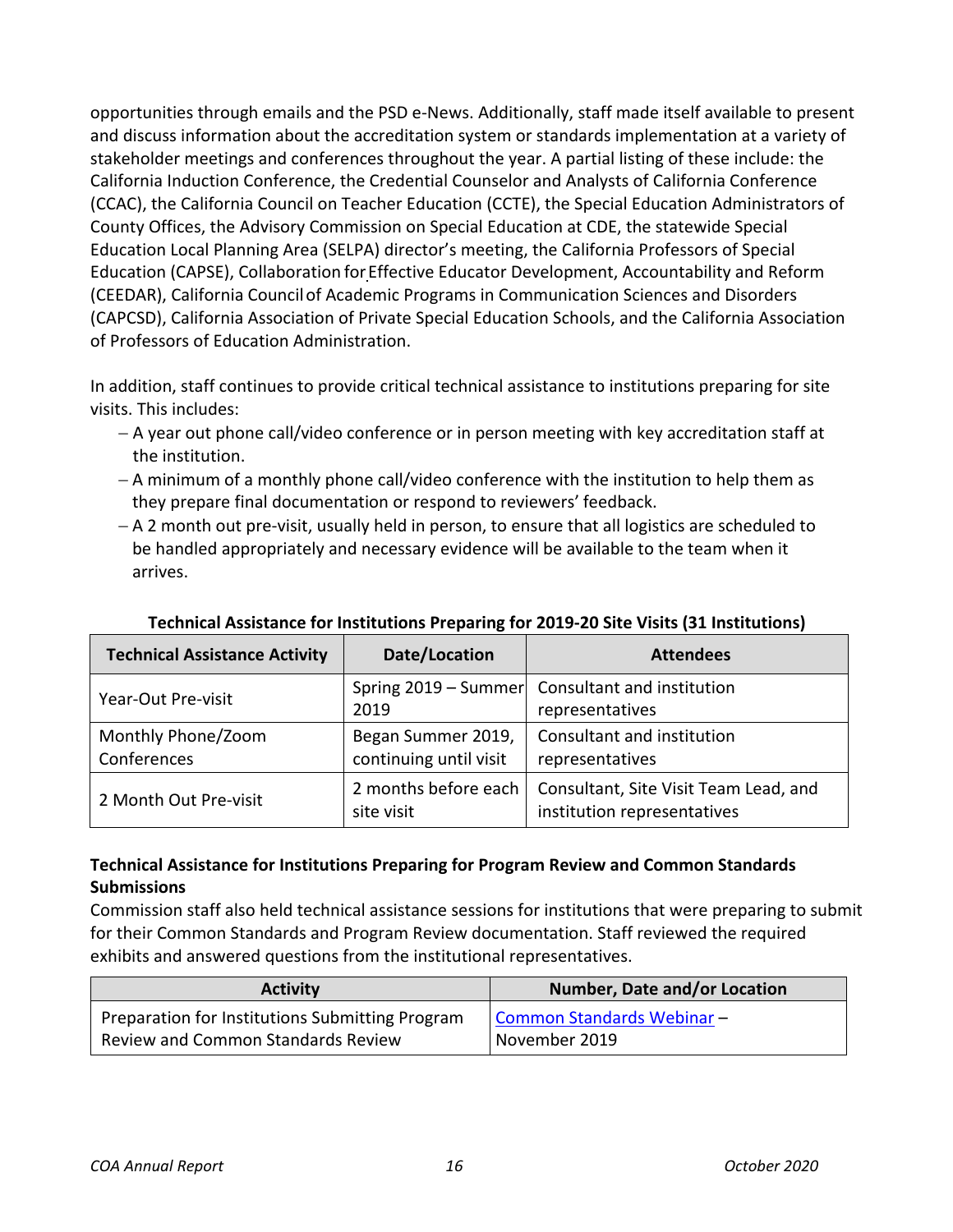## **Technical Assistance for the Accreditation Data System (ADS)**

Given that the Accreditation Data System was newly implemented in 2019-20, significant technical assistance was needed to ensure that program sponsors understood how to access, change, and upload data to the system as well as how to respond to some of the requirements for the data in unique situations. As a result, the PSD staff instituted a series of office hours in which questions could be asked by institutions. These office hours proved to be instrumental in ensuring that the 2018-19 data was submitted within the timeframe allotted. Because of the success, office hours were instituted again for the current 2019-20 submission period.

| <b>Technical Assistance Activity</b>     | Date/Location                                                                 |
|------------------------------------------|-------------------------------------------------------------------------------|
| ADS Weekly Office Hours (1-2 hours/week) | February 10, 2020 to June 30, 2020 (19<br>sessions) through videoconferencing |

## **Training Activities for the Board of Institutional Reviewers (BIR)**

The accreditation system is reliant upon a cadre of volunteer educators and educator preparers. Training of these volunteers to serve as reviewers for all of the components of accreditation is essential to the success of the system. The BIR site visit training was entirely redesigned in 2018-19 to align to the new system.

| <b>Activity</b>                                                | Number, Date and/or Location                                                                                      |
|----------------------------------------------------------------|-------------------------------------------------------------------------------------------------------------------|
| <b>BIR Site Visit Training</b>                                 | August 15-16, 2019<br>September 12-13, 2019<br>October 10 and 13, 2019                                            |
| BIR Team Lead Training and<br>Review                           | August 28, 2019<br>September 19, 2019<br>October 9, 2019                                                          |
| <b>Common Standards Reviewer</b><br><b>Training and Review</b> | Seven (7) Common Standards Training and Review<br>Sessions between March and June 11, 2020 (Various<br>locations) |
| Program Review Training and<br>Review                          | 15 Program Review Sessions between October 30, 2019<br>and March 16, 2020 (Various locations)                     |

## **Technical Assistance Provided to Institutions Seeking Initial Approval**

Attending Accreditation 101, an informational session for entities that are interested in seeking initial institutional approval, is the first requirement of the multi-step Initial Institutional Approval (IIA) process. Institutions must come with a team of individuals including their partner organizations.

| <b>Date</b>       | <b>Number of Institutions</b> | <b>Types of Institution</b> | <b>Attendees</b> |
|-------------------|-------------------------------|-----------------------------|------------------|
| August 9, 2019    | 1 institution                 | 1 LEA                       | 5 attendees      |
| December 13, 2019 | 6 institutions                | 1 IHE and 5 LEAs            | 31 attendees     |
| June 30, 2020     | 4 institutions                | 1 IHEs and 3 LEAs           | 19 attendees     |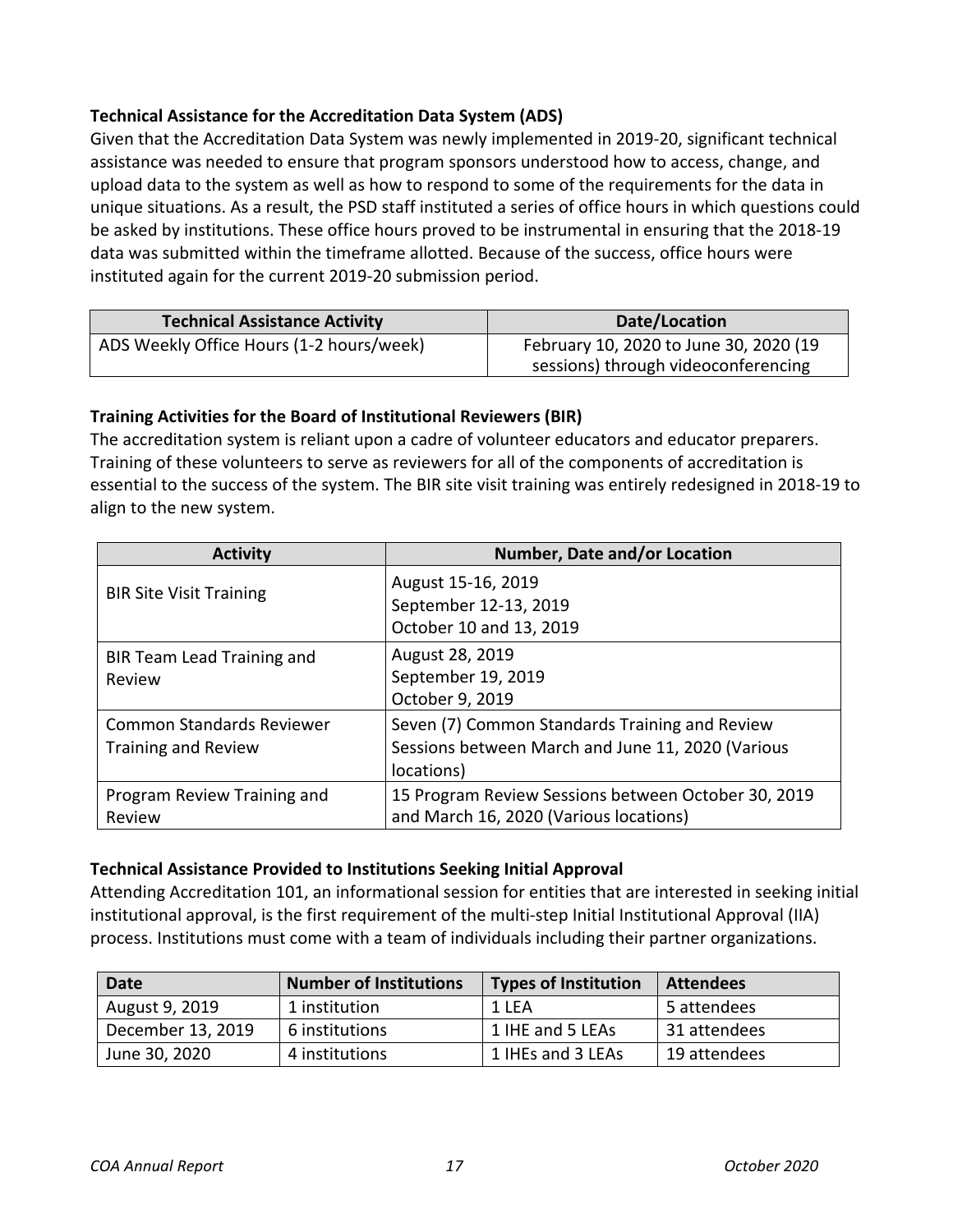## **Technical Assistance and Guidance for COVID-19**

The Professional Services Division continues to provide updates and guidance of actions taken due to the COVID-19 pandemic. This information is posted on the Commission's [COVID-19 webpage.](https://www.ctc.ca.gov/commission/covid-19-commission-action-related-to-covid-19)

| <b>Presentation</b>                                                                         | Date      |
|---------------------------------------------------------------------------------------------|-----------|
| <b>Teacher Preparation Program Update based on</b><br><b>Executive Order N-66-20</b>        | 6/8/2020  |
| <b>Administrator Preparation Program Update based on</b><br><b>Executive Order N-66-20.</b> | 6/5/2020  |
| <b>Executive Order N-66-20</b>                                                              | 6/1/2020  |
| <b>Preliminary Multiple Subject, Single Subject, and</b><br><b>Education Specialist</b>     | 5/4/2020  |
| <b>CalTPA</b> (Preliminary Multiple Subject & Single Subject)                               | 4/28/2020 |
| <b>Teacher Induction</b>                                                                    | 4/30/2020 |
| <b>CalAPA</b> (Preliminary Administrative Services)                                         | 4/29/2020 |
| <b>Administrator Induction</b>                                                              | 5/1/2020  |
| <b>Pupil Personnel Services and Speech-Language</b><br><b>Pathology</b>                     | 5/4/2020  |
| <b>Employers</b>                                                                            | 5/6/2020  |

### **Other Related Activities**

The Professional Services Division maintains numerous email accounts to ensure that specific, accreditation-related questions are answered quickly and accurately. The following are a list of some of the accreditation related email tools which allow staff to provide ongoing daily, direct technical assistance to institutional and program personnel as questions arise.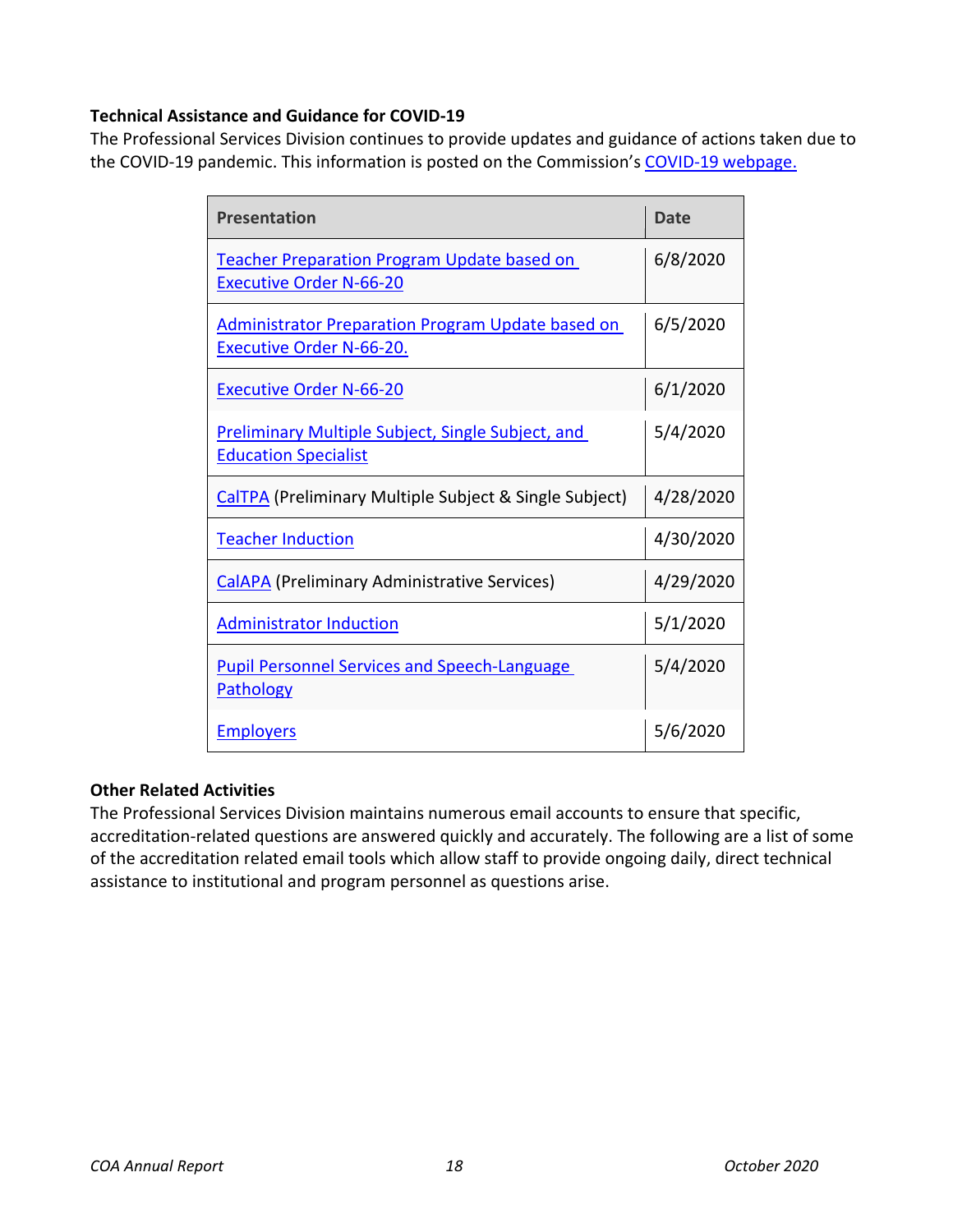*Technical Assistance for Individual Institutions*. Staff fields numerous questions daily from institutions seeking input on changes they are considering making to their programs, revisions to the standards, particular candidate issues, and a host of other topics. In addition, from time to time, Commission staff travel to institutions with particular challenges (such as one that experiences a large turnover in program or institutional leadership) who need some additional guidance and direction about accreditation and program implementation. This effort is intended to address challenges or resolve issues in a more proactive manner for the benefit of the candidates in these programs. In addition to individual staff emails, the following email addresses are maintained and monitored daily to provide assistance to the field in matters related to the accreditation process:

- Cohort Consultant Email (i.e. [PSDRed@ctc.ca.gov](mailto:PSDRed@ctc.ca.gov)
- Accreditation email [\(accreditation@ctc.ca.gov\)](mailto:accreditation@ctc.ca.gov) (General accreditation emails) Program Review Email [\(ProgramReview@ctc.ca.gov\)](mailto:ProgramReview@ctc.ca.gov)
- Annual Accreditation Data System [\(ADS@ctc.ca.gov](mailto:ADS@ctc.ca.gov)
- Initial Institutional Approval [\(IIA@ctc.ca.gov\)](mailto:IIA@ctc.ca.gov)

*Accreditation Handbook Revisions.* The *Accreditation Handbook* explicates the processes and procedures of the various components of the accreditation system. In 2018-19, the accreditation system was in full implementation. In these early years of implementation, adjustments were made to some processes to make them more effective and or efficient. As a result, it is necessary to ensure that these refinements are appropriately reflected in the *Accreditation Handbook*. This work continues in 2020-21.

*Receive Regular Updates on Commission Activities Related to Accreditation and Provide Commission with Advice on Issues Related to Accreditation.* During 2018-19, staff continued to prepare agenda items for the COA on issues related to the Commission's work as directed by the Commission or as appropriate to the continuing work of the Committee. With the efforts to streamline and strengthen accreditation, this function continues to be critically important in 2020-21.

| <b>Support Event</b>           | <b>Dates</b>                                                     |
|--------------------------------|------------------------------------------------------------------|
| Office Hours, hosted by the PA | CalTPA: Weekly Thurs. 10:00 - 11:00                              |
| Team and ES                    | CalAPA: Weekly Thurs. 11:00 - noon                               |
| <b>Virtual Think Tanks</b>     | CalTPA: 9 monthly sessions                                       |
|                                | CalAPA: 9 monthly sessions                                       |
| Lead Assessor Weekly           | CalTPA: Weekly Tues. 3:00-4:00 (Started March 31 <sup>st</sup> ) |
| <b>Meetings</b>                | CalAPA: Weekly Wed. 3:00-4:00 (Started April 1st)                |
| <b>Coordinator Meetings</b>    | CalTPA: March/April and May                                      |
| (Webinar)                      | CalAPA: March and June 3                                         |

### **Technical Assistance for Programs Related to the California Administrator Performance Assessment (CalAPA) and the California Teaching Performance Assessment (CalTPA)**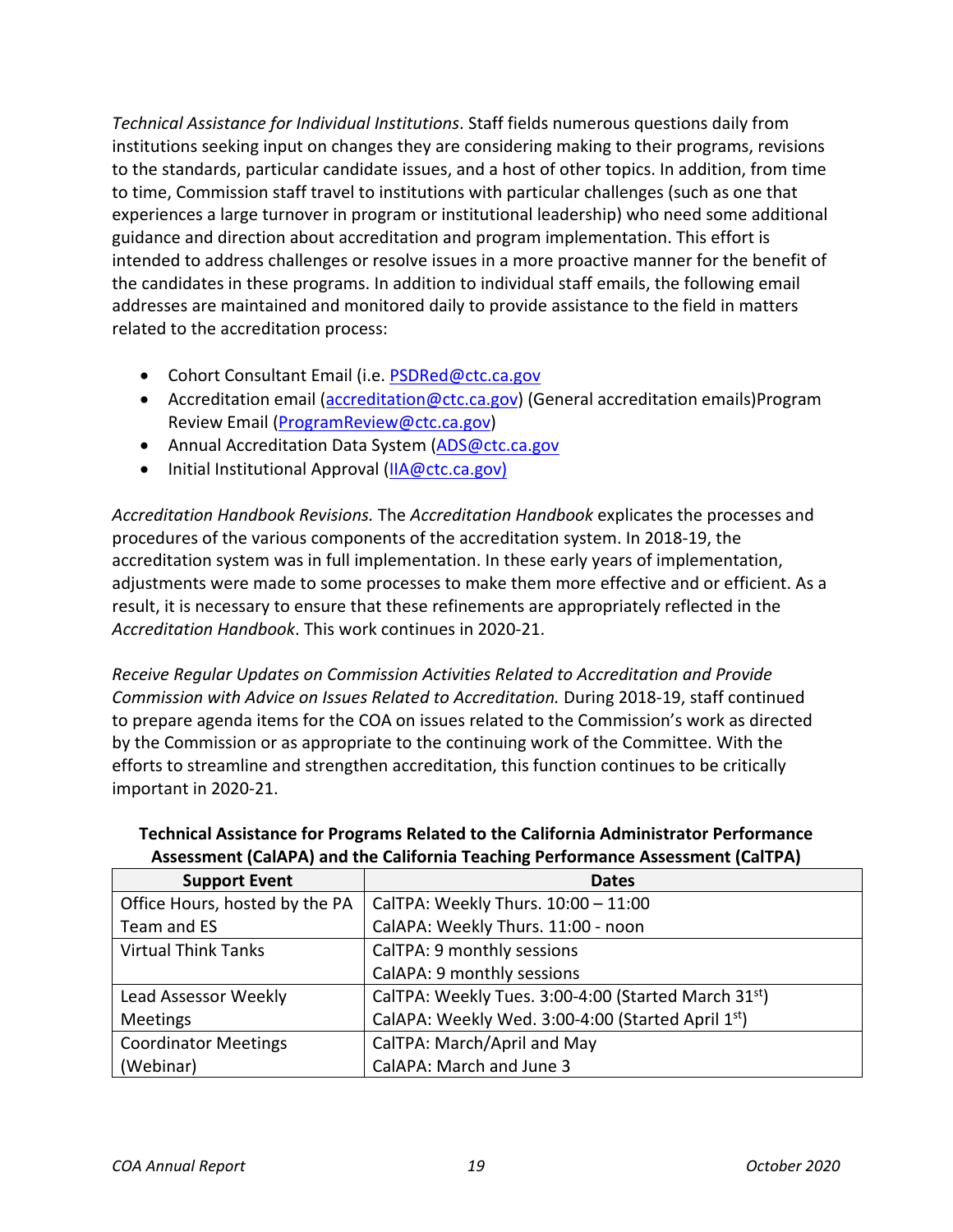| <b>Support Event</b>                  | <b>Dates</b>                                                     |
|---------------------------------------|------------------------------------------------------------------|
| "Deep Dive" Webinars into             | CalTPA: 2 sessions (recorded & posted)                           |
| Specific PA Cycles                    | CalAPA: 2 sessions (recorded & posted)                           |
| <b>Induction Conference</b>           | CalTPA and CalAPA December 2-4, 2019                             |
| (attended & presented)                | (attended and presented)                                         |
| <b>New Assessor Training</b>          | CalTPA-4 sessions were held (North and South venues)             |
|                                       | CalAPA 12 sessions (2 per cycle held)                            |
| <b>Returning Assessor Training</b>    | CalTPA-10 sessions were held (North and South venues)            |
|                                       | CalAPA 6 sessions held across the state, 2 for each of the three |
|                                       | cycles                                                           |
| <b>Faculty Trainings</b>              | CalTPA 4 sessions held across the state                          |
|                                       | CalAPA 4 sessions held across the state                          |
| Conference Attendance                 | AACTE-February (attended and presented CalTPA)                   |
|                                       | NASDTEC-January 2020 (attended & presented CalAPA)               |
|                                       | AERA--CalAPA paper accepted, but conference cancelled            |
|                                       | CAPEA fall 2019 (attended and presented CalAPA)                  |
|                                       | CCAC fall 2019 (attended and presented CalTPA & CalAPA)          |
|                                       | Cal Council -- fall 2019 (attended and presented CalTPA and      |
|                                       | CalAPA)                                                          |
|                                       | Wallace Foundation University Principal Preparation Initiative   |
|                                       | (UPPI) meeting-winter 2019 (attended and presented CalAPA)       |
|                                       | CUE Conferences Spring 2019, Fall 2019, Spring 2020 (attended    |
|                                       | and presented CalTPA online)                                     |
| <b>Results Analyzer Presentations</b> | James Santiago & Mary Murray Autry of Evaluation Services        |
| to CTC Staff                          | presented February to PSD staff                                  |
| Ed Specialist CalTPA Design           | Monthly, February-June 2020                                      |
| <b>Team Meetings</b>                  |                                                                  |
| <b>CTC-CDE Joint Informational</b>    | January 2020 (CalAPA)                                            |
| Meeting                               |                                                                  |
| ELD Meeting for CalTPA with           | January 2020 (CalTPA)                                            |
| <b>CDE</b>                            |                                                                  |
| <b>Reading of Grant Proposals</b>     | March 2020 (CalAPA)                                              |
| CSLA-21 (CDE project)                 |                                                                  |
| <b>Bilingual Advisory Meetings</b>    | CalTPA--March-June 2020                                          |
| Response to COVID-19                  | CalTPA--6 sessions, March-May                                    |
| Webinars                              | CalAPA-6 sessions, March-May                                     |
| Online Learning/Teaching              | CalTPA and CalAPA --April-June 2020 (14 sessions)                |
| Support Seminars (response to         |                                                                  |
| COVID-19)                             |                                                                  |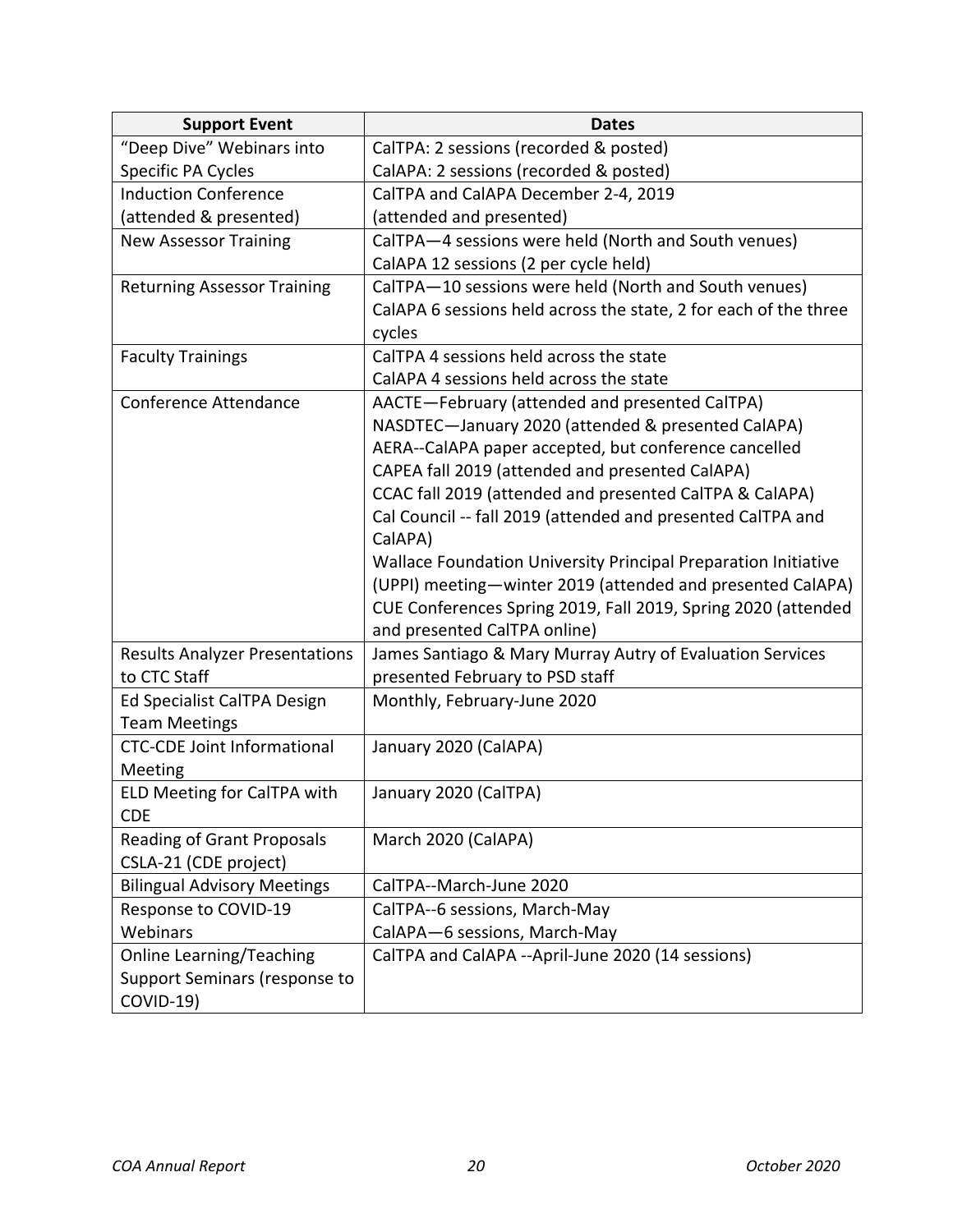### **Purpose 3. Ensure Adherence to Standards**

<span id="page-20-0"></span>*Review and Take Action to Grant Initial Approval of New Program Sponsors.* During 2019-20, the Commission's new Initial Institutional Approval (IIA) policy for institutions seeking to become a Commission-approved program sponsor of educator preparation programs in California was in full implementation. The requirements for an institution to become a Commission-approved educator preparation program sponsor in California were substantially revised in recent years. The IIA process now includes five stages:

- Stage I Prerequisites;
- Stage II Eligibility Requirements;
- Stage III –Common Standards, Preconditions, and Provisional Approval
- Stage IV Program Approval; and
- Stage V Full Approval.

Accreditation 101 sessions (Stage I) for institutions exploring whether to seek IIA to offer an educator preparation program continued to be held throughout 2019-20. As anticipated, fewer institutions participated in Accreditation 101 due to the fact that many did so in the previous years. Accreditation 101 was offered three times in 2019-20.

In 2019-20 nine (9) institutions were brought to the Commission for consideration for approval under one or more of the multistep initial institutional approval process. These institutions are listed in Section II of this report. Many other entities were engaged in the submission and review process.

*Review and Take Action to Grant Initial Program Approval for New Credential Programs.* This is also one of the major ongoing tasks of the COA. The COA has developed procedures for handling the submission of proposed credential programs from Commission-approved institutions. Programs are only granted initial approval when reviewers have determined that all Commission standards are met and after COA acts to approve. This review process continued in 2019-20. Because institutions may submit program proposals any time throughout the year, the Commission attempts to find reviewers willing and able to review the documents as soon as possible. As a result, the vast majority of the reviews for new program proposals are conducted remotely with reviewers being sent the documents and devoting time from their own schedule, at their homes or offices, working via technology with their initial program review partner. A total of 17 new programs were approved by the COA in 2019-20. The list of these new programs is included in Section II of this report. Staff is currently reviewing ways in which to streamline this process as it is challenging to find a sufficient number of reviewers who are willing to do this work.

*Establish New COA Review Process for Initial Program Approval for Institutions Recently Approved for Provisional Approval by the Commission*. In 2018-19, the COA began using a new program approval process for institutions that were recently granted provisional approval by the Commission. After the reviewers had determined that all standards for a new program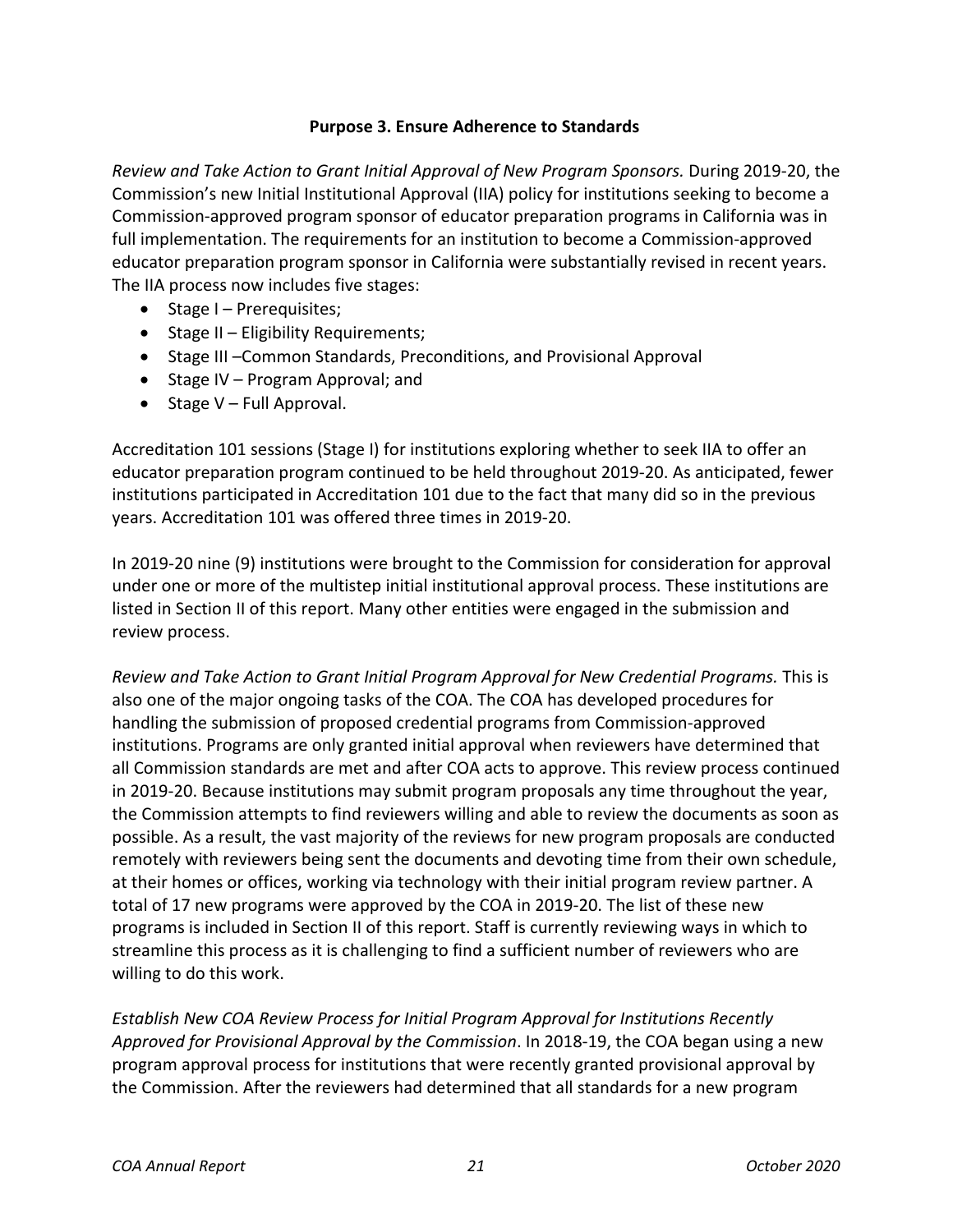proposal from a provisionally approved institution were met, all of the documentation was provided to the COA prior to its approval. Additionally, personnel from the institution were invited to attend the COA meeting to respond to questions about the proposed program. In the past, any documentation on any program proposal was available to the members of COA at their request, however, this new process provides the COA with more information about the program proposal than was made routinely available in the past.

*Review of Preconditions.* The Commission's new accreditation system requires that responses to preconditions be submitted and reviewed in Years 1 and 4 of the 7-year cycle. For the 2020, institutions in both the Green and the Violet cohorts were required to submit evidence of meeting all relevant preconditions. These two cohorts represent 64 institutions offering 257 different programs. For these two particular groups of institutions, this resulted in a staff review of evidence for 768 general preconditions and 1,247 program specific preconditions for a total of 2,015 preconditions. While this is a significant undertaking, staff review of the information provided helps ensure that programs are complying with state statutes, regulations, and Commission policy and allows the accreditation teams to focus on review of the standards.

Because the timeliness of feedback on preconditions was not optimal in previous years, staff instituted a number of changes to the process over the past two years. While most consultants have responsibility for reviewing the submitted preconditions responses, a single staff member has been designated the responsibility of shepherding the submission process, making followthrough clearer to all staff. In addition, to assist institutions in avoiding submitting unnecessary or inapplicable evidence or responses, staff developed Evidence Guidance documents to clarify what type of documentation would satisfy the requirements. Staff continues to develop these Evidence Guidance documents for all credential areas. Under the new precondition submission process, staff has been able to identify potential issues early and to begin to work with the institution to address them in a timely manner.

*Program Review Process.* In 2016-17, the new Program Review process was developed and finalized. Beginning in fall 2017, the Commission transitioned to using this new streamlined Program Review process of submitting very specific evidence with limited narratives describing how the institution was implementing the standards in its programs. This process was continued for a third year in fall 2019 with the Red cohort.

The feedback from reviewers and institutions alike regarding the revised accreditation system has continued to be overwhelmingly positive reflecting strong support for the new system. Whereas under the previous system it could take many weeks or months to complete a review of the voluminous submissions, reviewers are now able to complete the task of reviewing the evidence submitted by institutions in one to two days. Reviewers have also reported a better understanding of the program under this new process. Institutional personnel have communicated that they have a better understanding of the exact types of evidence needed for program submissions and that the new process has removed some of the guesswork out of knowing what is needed and limited the temptation to provide significantly more descriptive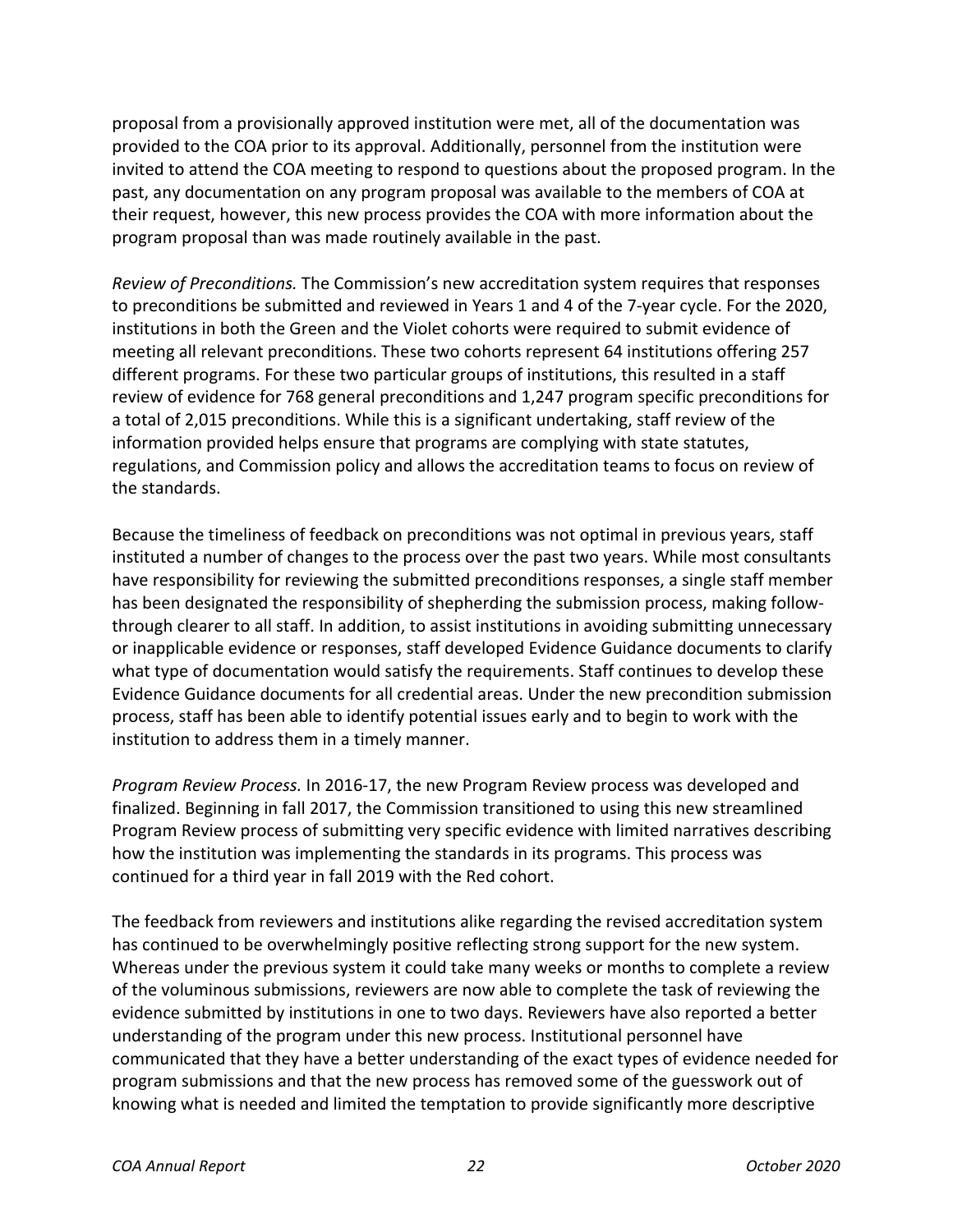information than what is required. Feedback is provided to the institutions in a much timelier manner.

*Common Standards Review Process.* Commission staff developed, and the COA approved, a new streamlined approach to Common Standards review. As with the new approach to Program Review, Common Standards submissions require prescribed documentation and information as well as limited, but focused, narrative. The new Common Standards review process was implemented for the first time in early 2018 informing site visits that took place in fall 2018 and spring 2019. Like the Program Review process, reviewers continue to express overwhelming positive support for the new process noting that they were able to complete the review process and reach preliminary findings in a much shorter timeframe than the previous process. Additionally, feedback was provided to the institution between eight and 10 months prior to their site visit whereas the prior system only allowed for feedback a month or so before the visit. This has allowed institutions to address concerns well in advance of the site visit. Keeping the consistency in the reviewer from Common Standards and Program Review through the site visits has helped ensure that questions and potential issues are followed up appropriately at the site visit.

*Development and Implementation of the Annual Data System.* The development of a new annual data system was one of the key components to the Strengthening and Streamlining project. The contractor's work in building the infrastructure of the system, which was intended to allow institutions to provide consistent data about their programs, candidates, and outcomes was completed in June 2017. Commission staff piloted the system in 2017-18 and it was more fully implemented in 2018-19. The data system is multi-pronged and multipurposed. Various aspects of the system and the data are being used by institutions, the Commission and its staff, and accreditation teams. In addition, where appropriate, some of the data interfaces with both the public-facing data dashboards and those dashboards which are designed for institutions, Commission staff, and site visit review teams.

Technical Assistance was provided to institutions by Commission staff from February 2020 to June 2020. Staff conducted Accreditation Data System (ADS) office hours on a weekly basis via videoconferencing technology. These office hours were to support institutions in accessing the ADS, creating accounts, connecting individuals to the institution, giving individuals appropriate roles, and answering questions related to the data questions. Office hour dates and times were listed on the [Accreditation Technical Assistance](https://www.ctc.ca.gov/educator-prep/accred-assist) page and provided in the weekly PSD e-News. Staff continuously worked with and provided support to institutions in the use of the ADS. Updates were shared at prior COA meetings. Staff also developed [ADS resources s](https://www.ctc.ca.gov/educator-prep/program-accred/accreditation-data-system-ads)uch as guidance documents, FAQs, and video presentations to support institutions in understanding the ADS.

*Implementation of Survey Instruments.* Using data from survey instruments is an important component to ensuring the inclusion of outcomes in the accreditation system. In 2019-20, surveys continued to play an increasing role in accreditation. Surveys from program completers in Preliminary Multiple Subject, Single Subject, Education Specialist, Preliminary and Clear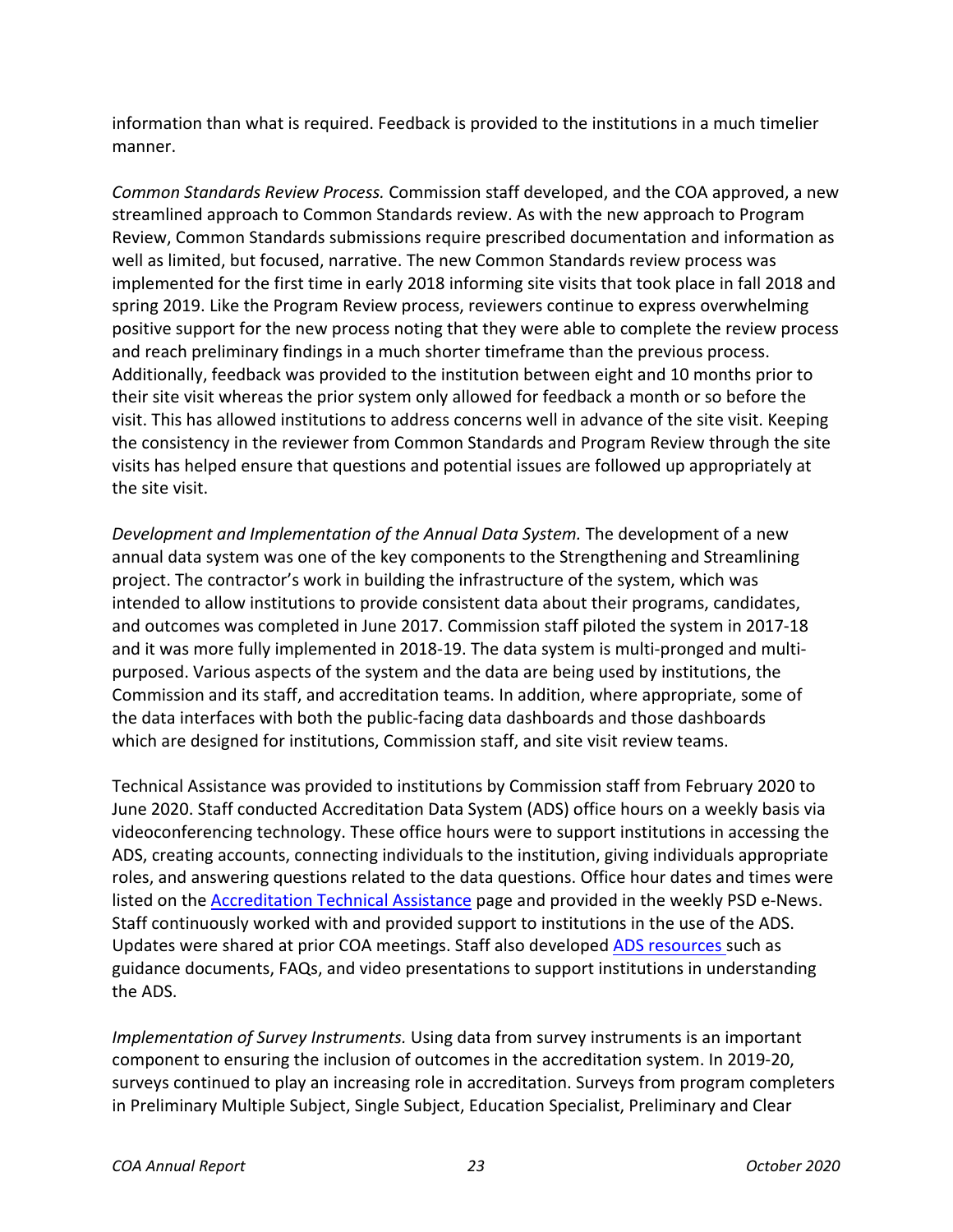Administrative Services, and Teacher Induction programs continued to be implemented and integrated into the online credential application process. Completers may elect to not respond to the survey, yet the response rate remains high. The response rate for the surveys are such that the results are now useable for accreditation purposes. Completer Surveys are open from September 1 to August 31 annually with the survey results (Program Reports) being sent to institutions in October for the prior year.

In addition to these program completer surveys, the Commission administers both a Master Teacher Survey and an Employer Survey. The Master Teacher Survey is open from September 1 to August 31 annually. Preliminary teacher preparation programs send the link to the Master Teacher Survey to all their master teachers as well as submit information to the Commission on the total number of master teachers that program has that year. The Employer Survey is open in the fall—October to December—and asks employers to provide feedback on an institution's programs if the employer has hired at least two (2) completers from that program in the past three (3) years. More information on the Surveys can be found on this [webpage.](https://www.ctc.ca.gov/educator-prep/completer-surveys)

New in 2019 was the implementation of the "Other Educators Survey" to capture survey information from program completers for the remaining credential areas not included in teaching or administrator preparation programs. This includes those programs such as Pupil Personnel Services, School Nurse, Teacher Librarian, Speech Language Pathology and Agriculture Specialist, and the Reading and Literacy Leadership Specialist credential.

Because the response rate was sufficiently high for the program completer surveys, the results were used by accreditation teams in 2019-20. All accreditation site visit teams were instructed to use the completer surveys to develop questions for further interviews, to inform their understanding of the program's possible areas of strength and areas in potential need of improvement, and to discuss results with program personnel. In addition, the results could be used to streamline the accreditation process. When the response rate is high and the feedback positive for an institution and its programs, a smaller number of program completers may be needed for interviews during the site visit. Staff built into the new BIR training some time to discuss how to use the results from the various surveys.

*Develop and Implement a New Team Lead Training.* In fall 2019, the Commission staff held three Team Lead training sessions for those individuals who would be leading site visit teams in 2019-20. This training covered a variety of topics including the overall approach of the new accreditation system, an overview of new aspects of the standards, and the new processes and procedures required. This training was updated and repeated in the summer and fall of 2019 for team leads for the Orange Cohort site visits, which began in fall 2019. These trainings were very successful and well attended.

## **Purpose 4. Fostering Program Improvement**

<span id="page-23-0"></span>*Noting Programs Out of Compliance with Accreditation Timelines.* Providing a report on institutions that have not complied with the required timelines and due dates has become a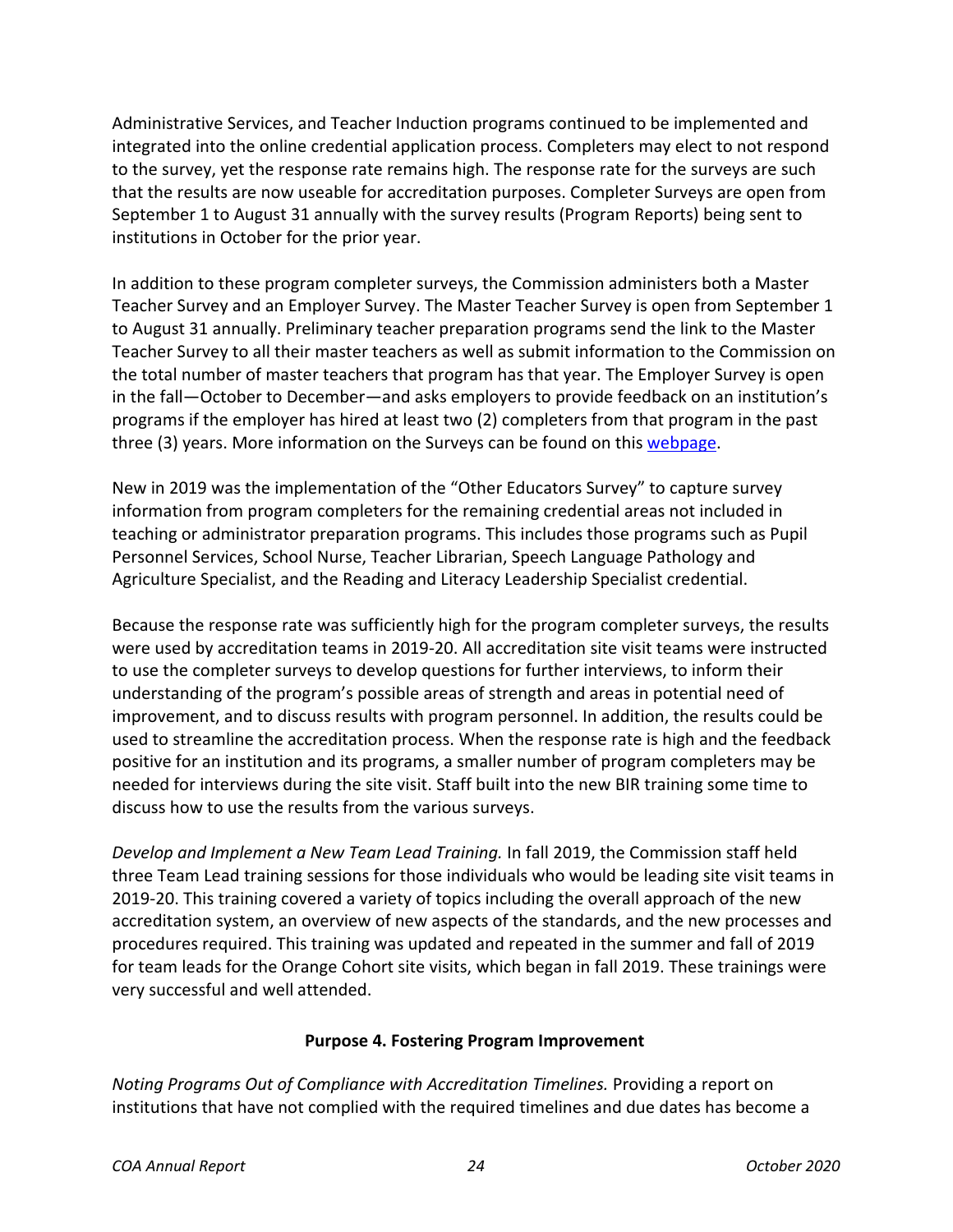standard agenda item for the COA. Staff continued the reports in 2019-20 at each COA meeting. These included institutions that were late in submitting required preconditions, Common Standards Review, Program Review, Accreditation Fees, and Annual Data submissions. This information has improved the COA's understanding of institutions that have not complied with the Commission's timelines for accreditation activities and has served as additional leverage with institutions to ensure compliance.

*Continued Implementation of the Evaluation System for the Accreditation System*. Staff has been monitoring how effective and efficient the new processes and procedures are with each new implementation effort. Staff frequently requests information from reviewers and institutions on these new processes. Some changes and "tweaks" to the system have been instituted as a result of feedback from reviewers and institutions. In addition, post-site visit evaluations are completed by team leads, consultants, all team members, and institutional personnel. This information is used to make improvements to the system, to identify possible team leads in the future, to identify any future additions to training and technical assistance opportunities, and to address any concerns that may exist as a result of the manner in which the Commission's accreditation processes have been implemented.

*Continued Partnership with the Council for the Accreditation of Educator Preparation (CAEP) and Efforts to Collaborate with Other National Accrediting Bodies.* A Partnership Agreement between the Commission and CAEP was signed by both parties in May 2015. During 2019-20, Commission staff continued to work with the CAEP staff to better understand new CAEP standards and processes and to determine their applicability to California's context. In addition, Commission staff attended both the CAEP clinic for state agencies charged with the responsibility of program approval and accreditation and the annual CAEP conference. These meetings ensure staff has an understanding of the requirements of CAEP review and are able to identify any work necessary to maintain a joint review process for institutions seeking both state and national accreditation. The first California institution to undergo a joint Commission/CAEP site visit took place in spring 2019.

Also in 2019-20, the Commission continued discussions with a new national accrediting body, the Association for Advancing Quality in Educator Preparation (AAQEP). National accreditation is optional in California and institutions may choose to seek accreditation from any national accrediting body it wishes. Because some institutions in California have expressed an interest in this new accrediting body as an alternative to CAEP, staff has been monitoring the development of this new accrediting body and its standards and requirements. Commission staff continues to work on a draft agreement and, if any institution in California informs the Commission that it will seek AAQEP accreditation, the Commission can also choose to determine the necessary protocols for working formally with this entity on accreditation visits.

*Board of Institutional Reviewer's (BIR) Training.* Following the substantial revisions to the accreditation system's processes and procedures and the incorporation of outcomes data such as survey results, it became clear that the existing training for both new and veteran members of the BIR needed significant revision. Under the previous BIR training, most of the training took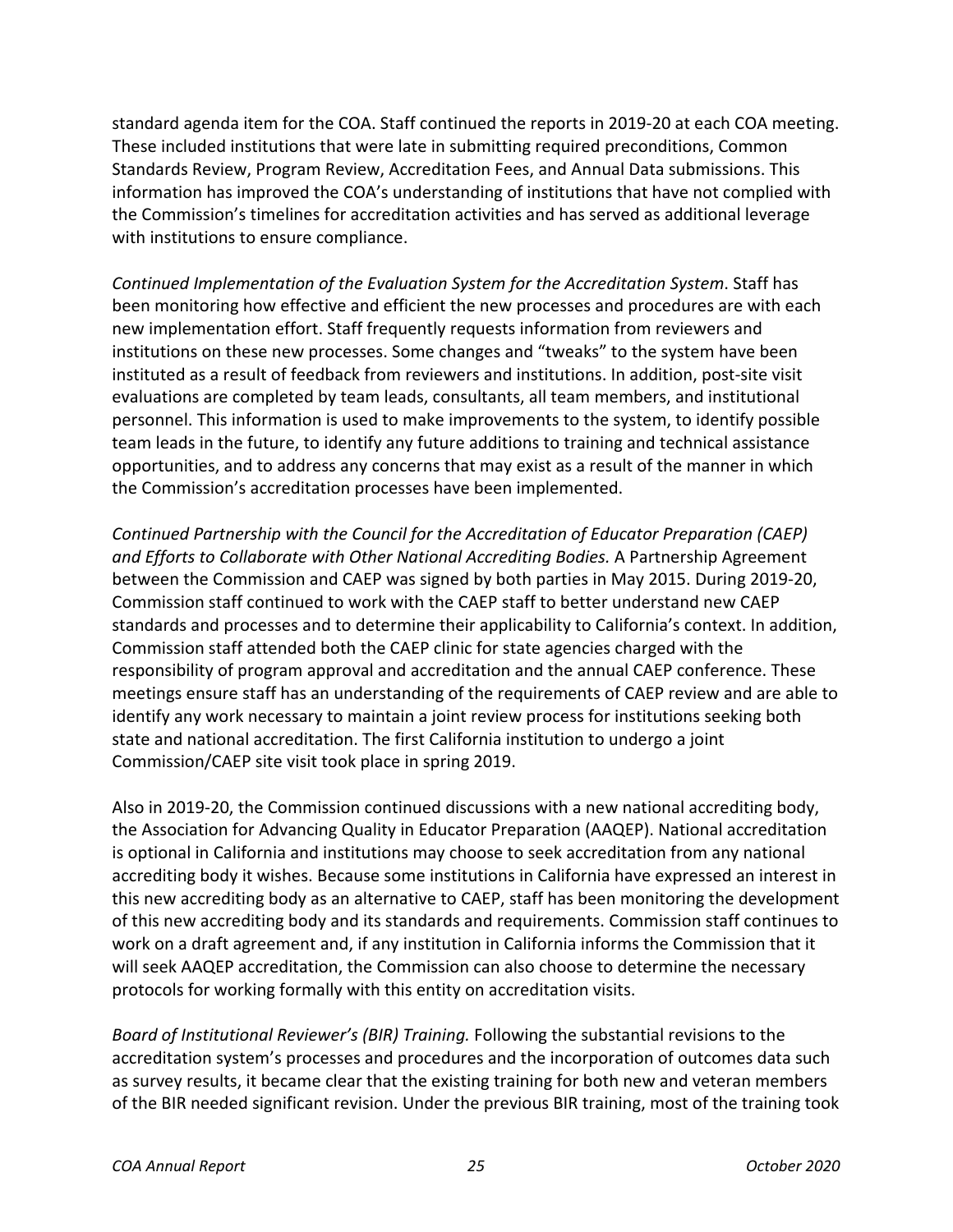place face-to-face over a period of three to four days and focused significant attention on the review of the voluminous documentation required under the previous accreditation system.

The revised BIR training, first implemented in August 2018, is divided into two major components: 1) Program Review or Common Standards Review, and 2) Site Visit Training. In the Program Review and Common Standards Review component, the reviewers are trained to review and analyze a prescribed set of evidence as part of an institution's/program's required submission and determine, primarily on the basis of the evidence, whether the standards appear to be preliminarily aligned.

Once individuals have completed either the Program Review or Common Standards training and served as a reviewer, they are invited to attend the two-day face-to-face site visit training. The site visit training focuses on the skills and abilities necessary to serve on a site visit team. These include, but are not limited to, understanding the documentation submitted prior to the site visit (Preconditions, Program Review, and Common Standards); the role and importance of standards; conflict of interest, bias, and confidentiality; the use of program completer survey results and other survey data; the role of the data submitted by institutions in the Annual Data submission process; interview techniques for the site visit; decision making for reaching standard findings and making accreditation recommendations; and report writing.

## **Other Activities Not Directly in the Accreditation System**

*Review and Approve Subject Matter Programs - Elementary Subject Matter Programs (ESM) and Single Subject Matter Programs.* Subject Matter programs do not fall within the Commission's accreditation system, nevertheless, since reviewing subject matter programs is an important function of the Professional Services Division and approving these programs is an important function of the Commission, this activity is reported here. All teaching candidates must demonstrate subject matter competence. In 2016, the Commission approved regulations, which were subsequently approved by the Office of Administrative Law in 2017, to allow passage of a Commission-approved Elementary Subject Matter (ESM) program to count as demonstration of subject matter competence for the Multiple Subject credential. This was a reversal of years under the No Child Left Behind Act in which only passage of the CSET for the Multiple Subject credential was allowed. With the change in policy that once again allowed for Commission-approved subject matter programs to waive the CSET examination for demonstration of subject matter competence for Multiple Subject candidates, the responsibility to review and approve these programs became a priority for the Commission.

In 2019-20, five new subject matter programs were approved by the Commission after review by subject matter experts that determined the programs to be in alignment with the subject matter program standards. Three of these were ESM programs and two were Single Subject matter programs. These are listed in Section II of this report.

## **General Operations**

In addition to the aforementioned items, the COA engaged in routine matters necessary for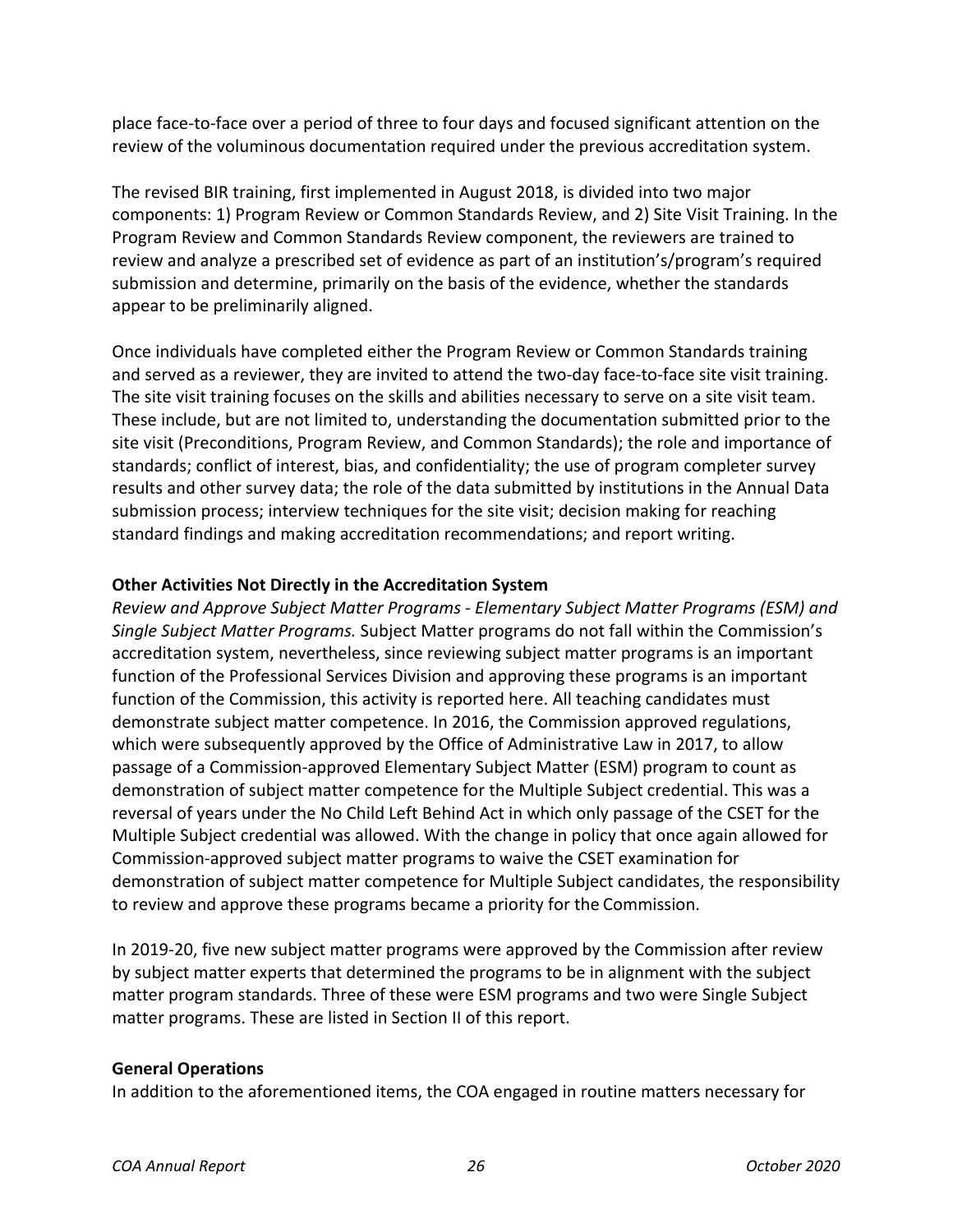general operations of the Committee. This includes the election of Co-Chairs, the adoption of a meeting schedule, and orientation of new members.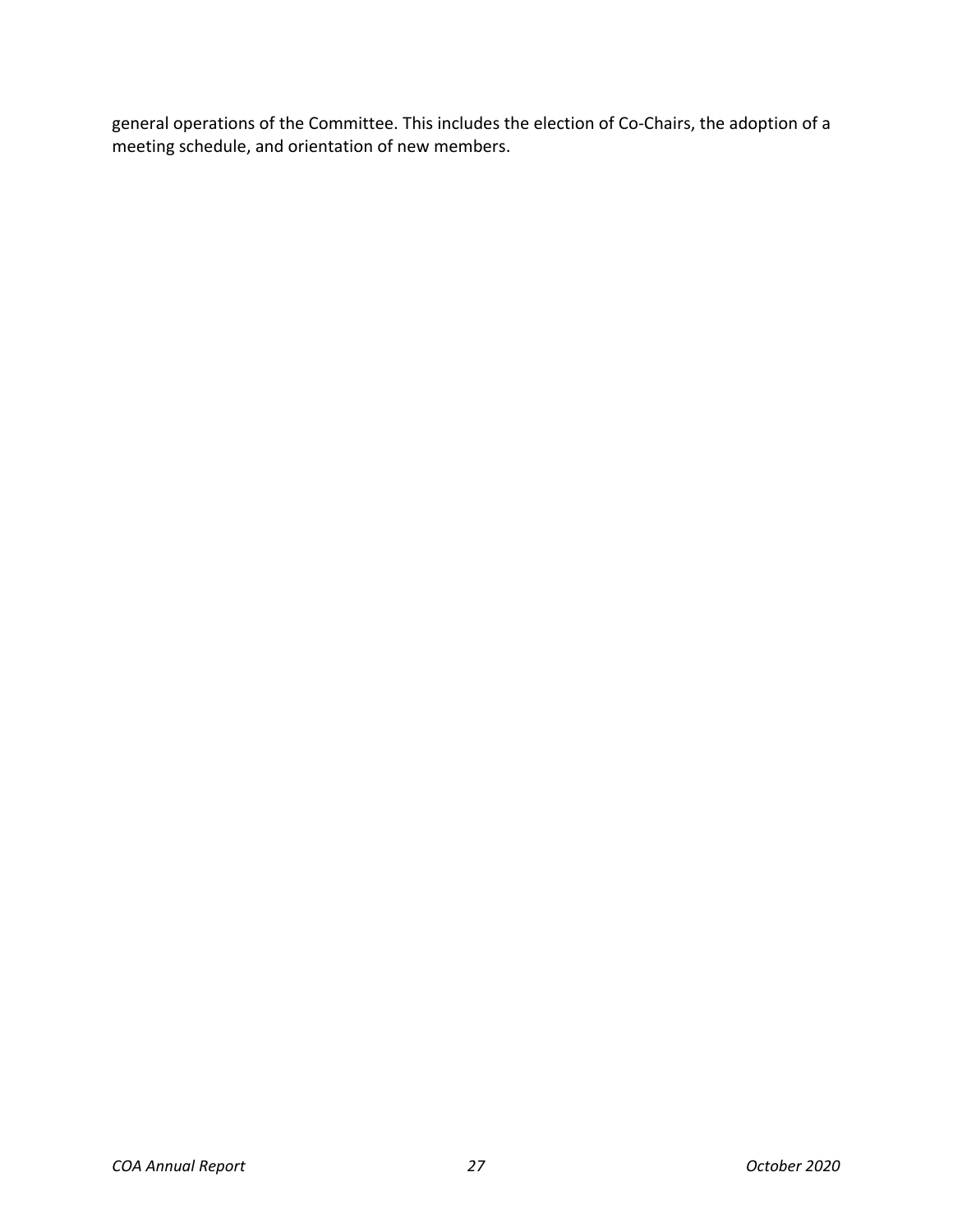### **Section II: Summary of 2019-20 Accreditation Activities**

<span id="page-27-0"></span>This section of the report provides more detailed information about results of the 2019-20 Work Plan with a focus on the outcome of the accreditation activities.

### **Accreditation of Program Sponsors and their Educator Preparation Programs**

<span id="page-27-1"></span>In 2019-20, accreditation site visits were scheduled at 34 institutions in the Orange Cohort. The COVID-19 pandemic caused approximately half of these visits to be completed via technology with three visits postponed until the fall of 2020. Accreditation decisions were made based upon the written reports of the evidence gathered at the site visit, recommendations made by the site visit team, and the information shared with the COA by program leadership and the team lead at a COA meeting. Teams reviewed documentation, interviewed a variety of constituencies (candidates, program completers, faculty, employers, administration, supervisors, etc.), deliberated, came to consensus on findings for all Common Standards, program standards, and made an accreditation recommendation to the COA. Commission consultants, team leads, and institutional representatives attended COA meetings to present the results of the site visit report and respond to questions. Upon review and discussion of the site visit reports, the COA has the authority to accept or modify the team's accreditation recommendation. Copies of the [site visit team reports](https://info.ctc.ca.gov/fmp/accreditation/accreditation_reports.php) are available on the Commission's website.

<span id="page-27-2"></span>

| ACCI CUILQUIDII JIQIUS TUT MISIILUIUDIIS WILII JILC VISILS III ZU1J-ZU (J1)<br><b>Accreditation Decision</b><br><b>Program Sponsor</b> |                                              |  |
|----------------------------------------------------------------------------------------------------------------------------------------|----------------------------------------------|--|
| Academy of Art University                                                                                                              | Accreditation                                |  |
| <b>Alhambra Unified School District</b>                                                                                                | Accreditation                                |  |
| Anaheim Union High School District                                                                                                     | Rescheduled due to COVID-19 (October 26-     |  |
|                                                                                                                                        | 28, 2020)                                    |  |
| Aspire Berkley Maynard Academy                                                                                                         | <b>Accreditation with Major Stipulations</b> |  |
| <b>Association of California School Administrators</b>                                                                                 | Accreditation                                |  |
| (ACSA)                                                                                                                                 |                                              |  |
| California Baptist University                                                                                                          | <b>Accreditation with Stipulations</b>       |  |
| California Polytechnic State University, San Luis                                                                                      | Accreditation                                |  |
| Obispo                                                                                                                                 |                                              |  |
| California State University, Sacramento                                                                                                | Accreditation                                |  |
| <b>CalState TEACH</b>                                                                                                                  | Accreditation with a 7th Year Report         |  |
| <b>Chapman University</b>                                                                                                              | Accreditation                                |  |
| Conejo Valley Unified School District                                                                                                  | <b>Accreditation with Stipulations</b>       |  |
| El Rancho Unified School District                                                                                                      | Accreditation                                |  |
| <b>Fontana Unified School District</b>                                                                                                 | Accreditation                                |  |
| <b>Fremont Unified School District</b>                                                                                                 | Accreditation                                |  |

The COA made the following accreditation determinations in 2019-20:

### **Accreditation Status for Institutions with Site Visits in 2019-20 (31)**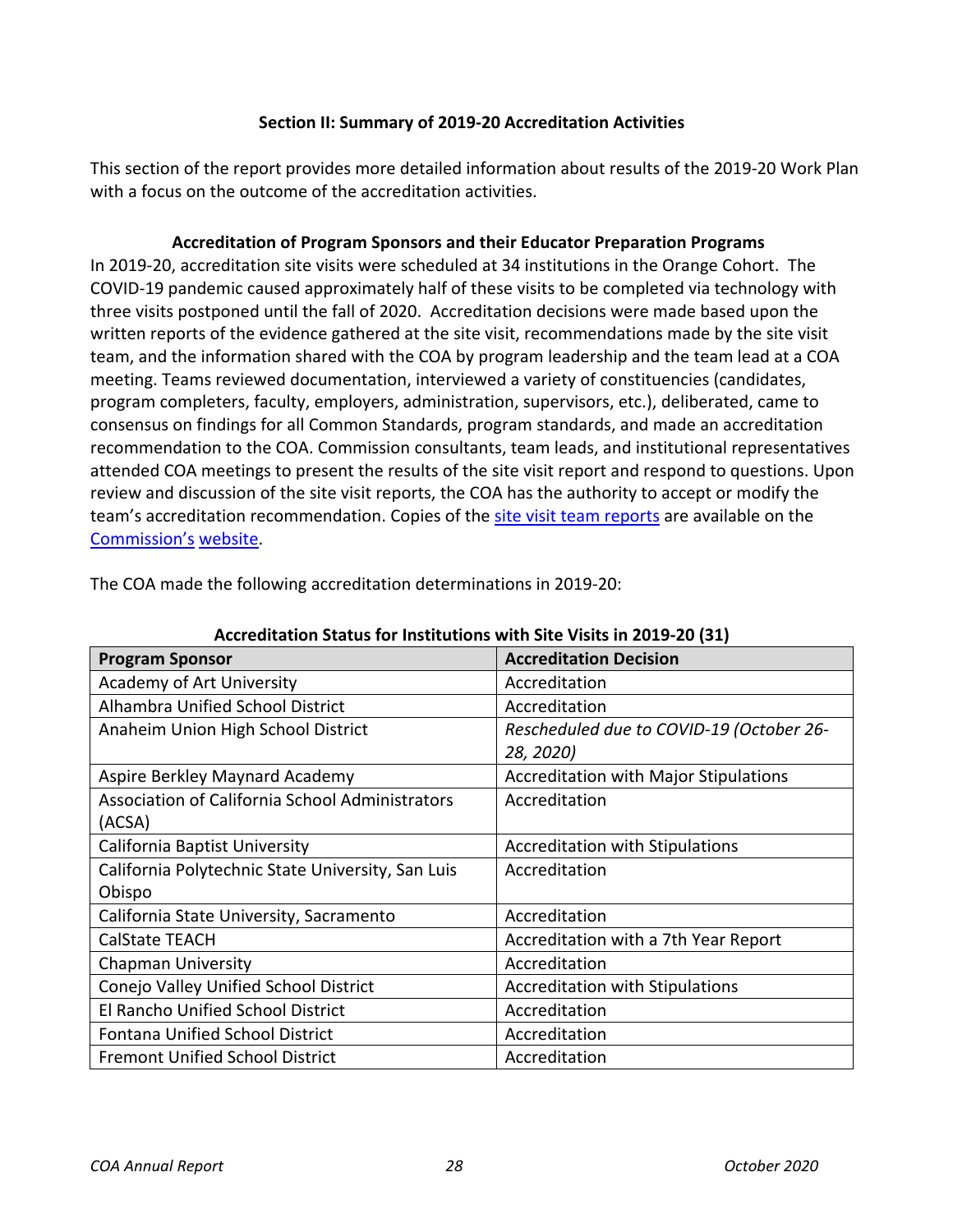| <b>Program Sponsor</b>                         | <b>Accreditation Decision</b>                |
|------------------------------------------------|----------------------------------------------|
| <b>Hayward Unified School District</b>         | Rescheduled due to COVID-19 (September       |
|                                                | 28-30, 2020)                                 |
| Keppel Union School District                   | Accreditation                                |
| Kings County Office of Education               | Accreditation                                |
| Merced Union High School District              | Accreditation                                |
| <b>Milpitas Unified School District</b>        | Accreditation with Major Stipulations        |
| <b>Modesto City Schools</b>                    | Accreditation                                |
| <b>Paramount Unified School District</b>       | Accreditation                                |
| <b>Rialto Unified School District</b>          | Accreditation                                |
| San Jose State University                      | Accreditation with a 7th Year Report         |
| Santa Barbara County Education Office          | Accreditation                                |
| School for Integrated Academics and Technology | Rescheduled due to COVID-19 (September       |
| (SIA Tech)                                     | 21-23, 2020)                                 |
| St. Mary's College of California               | Accreditation                                |
| Sweetwater Union High School District          | Accreditation                                |
| The Master's University                        | Accreditation with a 7th Year Report         |
| Turlock Unified School District (Focused SV)   | Accreditation                                |
| University of California, Santa Barbara        | Accreditation                                |
| University of La Verne                         | <b>Accreditation with Major Stipulations</b> |
| University of Phoenix                          | Accreditation                                |
| University of the Pacific                      | Accreditation                                |
| West Contra Costa Unified School District      | Accreditation                                |

### **Institutions Meeting All Standards**

<span id="page-28-0"></span>The institutions listed in the table below hosted an accreditation site visit in 2019-20 which resulted in determining that all Common Standards and all Program Standards for all programs offered by the institution had been met. Of the 31 site visits, 15 institutions (48 percent) with site visits in 2019-20 met all standards applicable for the programs they offer.

### **Institutions Receiving Accreditation with**

### **All Common and Program Standards Met, 2019-20**

<span id="page-28-1"></span>

| <b>Program Sponsor (15)</b>                              | <b>Number of Educator Programs</b><br>Offered by the Institution |
|----------------------------------------------------------|------------------------------------------------------------------|
| Alhambra Unified School District                         |                                                                  |
| Association of California School Administrators (ACSA)   |                                                                  |
| California Polytechnic State University, San Luis Obispo |                                                                  |
| <b>Chapman University</b>                                |                                                                  |
| El Rancho Unified School District                        |                                                                  |
| <b>Fontana Unified School District</b>                   |                                                                  |
| <b>Fremont Unified School District</b>                   |                                                                  |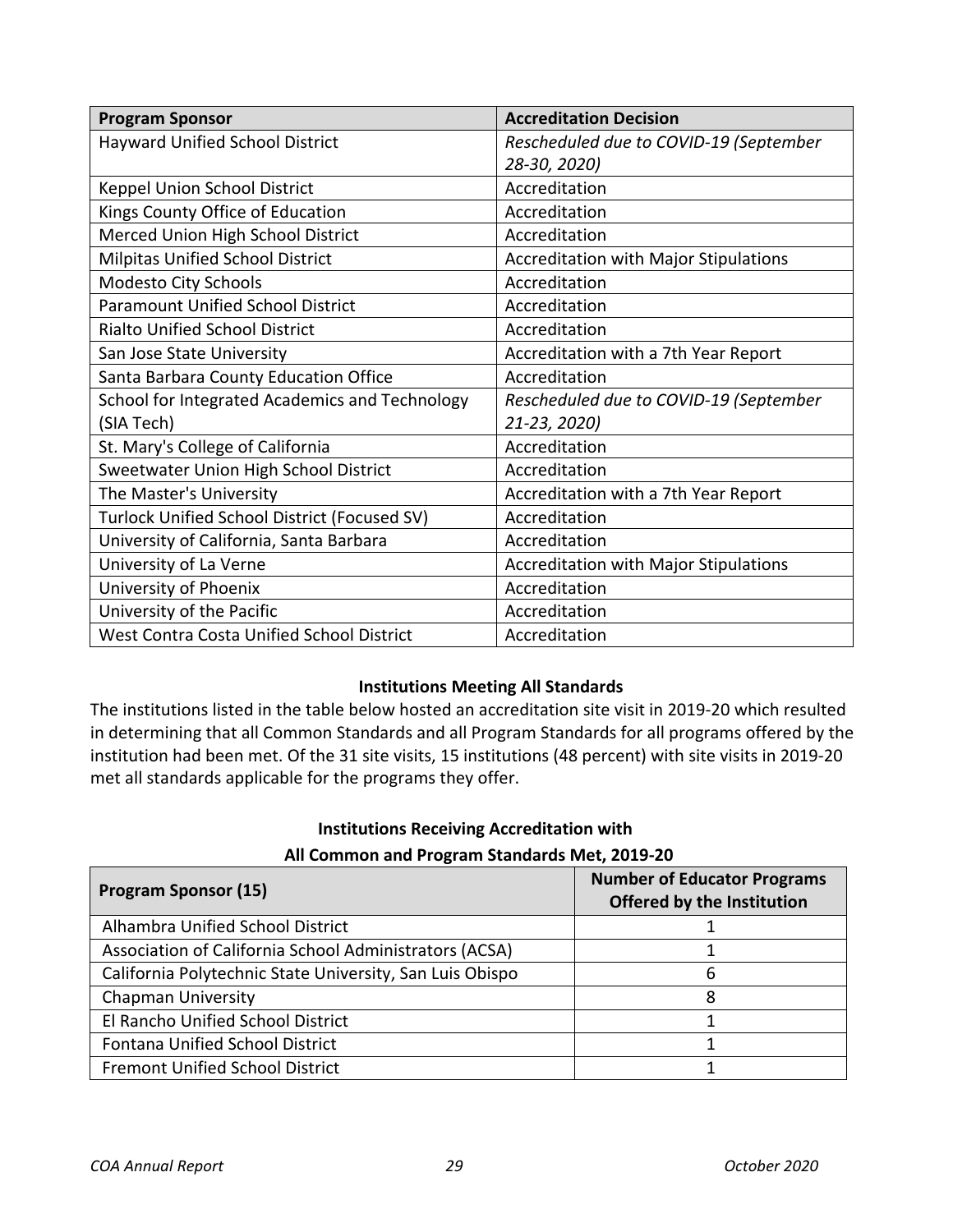| <b>Program Sponsor (15)</b>                  | <b>Number of Educator Programs</b><br><b>Offered by the Institution</b> |
|----------------------------------------------|-------------------------------------------------------------------------|
| Keppel Union School District                 |                                                                         |
| Kings County Office of Education             |                                                                         |
| Merced Union High School District            |                                                                         |
| <b>Modesto City Schools</b>                  |                                                                         |
| <b>Rialto Unified School District</b>        |                                                                         |
| Santa Barbara County Education Office        |                                                                         |
| Turlock Unified School District (Focused SV) |                                                                         |
| West Contra Costa Unified School District    |                                                                         |

## **Summary of Findings on Common Standards**

<span id="page-29-0"></span>A review of the year's site visit results serves as information for the COA and staff in determining needs for technical assistance meetings to guide institutions as they prepare for site visits. The information regarding findings using the Common Standards for 2019-20 site visits are presented in the following table.

## **Findings in the Common Standards1 2019-20 Accreditation Site Visits (31 institutions)**

<span id="page-29-1"></span>

| <b>Common Standards</b>                                         | <b>Met</b> | Met with<br><b>Concerns</b> | <b>Not</b><br><b>Met</b> |
|-----------------------------------------------------------------|------------|-----------------------------|--------------------------|
| 1: Institutional Infrastructure to Support Educator Preparation | 28         |                             |                          |
| 2: Candidate Recruitment and Support                            | 28         |                             |                          |
| 3: Study, Fieldwork, and Clinical Practice                      | 27         |                             |                          |
| 4: Continuous Improvement                                       | 24         |                             |                          |
| 5: Program Impact                                               | 29         |                             |                          |

<span id="page-29-2"></span>*1The language of the Common Standards may be found at [Common Standards](https://www.ctc.ca.gov/docs/default-source/educator-prep/standards/commonstandards-2015-pdf.pdf?sfvrsn=0)*

### **Summary Findings on Program Standards**

### **Analysis of Program Standards Decisions**

The table below indicates the number of institutions in which all program standards were met for the program listed and the number of institutions that offer that program.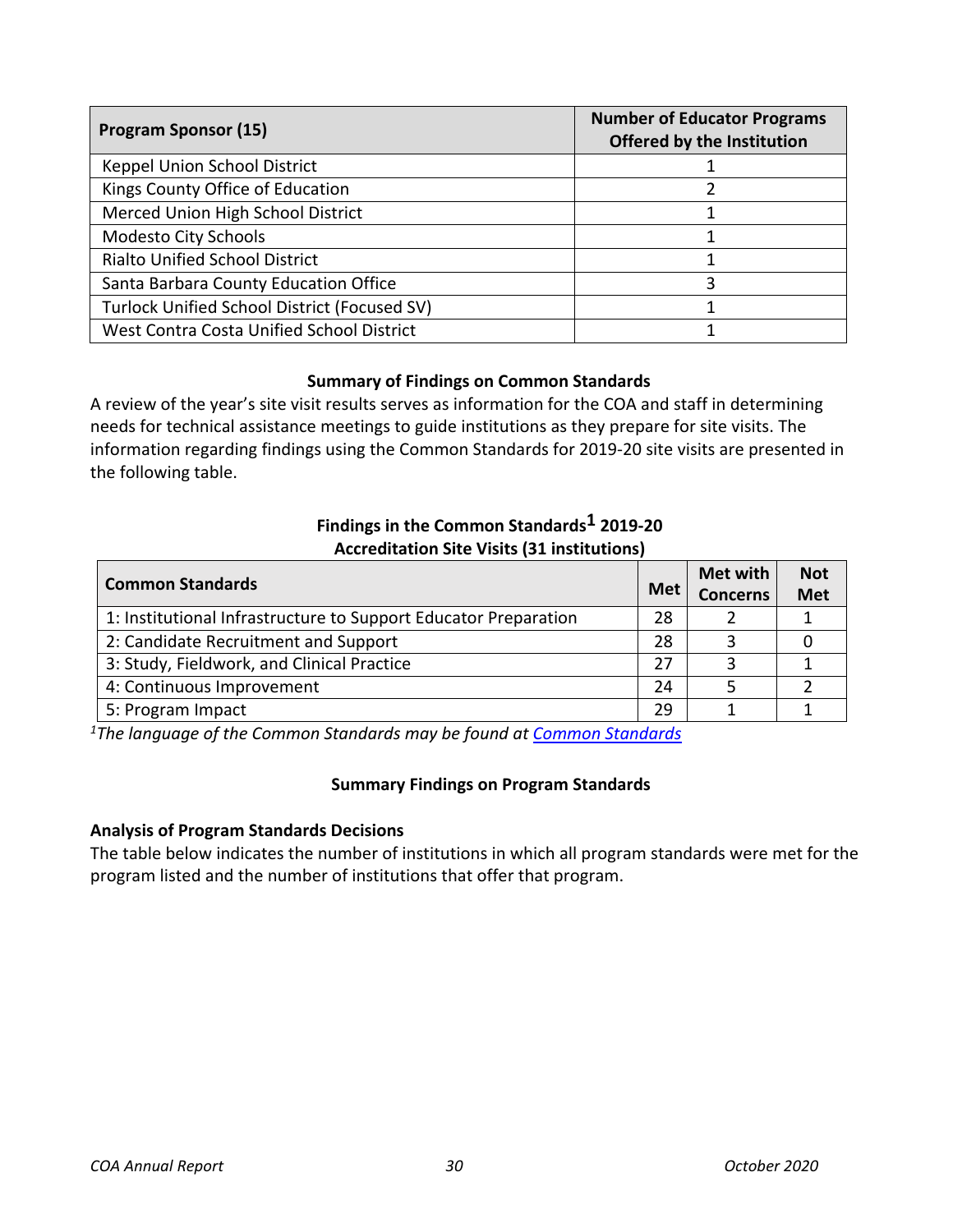<span id="page-30-0"></span>

| <b>Programs</b>                                                                              | # of Institutions<br>with All<br>Program<br><b>Standards Met</b><br>for the Program | Total # of<br><b>Institutions</b><br>that Offer the<br><b>Listed Program</b> |
|----------------------------------------------------------------------------------------------|-------------------------------------------------------------------------------------|------------------------------------------------------------------------------|
| Adaptive Physical Education Added Authorization                                              | 0                                                                                   | 1                                                                            |
| Autism Spectrum Disorder Added Authorization                                                 | $\mathbf{1}$                                                                        | $\mathbf{1}$                                                                 |
| <b>Clear Administrative Services</b>                                                         | $\overline{\mathbf{4}}$                                                             | 4                                                                            |
| <b>Education Specialist: Added Authorization Early Childhood</b><br><b>Special Education</b> | $\overline{2}$                                                                      | 3                                                                            |
| Education Specialist: Early Childhood Special Education,<br>w/Intern                         | $\mathbf{1}$                                                                        | $\overline{2}$                                                               |
| Education Specialist: Mild/Moderate, w/intern                                                | 7                                                                                   | 9                                                                            |
| Education Specialist: Moderate/Severe, w/Intern                                              | 4                                                                                   | 6                                                                            |
| Preliminary Administrative Services, w/Intern                                                | 6                                                                                   | $\overline{7}$                                                               |
| Preliminary Multiple Subject, w/intern                                                       | 7                                                                                   | 11                                                                           |
| Preliminary Single Subject, w/intern                                                         | $\overline{7}$                                                                      | 12                                                                           |
| Pupil Personnel Services: Child Welfare and Attendance                                       | $\mathbf{1}$                                                                        | $\mathbf 1$                                                                  |
| Pupil Personnel Services: School Counseling, w/intern                                        | 4                                                                                   | 6                                                                            |
| Pupil Personnel Services: School Psychology, w/intern                                        | 6                                                                                   | $\overline{7}$                                                               |
| Pupil Personnel Services: School Social Work                                                 | $\overline{2}$                                                                      | $\overline{2}$                                                               |
| <b>School Nurse</b>                                                                          | 3                                                                                   | 3                                                                            |
| Specialist Teaching: Agriculture Specialist Instruction                                      | $\mathbf{1}$                                                                        | $\overline{1}$                                                               |
| Specialist Teaching: Bilingual Authorization                                                 | 4                                                                                   | 4                                                                            |
| Specialist Teaching: California Teachers of English Learners<br>(CTEL)                       | $\mathbf{1}$                                                                        | $\overline{2}$                                                               |
| Specialist Teaching: Reading and Literacy Added<br>Authorization                             | $\overline{2}$                                                                      | $\overline{2}$                                                               |
| Specialist Teaching: Reading and Literacy Leadership<br><b>Specialist Credential</b>         | $\overline{2}$                                                                      | $\overline{2}$                                                               |
| Speech Language Pathology: Language, Speech and<br>Hearing                                   | 5                                                                                   | 5                                                                            |
| Speech Language Pathology: Special Class Authorization                                       | $\mathbf{1}$                                                                        | 1                                                                            |
| <b>Teacher Induction</b>                                                                     | 14                                                                                  | 19                                                                           |
| <b>Teacher Librarian</b>                                                                     | $\mathbf{1}$                                                                        | $\mathbf{1}$                                                                 |

#### **All Program Standards Found to be Met During 2019-20 Site Visits**

### **Program Standards that are Not Met or Met With Concern**

<span id="page-30-1"></span>The summary of the information gathered on all educator preparation programs with determinations of *Met with Concerns* or *Not Met* are presented in the tables below. If a standard is not listed, all institutions met that standard. As with the information about the Common Standards, this information about standards that were *Not Met* or were *Met with Concerns* guides the COA and staff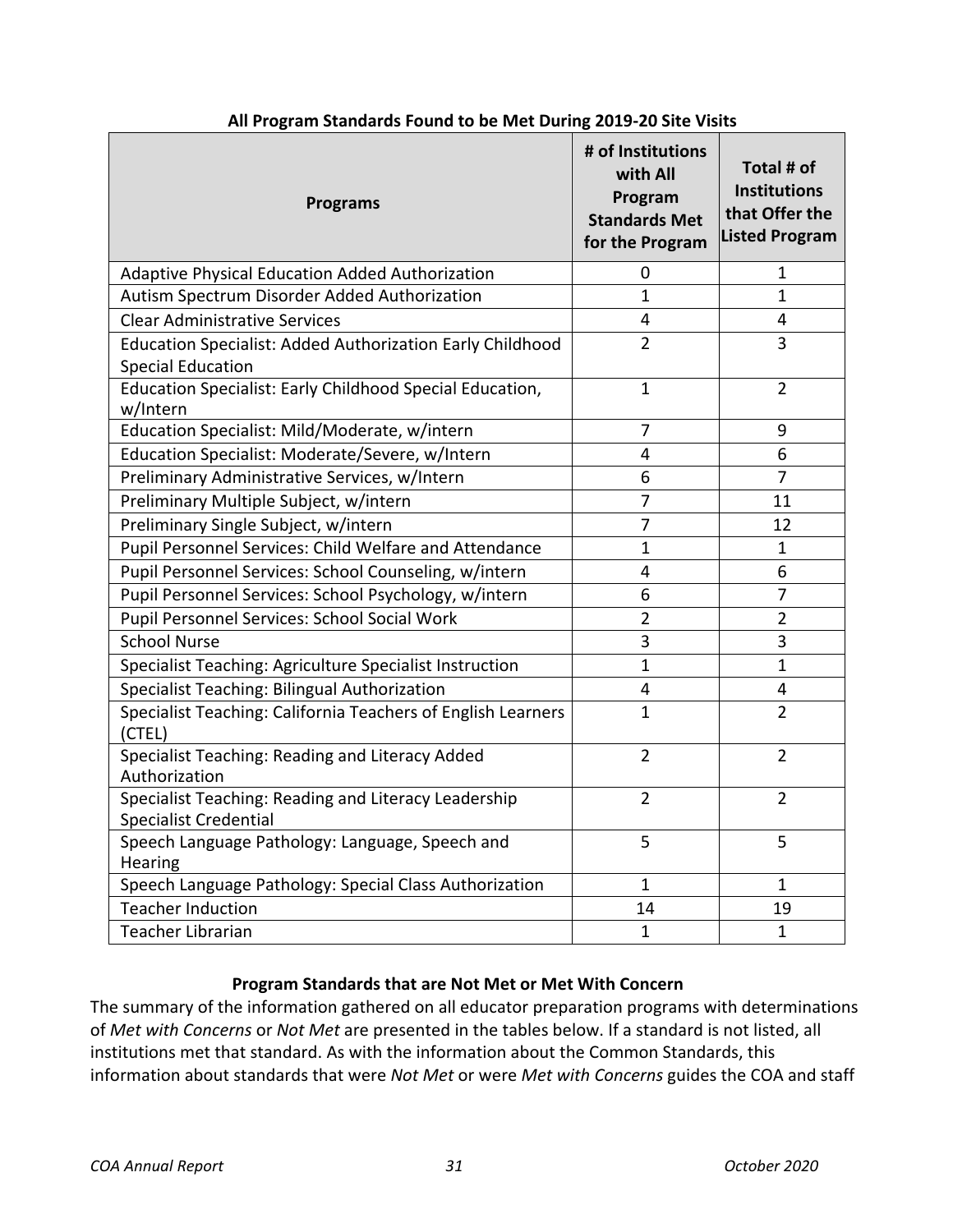in determining what additional technical assistance might be helpful to the field. The full text of all credential program standards adopted by the Commission may be found at: Commission Adopted [Credential Program Standards.](https://www.ctc.ca.gov/educator-prep/stds-prep-program)

| <b>Adaptive Physical Education Added Authorization</b><br>(1 Site Visit)     | Met with<br><b>Concerns</b> | <b>Not Met</b> |
|------------------------------------------------------------------------------|-----------------------------|----------------|
| Standard 8: Field Experience in a Broad Range of Service Delivery<br>Options |                             |                |

| <b>Education Specialist: Added Authorization Early Childhood</b><br><b>Special Education</b><br>(1 Site Visit) | Met with<br><b>Concerns</b> | <b>Not Met</b> |
|----------------------------------------------------------------------------------------------------------------|-----------------------------|----------------|
| Standard 1: Characteristics of Infants, Toddlers and Preschoolers<br>with IFSP and IEPs-                       |                             |                |
| Standard 2: Role of the Family in Early Childhood Special Education                                            |                             | O              |
| Standard 3: Assessment and Intervention/Instructional Strategies:<br>Birth through Pre-Kindergarten            |                             | O              |
| Standard 4: Experience in Early Childhood Special Education<br>Programs                                        |                             |                |

| Education Specialist: Early Childhood Special Education w/<br>Intern<br>(1 Site Visit) | <b>Met with</b><br><b>Concerns</b> | <b>Not Met</b> |
|----------------------------------------------------------------------------------------|------------------------------------|----------------|
| Standard 15: Field Experience in a Broad Range of Service Delivery<br>Options:         |                                    |                |

| <b>Education Specialist: Mild/Moderate w/Intern</b><br>(2 Site Visit)            | Met with<br><b>Concerns</b> | <b>Not Met</b> |
|----------------------------------------------------------------------------------|-----------------------------|----------------|
| Standard 4: Effective Communication and Collaborative Partnerships               |                             |                |
| Standard 7: Transition and Transitional Planning                                 |                             |                |
| Standard 8: Participating in IFSP/IEPs and Post-Secondary Transition<br>Planning |                             |                |
| Standard 15: Field Experience in a Broad Range of Service Delivery<br>Options:   |                             |                |

| <b>Education Specialist: Moderate/Severe w/Intern</b><br>(2 Site Visit)                 | Met with<br><b>Concerns</b> | <b>Not Met</b> |
|-----------------------------------------------------------------------------------------|-----------------------------|----------------|
| Standard 4: Effective Communication and Collaborative<br>Partnerships                   |                             | 0              |
| Standard 7: Transition and Transitional Planning                                        |                             | 0              |
| Standard 8: Participating in IFSP/IEPs and Post-Secondary<br><b>Transition Planning</b> |                             | 0              |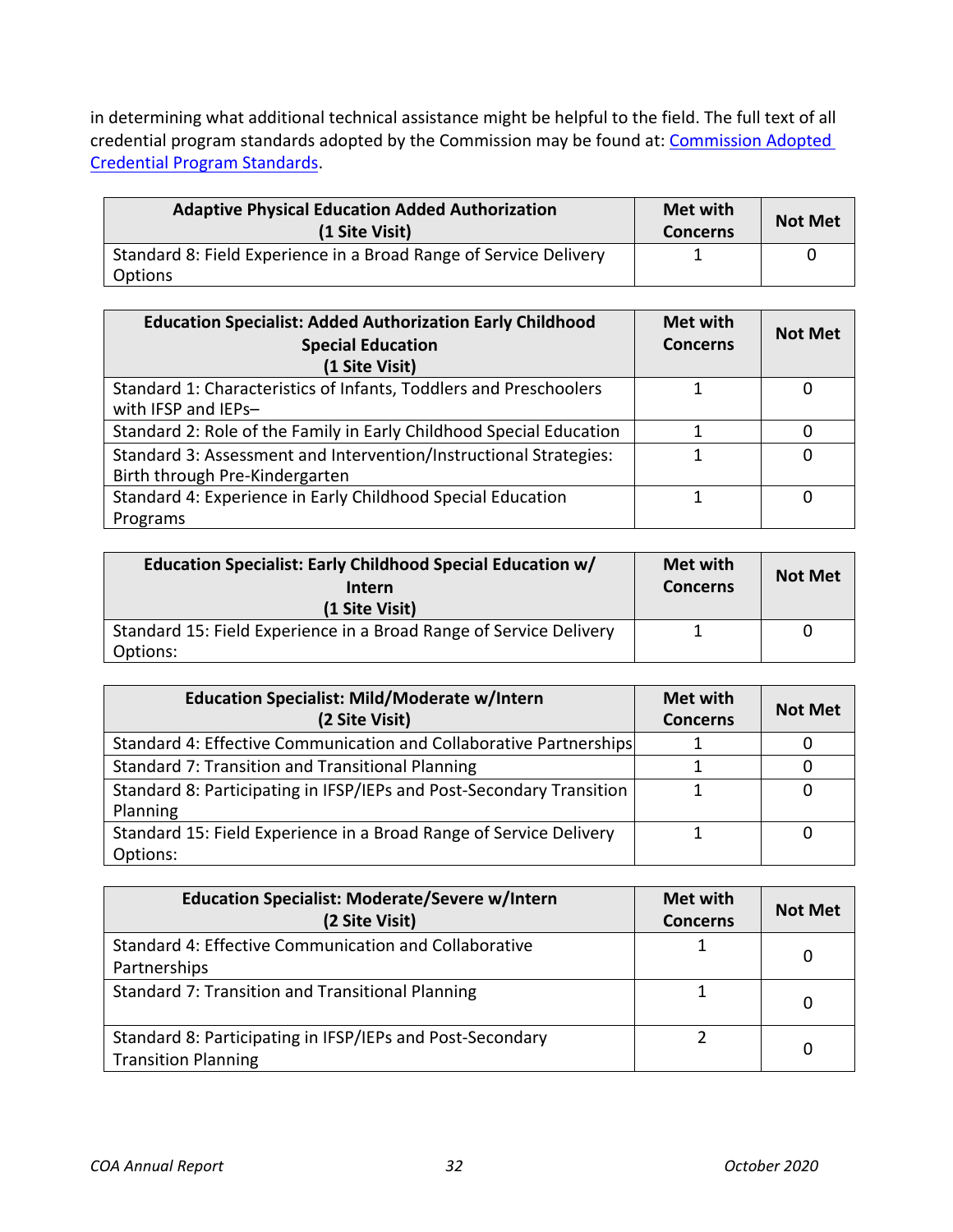| <b>Education Specialist: Moderate/Severe w/Intern</b><br>(2 Site Visit)        | Met with<br><b>Concerns</b> | <b>Not Met</b> |
|--------------------------------------------------------------------------------|-----------------------------|----------------|
| Standard 15: Field Experience in a Broad Range of Service Delivery<br>Options: |                             |                |

| <b>Preliminary Administrative Services, w/intern</b>            | Met with        | <b>Not Met</b> |
|-----------------------------------------------------------------|-----------------|----------------|
| <b>Standards (1 Site Visits)</b>                                | <b>Concerns</b> |                |
| Standard 1: Program Design and Rationale                        |                 |                |
| Standard 2: Collaboration, Communication and Coordination       |                 |                |
| Standard 3: Development of Professional Leadership Perspectives |                 |                |
| Standard 4: Equity, Diversity and Access                        |                 |                |
| Standard 5: Role of Schooling in a Democratic Society           |                 |                |
| Standard 6: Preparing Candidates to Master the Administrator    |                 |                |
| <b>Performance Expectations</b>                                 |                 |                |
| Standard 7: Nature of Field Experiences                         |                 |                |
| Standard 8: Guidance, Assistance and Feedback                   |                 |                |
| Standard 9: Assessment of Candidate Performance                 |                 |                |

| <b>Preliminary Multiple Subject w/Intern</b><br>(4 Site Visits) | Met with<br><b>Concerns</b> | <b>Not Met</b> |
|-----------------------------------------------------------------|-----------------------------|----------------|
| Standard 3: Clinical Practice                                   |                             |                |
| Standard 5: Implementation of a Teaching Performance Assessment |                             | q              |
| Standard 6: Induction Individual Development Plan               |                             |                |

| <b>Preliminary Single Subject w/Intern</b>                      | Met with        | <b>Not Met</b> |
|-----------------------------------------------------------------|-----------------|----------------|
| (5 Site Visits)                                                 | <b>Concerns</b> |                |
| Standard 2: Preparing Candidates toward Mastery of the Teaching |                 |                |
| Performance Expectations (TPEs)                                 |                 |                |
| <b>Standard 3: Clinical Practice</b>                            |                 |                |
| Standard 5: Implementation of a Teaching Performance Assessment |                 |                |

| <b>Pupil Personnel Services: School Counseling, w/intern</b><br>(2 Site Visits) | <b>Met with</b><br><b>Concerns</b> | <b>Not Met</b> |
|---------------------------------------------------------------------------------|------------------------------------|----------------|
| Standard 13: Collaboration and Coordination of Pupil Support<br>Systems         |                                    |                |
| Standard 19: Academic Development                                               |                                    |                |
| Standard 31: Field Experience                                                   |                                    |                |

| Pupil Personnel Services: School Psychology, w/intern<br>(1 Site Visits) | <b>Met with</b><br><b>Concerns</b> | <b>Not Met</b> |
|--------------------------------------------------------------------------|------------------------------------|----------------|
| Standard 13: Collaboration and Coordination of Pupil Support             |                                    |                |
| Systems                                                                  |                                    |                |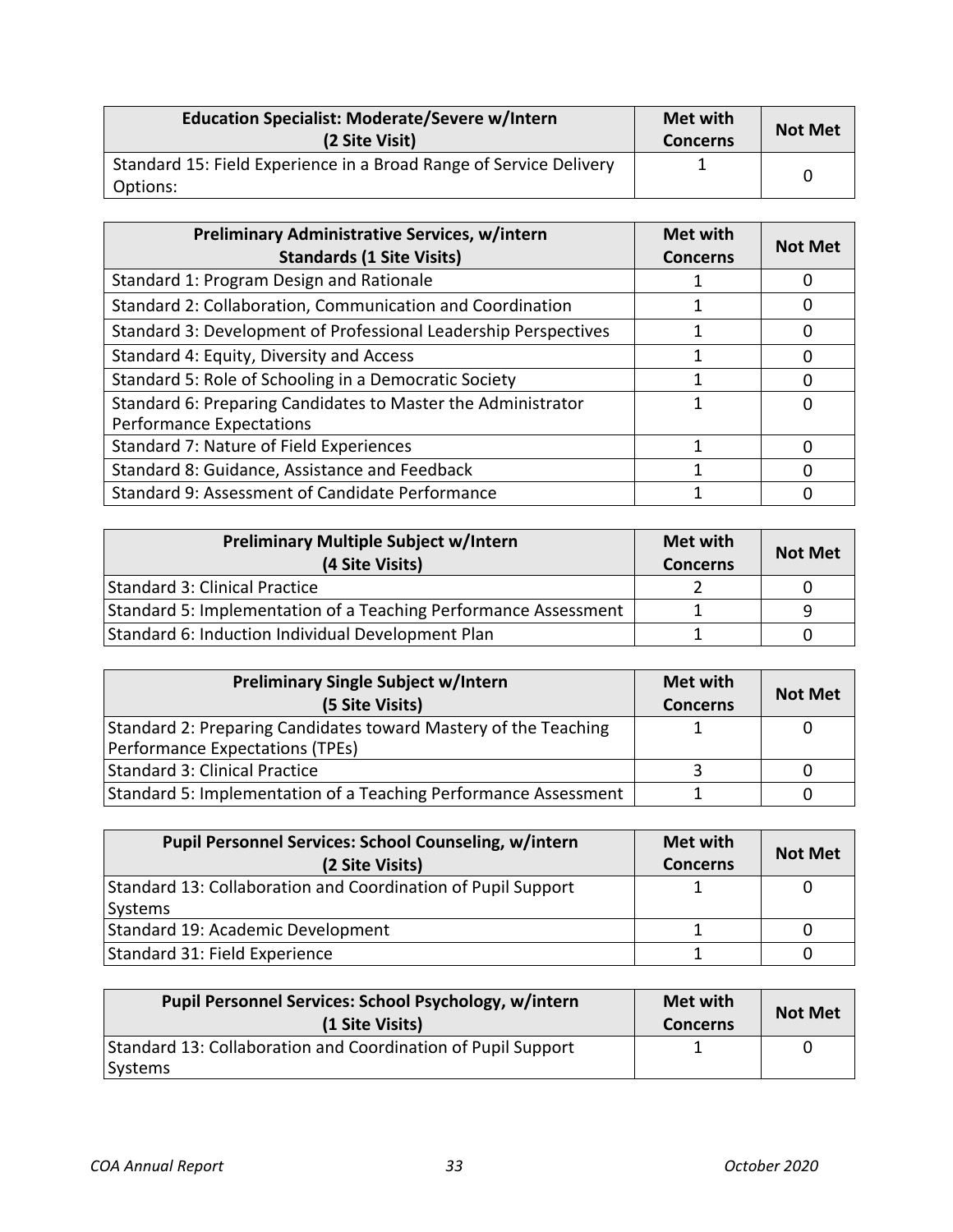| Pupil Personnel Services: School Psychology, w/intern<br>(1 Site Visits) | <b>Met with</b><br><b>Concerns</b> | <b>Not Met</b> |
|--------------------------------------------------------------------------|------------------------------------|----------------|
| Standard 25: Practica                                                    |                                    |                |

| <b>Specialist Teaching: California Teachers of English Learners (CTEL)</b><br>(1 Site Visits) | <b>Met with</b><br><b>Concerns</b> | <b>Not Met</b> |
|-----------------------------------------------------------------------------------------------|------------------------------------|----------------|
| Standard 1: Program Philosophy, Design, and Coordination                                      |                                    |                |

| <b>Teacher Induction Standards</b><br>(6 Site Visits)                                           | Met with<br><b>Concerns</b> | <b>Not Met</b> |
|-------------------------------------------------------------------------------------------------|-----------------------------|----------------|
| Standard 3: Designing and Implementing Individual Learning Plans<br>within the Mentoring System |                             |                |
| Standard 5: Determining Candidate Competence for the Clear<br><b>Credential Recommendation</b>  |                             |                |
| Standard 6: Program Responsibilities for Assuring Quality of Program<br>Services                | ੨                           | 1              |

## **Institutions in 7th Year Follow Up**

<span id="page-33-0"></span>In 2019-20, the COA continued to monitor progress made in addressing stipulations for any institutions with outstanding issues from previous year's visits. Although any institution with stipulations must address all stipulations within one year, the COA may choose to allow the institution more time if the COA is satisfied that significant progress is being made to address the stipulations.

In 2019-20, the COA closely monitored ten institutions that had stipulations placed on them in 2018- 19 as a result of their accreditation site visit. It should be noted that nine of the ten institutions had sufficiently addressed all identified issues such that the COA removed the stipulations in 2019-20 and their status was changed to Accreditation. The other institution made significant progress in addressing the issues identified by the accreditation site visit team and the COA. In that case, a significant number of stipulations were removed, and their accreditation status was upgraded from Accreditation with Probationary Stipulations to Accreditation with Stipulations. The COA continues to monitor this institution in 2020-21.

<span id="page-33-1"></span>

| Stipulations from Prior Year Site Visits               |                                    |                               |  |
|--------------------------------------------------------|------------------------------------|-------------------------------|--|
|                                                        | 2018-2019                          | 2019-2020                     |  |
| <b>Institutions</b>                                    | <b>Decision</b>                    | <b>COA Decision</b>           |  |
| Anaheim<br><b>Elementary School</b><br><b>District</b> | Accreditation with<br>Stipulations | Accreditation - February 2020 |  |

## **Action taken in 2019-20 on Institutions with Stipulations from Prior Year Site Visits**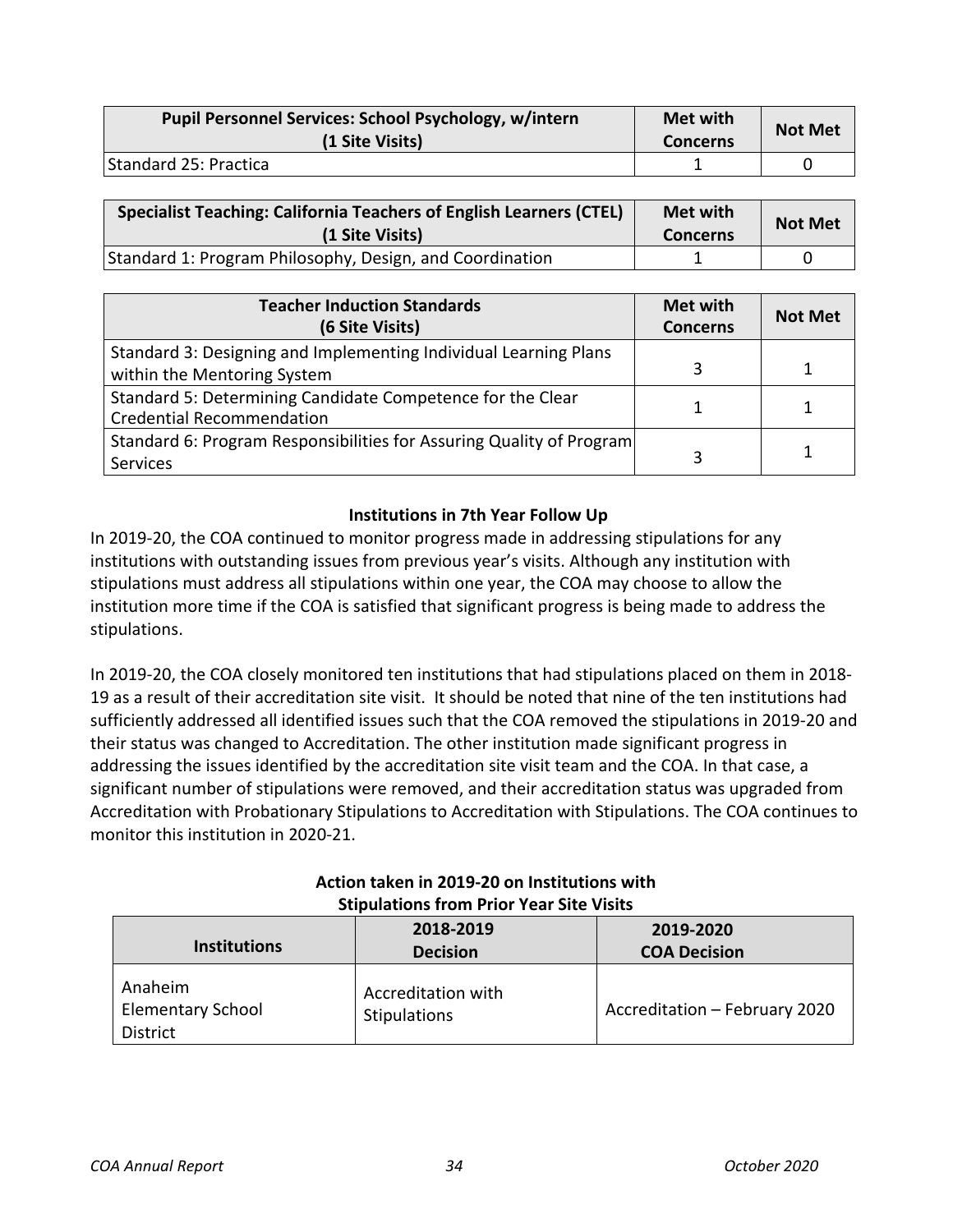| <b>Institutions</b>                                     | 2018-2019<br><b>Decision</b>                                  | 2019-2020<br><b>COA Decision</b>                      |
|---------------------------------------------------------|---------------------------------------------------------------|-------------------------------------------------------|
| <b>Fremont Union High</b><br><b>School District</b>     | Accreditation with<br><b>Stipulations</b>                     | Accreditation - October 2019                          |
| Lodi Unified School<br><b>District</b>                  | <b>Accreditation with</b><br><b>Stipulations</b>              | Accreditation - May 2020                              |
| Montebello Unified School<br><b>District</b>            | <b>Accreditation with</b><br><b>Stipulations</b>              | Accreditation - June 2020                             |
| Napa County Office of<br>Education                      | Accreditation with<br>Stipulations                            | Accreditation - March 2020                            |
| Saddleback Valley USD                                   | <b>Accreditation with</b><br>Stipulations                     | Accreditation - June 2020                             |
| Santa Clara University                                  | <b>Accreditation with</b><br><b>Stipulations</b>              | Accreditation - June 2020                             |
| Sonoma County Office of<br>Education                    | <b>Accreditation with</b><br><b>Probationary Stipulations</b> | <b>Accreditation with Stipulations</b><br>- June 2020 |
| South San Francisco Unified<br><b>School District</b>   | <b>Accreditation with</b><br>Stipulations                     | Accreditation - June2020                              |
| <b>Summit Preparatory Charter</b><br><b>High School</b> | Accreditation with Major<br>Stipulations                      | Accreditation - June 2020                             |

## **Initial Institutional Approval (IIA)**

The Committee on Accreditation does not have authority to approve the eligibility of institutions to offer educator preparation programs in California. Rather, Initial Institutional Approval is within the purview of the Commission. Once the Commission determines that an institution is eligible to offer educator preparation in California, the program proposals by those institutions are brought forward to the COA, in Stage IV, for its consideration and action. The following institutions were brought before the Commission for Initial Institutional Approval. The table identifies at which stage the institution appeared before the Commission, the type of approval, and the date of the Commission meeting at which the approval was granted.

<span id="page-34-0"></span>

| <b>Institution</b>                               | <b>Stage</b>                             | <b>Approval</b>            | Date     |
|--------------------------------------------------|------------------------------------------|----------------------------|----------|
| Alder Graduate School of<br>Education            | Stage II - Eligibility<br>Requirements   | <b>Granted Eligibility</b> | 08/01/19 |
| Folsom Cordova Unified<br><b>School District</b> | Stage $II$ – Eligibility<br>Requirements | <b>Granted Eligibility</b> | 08/01/19 |

### **Initial Institutional Approval**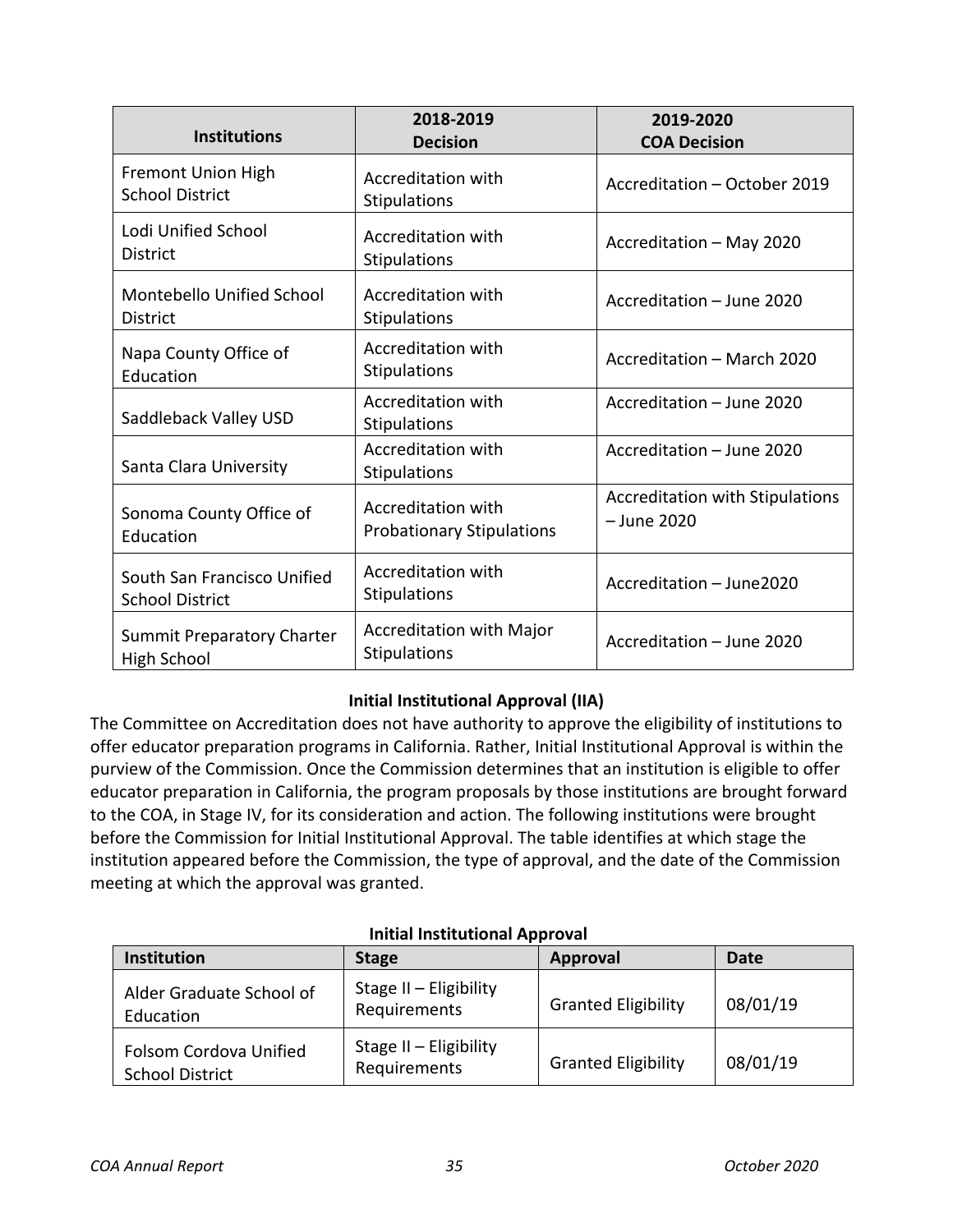| Institution                                                                                        | <b>Stage</b>                                                 | <b>Approval</b>             | <b>Date</b> |
|----------------------------------------------------------------------------------------------------|--------------------------------------------------------------|-----------------------------|-------------|
| Lake County Office of<br>Education                                                                 | Stage II - Eligibility<br>Requirements                       | <b>Granted Eligibility</b>  | 08/01/19    |
| Alameda County Office of<br>Education                                                              | Stage III - Alignment of<br>Standards and<br>Preconditions   | <b>Provisional Approval</b> | 09/01/19    |
| Los Angeles Pacific<br>University                                                                  | Stage II - Eligibility<br>Requirements                       | <b>Granted Eligibility</b>  | 09/01/19    |
| Stella Middle Charter<br>Academy                                                                   | Stage III-<br>Alignment of<br>Standards and<br>Preconditions | <b>Provisional Approval</b> | 11/01/19    |
| Alder Graduate School of<br>Education                                                              | Stage III-<br>Alignment of<br>Standards and<br>Preconditions | <b>Provisional Approval</b> | 01/01/20    |
| <b>New York University</b><br>Steinhardt School of Culture,<br>Education, and Human<br>Development | Stage II - Eligibility<br>Requirements                       | <b>Granted Eligibility</b>  | 01/01/20    |
| San Benito County Office of<br>Education                                                           | Stage II - Eligibility<br>Requirements                       | <b>Granted Eligibility</b>  | 01/01/20    |
| Yuba City Unified School<br>District                                                               | Stage II - Eligibility<br>Requirements                       | <b>Granted Eligibility</b>  | 01/01/20    |
| <b>Newhall School District</b>                                                                     | Stage II - Eligibility<br>Requirements                       | <b>Granted Eligibility</b>  | 04/01/20    |
| San Mateo Union High<br><b>School District</b>                                                     | Stage II - Eligibility<br>Requirements                       | <b>Granted Eligibility</b>  | 04/01/20    |
| Yuba City Unified School<br><b>District</b>                                                        | Stage III-<br>Alignment of<br>Standards and<br>Preconditions | <b>Granted Eligibility</b>  | 06/19/20    |

## **Initial Approval of New Credential Programs (IPR)**

<span id="page-35-0"></span>Provisionally- approved institutions submit documentation that indicates how the proposed program will meet each of the Commission-adopted program standards along with supporting evidence to verify alignment with the standards. A team of educators who have expertise in the program area, and are trained for the review process, read the institution's submission, and consult with one another to determine whether standards are met. If the reviewers jointly agree that standards are met, it is so noted. If the review team agrees that standards are not met, reviewers request additional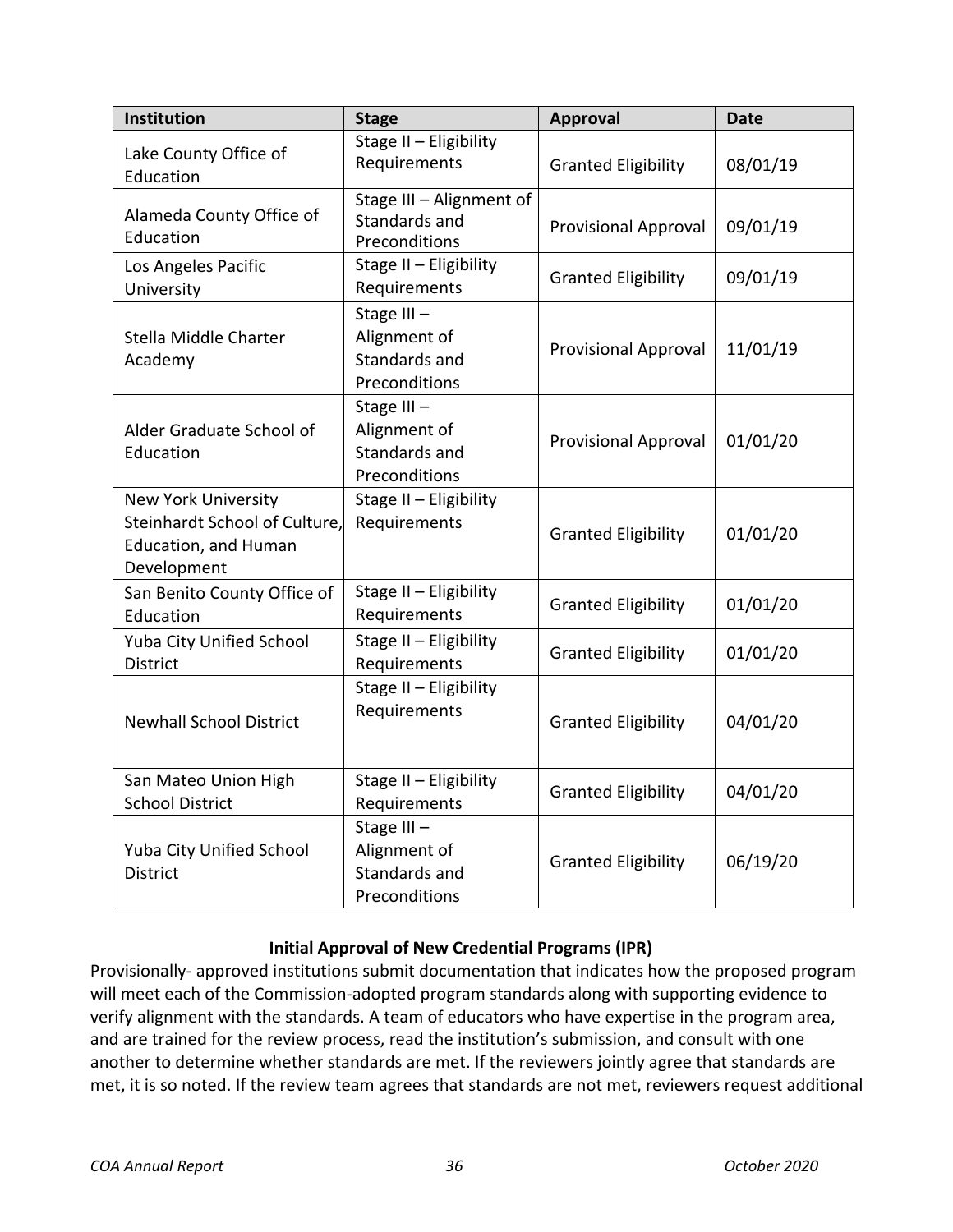information.

This feedback is shared with the institution by Commission staff. The institution addresses any concerns and resubmits documentation until the program is found to be aligned with all standards. When all standards are found to be met and all relevant preconditions are determined to be addressed, the COA takes action to grant or deny program approval at its next scheduled meeting.

Initial Program Approval actions taken by the Committee on Accreditation in 2019-20 for new institutions in IIA are listed in the tables below.

<span id="page-36-0"></span>

| <b>Provisionally Approved Institutions (5)</b> |                                                 |  |  |
|------------------------------------------------|-------------------------------------------------|--|--|
| <b>Program Sponsor</b>                         | <b>Credential Program</b>                       |  |  |
| Alameda County Office of Education             | Designated Subjects: Career Technical Education |  |  |
| Alder Graduate School of Education             | Preliminary Multiple Subject                    |  |  |
| Alder Graduate School of Education             | <b>Preliminary Single Subject</b>               |  |  |
| Alder Graduate School of Education             | Preliminary Education Specialist: Mild/Moderate |  |  |
| Stella Middle Charter Academy                  | <b>Teacher Induction</b>                        |  |  |

## **New Educator Preparation Programs Sponsored by Provisionally Approved Institutions (5)**

The Committee on Accreditation granted Initial Program Approval for existing Commission approved program sponsors to the following preparation programs:

<span id="page-36-1"></span>

| <b>Program Sponsor</b>                      | <b>Credential Program</b>                                                                    |  |  |
|---------------------------------------------|----------------------------------------------------------------------------------------------|--|--|
| <b>Azusa Pacific University</b>             | Pupil Personnel Services: Child Welfare and<br>Attendance                                    |  |  |
| <b>Azusa Pacific University</b>             | Pupil Personnel Services: School Social Work                                                 |  |  |
| California State University, Sacramento     | <b>Education Specialist Added Authorization: Early</b><br><b>Childhood Special Education</b> |  |  |
| California State University, San Bernardino | Designated Subjects: Adult Education                                                         |  |  |
| Concordia University Irvine                 | Pupil Personnel Services: School Counseling Intern                                           |  |  |
| Fresno County Superintendent of Schools     | Designated Subjects Career Technical Education                                               |  |  |
| Los Angeles Unified School District         | Reading and Literacy Added Authorization                                                     |  |  |
| Merced County Office of Education           | <b>Preliminary Education Specialist: Mild/Moderate</b><br>Intern                             |  |  |
| Merced County Office of Education           | Preliminary Education Specialist: Moderate/Severe<br>Intern                                  |  |  |
| Mills College                               | Preliminary Multiple and Single Subject Intern                                               |  |  |

## **New Educator Preparation Programs Approved by COA at Existing Commission Approved Program Sponsors (17)**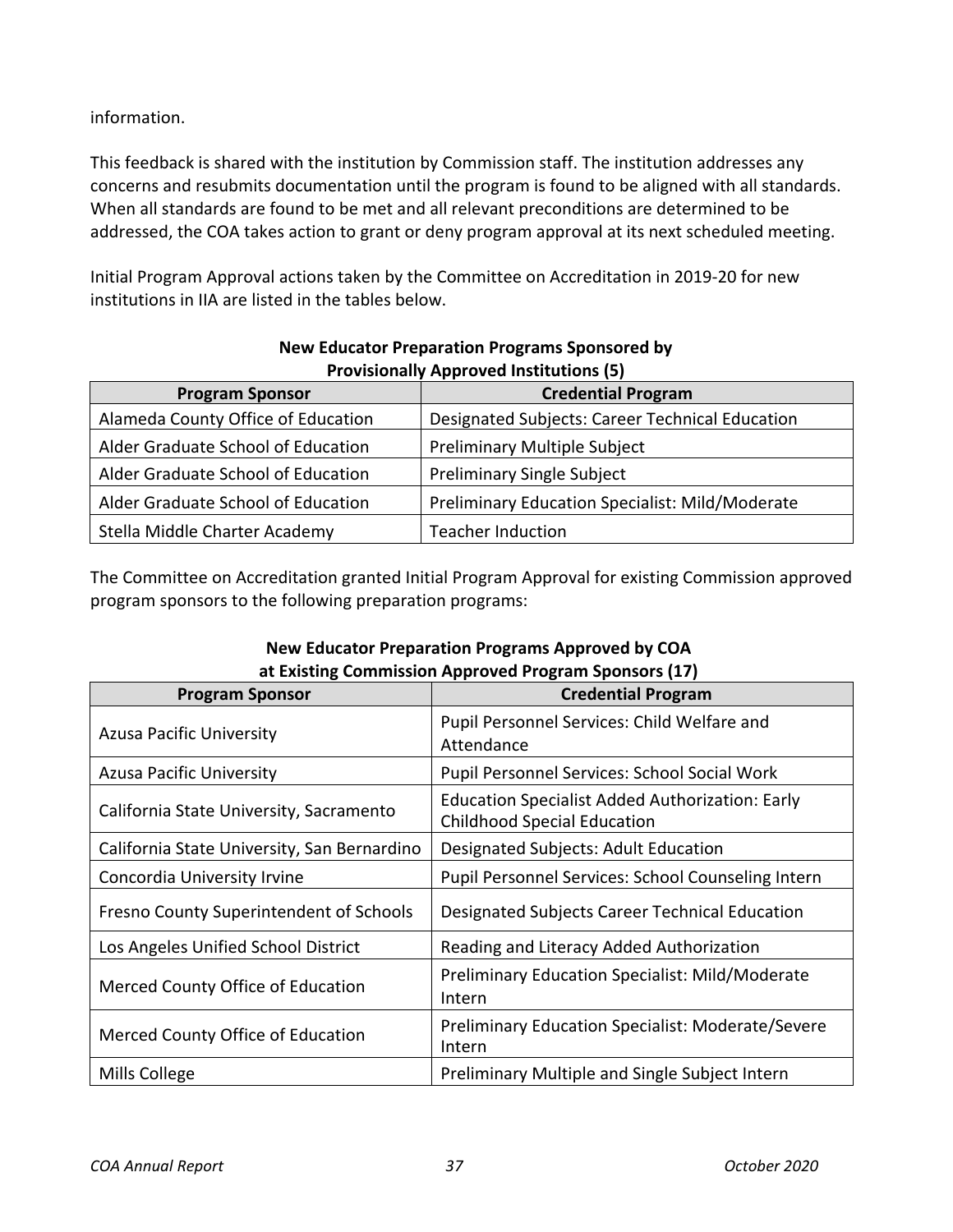| <b>Program Sponsor</b>                 | <b>Credential Program</b>                                                           |
|----------------------------------------|-------------------------------------------------------------------------------------|
| San Diego County Office of Education   | <b>Preliminary Education Specialist Early</b><br>Childhood Special Education Intern |
| San Diego County Office of Education   | <b>Preliminary Education Specialist Mild/Moderate</b><br>Intern                     |
| San Diego County Office of Education   | <b>Preliminary Education Specialist Moderate/Severe</b><br>Intern                   |
| Santa Clara County Office of Education | <b>Preliminary Education Specialist Mild/Moderate</b><br>Intern                     |
| Visalia Unified School District        | <b>Clear Administrative Services Induction</b>                                      |
| Walnut Valley Unified School District  | Clear Administrative Services Credential                                            |
| <b>William Jessup University</b>       | <b>Preliminary Administrative Services</b>                                          |

### **Initial Approval of New Subject Matter Programs**

<span id="page-37-0"></span>Although subject matter programs are not part of the accreditation system, reviewing new program proposals is a significant part of the Professional Services Division priorities. The five programs approved by the Commission in 2019-20 are included in the table below.

|  |  |  | <b>New Subject Matter Programs (5)</b> |  |
|--|--|--|----------------------------------------|--|
|--|--|--|----------------------------------------|--|

| <b>Institutions</b>                      | <b>Programs</b>                        |  |  |
|------------------------------------------|----------------------------------------|--|--|
| Dominican University of California       | <b>Elementary Subject Matter</b>       |  |  |
| <b>California Baptist University</b>     | Single Subject Matter - Art            |  |  |
| California State University, Bakersfield | <b>Elementary Subject Matter</b>       |  |  |
| San Diego State University               | Single Subject Matter - Social Science |  |  |
| San Diego State University               | <b>Elementary Subject Matter</b>       |  |  |

### **Inactive Status**

<span id="page-37-1"></span>Institutions may temporarily cease offering an approved program for a variety of reasons such as decreased need in the service area or changes in faculty with expertise in the area. Inactive programs may be teaching out the remaining candidates but are not enrolling additional students. A program may be declared inactive for a maximum of five years. Inactive status does not excuse an institution from accreditation activities. All inactive programs must participate in accreditation activities in a modified manner as determined by the COA and the Administrator of Accreditation. The following 12 programs became inactive in 2019-20.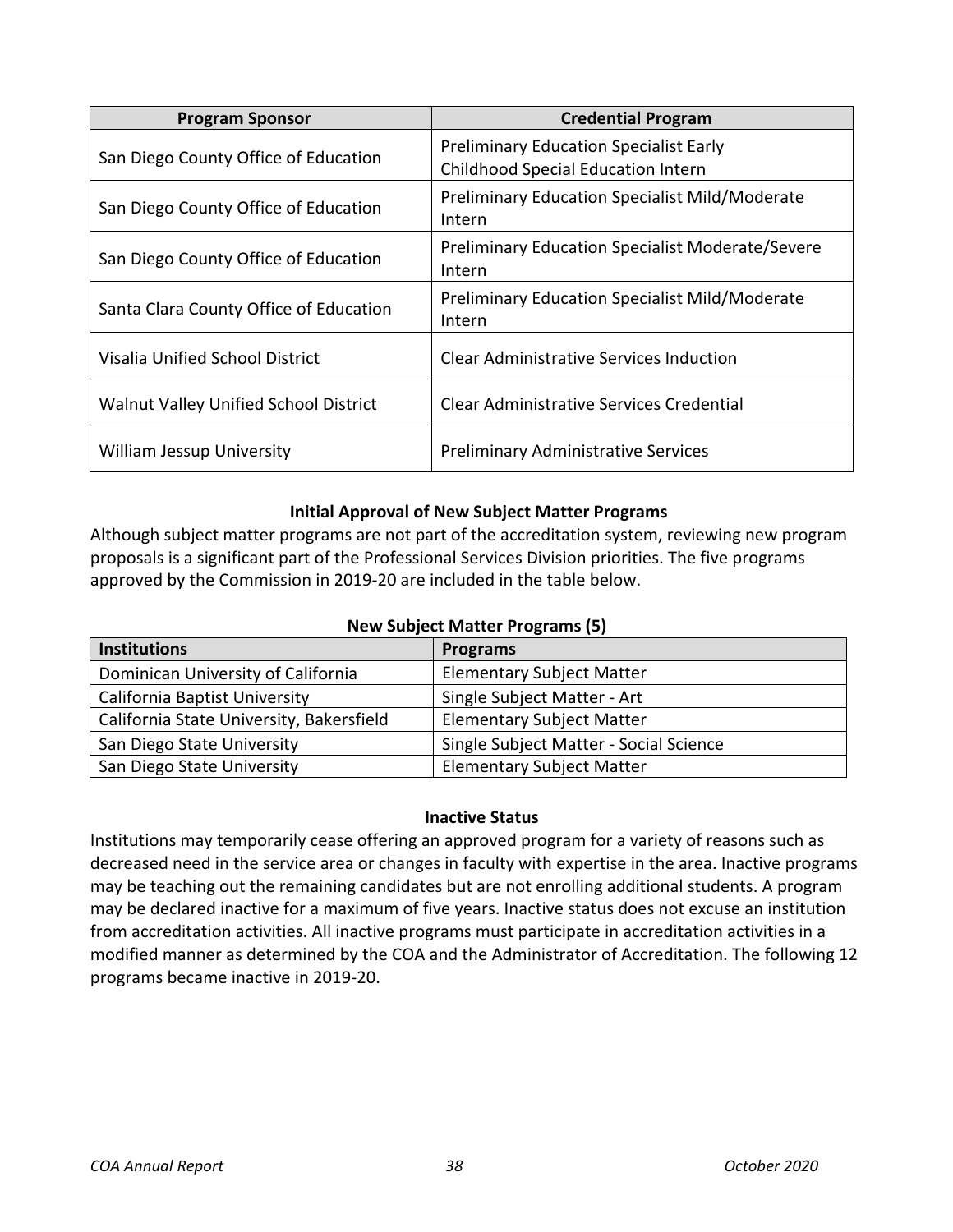| <b>Institution</b>                             | <b>Programs</b>                                  |
|------------------------------------------------|--------------------------------------------------|
| Azusa Pacific University (2)                   | <b>Preliminary Administrative Services</b>       |
|                                                | Credential, with Intern                          |
|                                                | Clear Administrative Services Credential         |
| California Baptist University (1)              | <b>Preliminary Administrative Services</b>       |
| California State University, Long Beach (1)    | <b>Education Specialist Added Authorization:</b> |
|                                                | Autism Spectrum Disorder                         |
| California State University, Los Angeles (1)   | <b>Clear Administrative Services</b>             |
| Hacienda La Puente Unified School District (1) | <b>Teacher Induction</b>                         |
|                                                |                                                  |
| San Jose State University (1)                  | <b>Teacher Induction</b>                         |
| University of California, Berkeley (1)         | California Teachers of English Learners (CTEL)   |
| University of Southern California (3)          | Multiple Subject Intern                          |
|                                                | Single Subject Intern                            |
|                                                | <b>Teacher Induction</b>                         |
| University of the Pacific (1)                  | <b>Preliminary Administrative Services</b>       |

## **Programs Entering Inactive Status (12)**

## **Reactivation of an Inactive Program**

<span id="page-38-0"></span>An inactive program may be reactivated only when the institution submits a request to the COA and the COA has taken action to reactivate the program. If the preconditions and/or the program standards under which the program was approved have been modified, the institution must address the updated preconditions and/or standards before the program may be reactivated. During 2019-20, four programs previously deemed inactive requested and received reactivation and are, once again, fully approved programs operating in California.

### **Reactivation Requests (4)**

| <b>Institution</b>                      | Program                                   |
|-----------------------------------------|-------------------------------------------|
| California State University, Northridge | Specialist Teaching: Reading and Literacy |
|                                         | <b>Added Authorization</b>                |
| <b>United States University</b>         | <b>Preliminary Multiple Subject</b>       |
|                                         | <b>Preliminary Single Subject</b>         |
|                                         | <b>Bilingual Authorization: Spanish</b>   |

## **Transition of Professional Preparation Program to New Standards**

<span id="page-38-1"></span>Although new standards were recently adopted by the Commission for both the Education Specialist credential and the Pupil Personnel Services credential, programs are not yet formally transitioning to the new standards. This work will be reflected in future Annual Reports.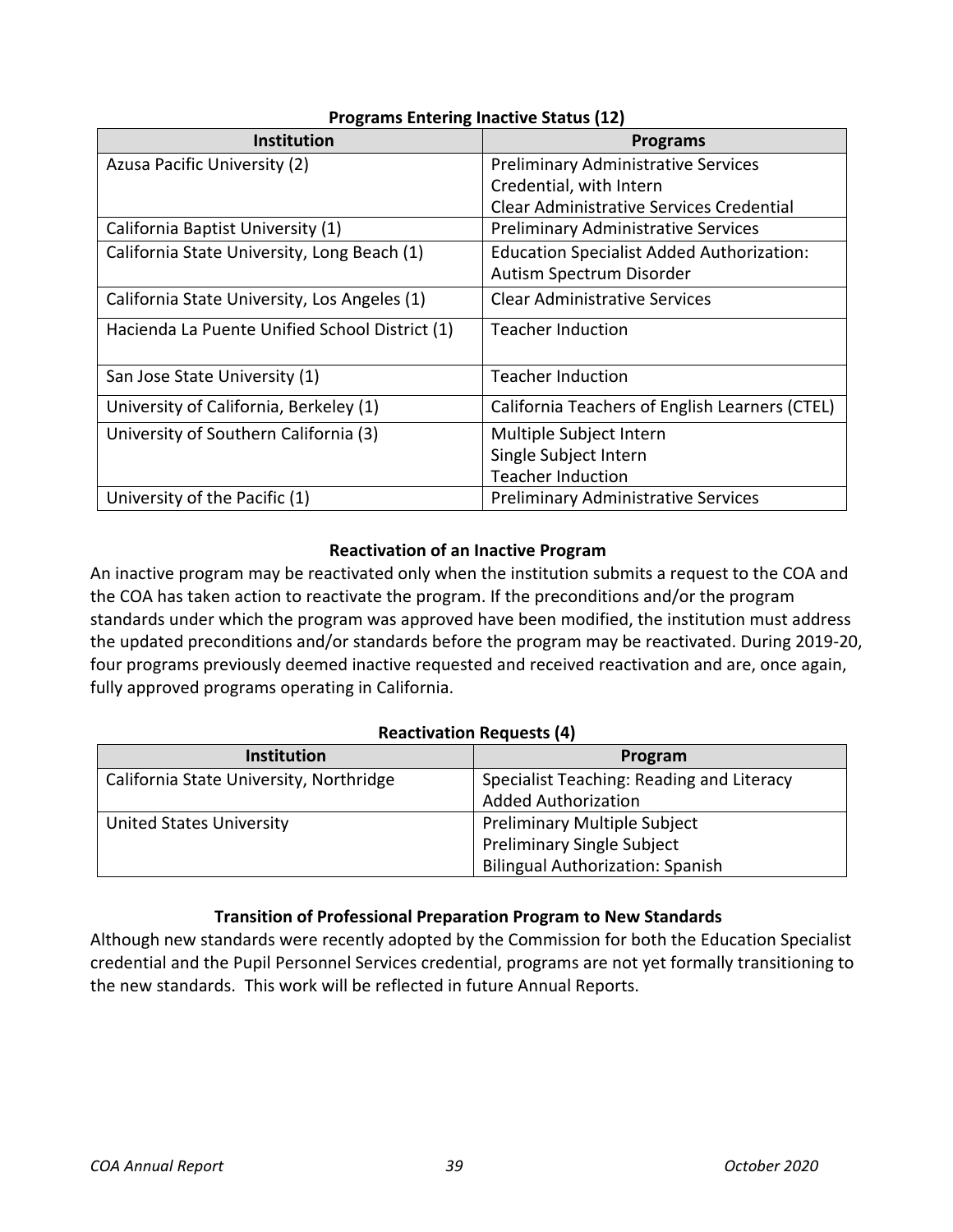## **Withdrawal of an Approved Program**

<span id="page-39-0"></span>For a variety of reasons, institutions may choose to no longer offer an approved program. Institutions are encouraged to formally seek a withdrawal of these programs thus removing the program from the Commission's accreditation system. The program is then no longer considered a Commissionapproved program. If an institution decides to offer a program in the future, it is a minimum of one year from withdrawal before a new program proposal will be accepted.

| Institution                                                     | <b>Programs</b>                                                                       |
|-----------------------------------------------------------------|---------------------------------------------------------------------------------------|
| California Lutheran University (2)                              | Education Specialist: Added Authorization: Autism<br><b>Spectrum Disorders</b>        |
|                                                                 | Clear General Education (MS/SS) Induction                                             |
| California Polytechnic State University, San<br>Luis Obispo (1) | Education Specialist: Added Authorization - Autism<br>Spectrum Disorder               |
| California State University, Dominguez Hills<br>(1)             | Added Authorization: Education Specialist:<br><b>Resource Specialist</b>              |
| California State University, Fresno (1)                         | <b>Teacher Induction</b>                                                              |
|                                                                 | <b>School Nurse</b>                                                                   |
| California State University, Long Beach (2)                     | <b>Reading and Literacy Specialist</b>                                                |
| California State University, Los Angeles (2)                    | Speech Language Pathology: Special Class<br>Authorization                             |
|                                                                 | Education Specialist: Added Authorization: Autism<br><b>Spectrum Disorders</b>        |
| California State University, San Marcos (1)                     | <b>Education Specialist Added Authorization: Autism</b><br>Spectrum Disorder          |
| Claremont Graduate University (1)                               | <b>Education Specialist: Added Authorization: Autism</b><br><b>Spectrum Disorders</b> |
| Dos Palos Oro Loma Joint USD (1)                                | <b>Teacher Induction</b>                                                              |
| El Dorado County Office of Education (2)                        | <b>Administrative Services Clear</b>                                                  |
|                                                                 | Education Specialist: Added Authorization: Autism<br>Spectrum Disorders               |
| La Mesa-Spring Valley School District (1)                       | <b>Teacher Induction</b>                                                              |
| Mt. Diablo Unified School District (4)                          | <b>Preliminary Administrative Services</b>                                            |
|                                                                 | Education Specialist Mild/Moderate Intern                                             |
|                                                                 | Preliminary Multiple Subject Intern                                                   |
|                                                                 | Preliminary Single Subject Intern                                                     |
| Orange County Department of Education (1)                       | Added Authorization: Autism Spectrum Disorder                                         |
| Pepperdine University (1)                                       | <b>Preliminary Administrative Services</b>                                            |

## **Withdrawn Programs of Professional Preparation (30)**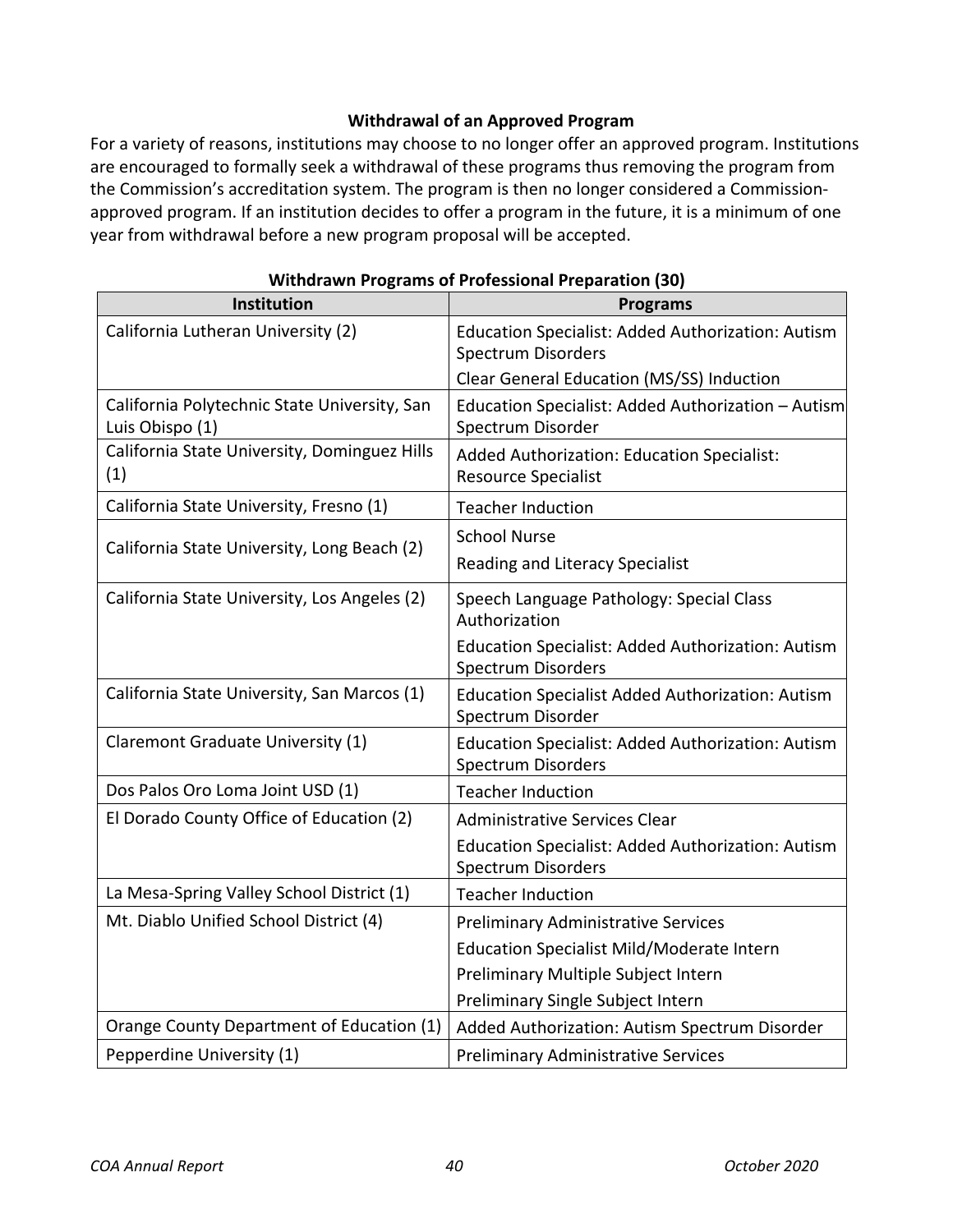| <b>Institution</b>                        | <b>Programs</b>                                                                               |
|-------------------------------------------|-----------------------------------------------------------------------------------------------|
| San Francisco State University (2)        | Education Specialist: Added Authorization: Autism<br><b>Spectrum Disorders</b>                |
|                                           | <b>Education Specialist: Added Authorization: Early</b><br><b>Childhood Special Education</b> |
| Selma Unified School District (2)         | <b>Preliminary Administrative Services</b>                                                    |
|                                           | <b>Teacher Induction</b>                                                                      |
| Sonoma State University (1)               | <b>Teacher Induction</b>                                                                      |
| University of California, Los Angeles (3) | Education Specialist: Added Authorization:<br><b>Emotional Disturbance</b>                    |
|                                           | Education Specialist: Added Authorization: Autism<br>Spectrum Disorders                       |
|                                           | <b>Preliminary Education Specialist Mild/Moderate</b><br>Intern                               |
| University of California, Riverside (1)   | Added Authorization: Early Childhood Special<br>Education                                     |

### **Institutions that are No Longer Approved Program Sponsors**

The following institutions are no longer approved program sponsors as a result of withdrawing all of their remaining approved programs.

<span id="page-40-0"></span>

| Institutions No Longer Approved Program Sponsors (3) |                                            |  |  |  |
|------------------------------------------------------|--------------------------------------------|--|--|--|
| <b>Institution</b>                                   | <b>Effective Date</b>                      |  |  |  |
| Dos Palos Oro Loma Joint USD                         | Closed Educator Preparation in August 2019 |  |  |  |
| La Mesa-Spring Valley School District                | Closed Educator Preparation in June 2020   |  |  |  |
| Selma Unified School District                        | Closed Educator Preparation in June 2020   |  |  |  |

## **Institutions No Longer Approved Program Sponsors (3)**

### **Preconditions Review**

<span id="page-40-1"></span>During Year 1 and Year 4 of the accreditation cycle institutions must respond to all relevant preconditions. Preconditions are grounded in statute, regulations, and/or Commission policy, and include general preconditions (institutional level) and program-specific preconditions for each approved program. During 2019-20, institutions in two cohorts (Green and Violet) submitted preconditions for review. Preconditions for only two cohorts of institutions will be reviewed each year. A total of 64 institutions submitted preconditions resulting in 768 general precondition responses and 1,247 program specific precondition responses reviewed after the submission date of March 2020. Due to the COVID-19 pandemic, the submission date was extended to May 15, 2020 and staff worked with any institution that needed an additional extension. The list below includes the names of institutions that submitted preconditions during this reporting period.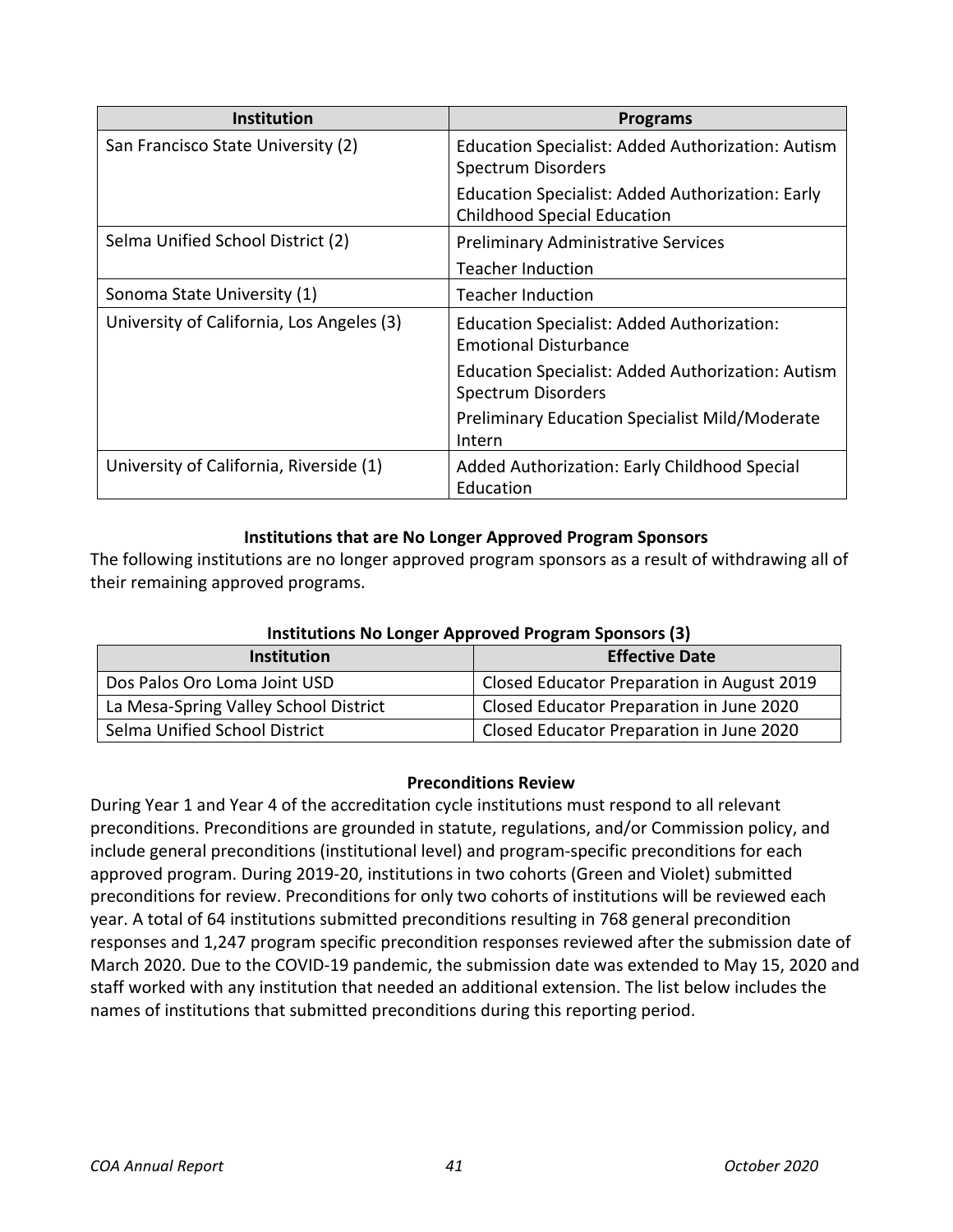#### **Preconditions – Green Cohort Institutions**

Antioch Unified School District Bakersfield City School District California Lutheran University California State University, Channel Islands California State University, East Bay California State University, San Bernardino Evergreen School District Fairfield-Suisun Unified School District Fresno County Superintendent of Schools Garden Grove Unified School District Hacienda La Puente Unified School District Humphreys University La Mesa-Spring Valley School District Los Angeles County Office of Education Madera County Superintendent of Schools

Merced County Office of Education Mills College Montebello Unified School District Newark Unified School District Notre Dame de Namur University San Bernardino City Unified School District San Diego County Office of Education San Juan Unified School District San Mateo - Foster City School District Santa Ana Unified School District Saugus Union School District Simpson University Tulare County Office of Education Westmont College

#### **Preconditions – Violet Cohort Institutions**

Antelope Valley Union High School District Antioch University Butte County Office of Education California State University, Fresno California State University, Monterey Bay Claremont Graduate University Compton Unified School District Cupertino Union School District El Dorado County Office of Education Escondido Union High School District Hebrew Union College Hope International University Imperial County Office of Education Irvine Unified School District Kern County Superintendent of Schools La Sierra University Los Banos Unified School District Murrieta Valley Unified School District National University

New Haven Unified School District Pacific Oaks College Palo Alto Unified School District Palos Verdes Peninsula Unified School District Sacramento City Unified School District San Francisco State University San Francisco Unified School District Sanger Unified School District Selma Unified School District Sequoia Union High School District University of California, Davis University of California, Irvine University of California, San Diego University of Southern California Washington Unified School District William S. Hart Union High School District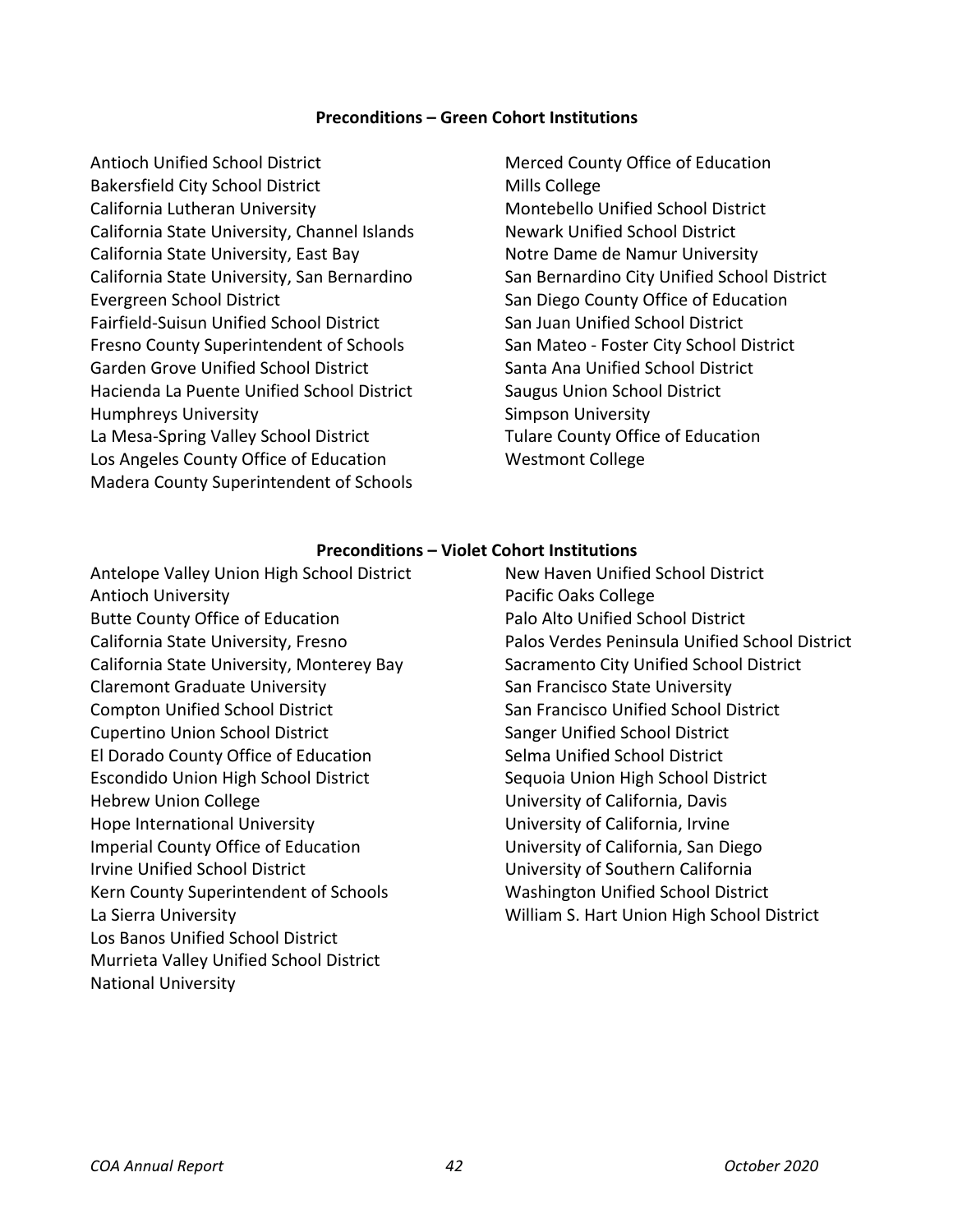### **Program Review and Common Standards**

<span id="page-42-0"></span>During Year 5 of the accreditation cycle institutions must respond to the Common Standards and complete Program Review. Program Review is the activity during which key program evidence is reviewed to determine whether the educator preparation program appears to be aligned to program standards. During 2019-20, the 33 institutions of the Red Cohort identified in the table below responded to Common Standards and completed Program Review. As indicated in the table below, these 33 institutions offer a total of 143 programs. To provide some understanding of the scope of this work, each program is reviewed by two individuals. Reviewing 143 programs then required the effort of over 250 reviewers matched by expertise and availability.

### **Red Cohort Program Review 2019-2020**

<span id="page-42-1"></span>The cells in the following table that have a n/a indicate that the institution does not offer that type of program.

| Institution                  | <b>Initial</b><br><b>Teacher</b><br>Prep* | <b>Teacher</b><br><b>Induction</b> | <b>Other</b><br><b>Teacher</b><br>Prep** | Prelim<br><b>Admin</b> | <b>Clear</b><br><b>Admin</b> | <b>Other</b><br><b>Services</b><br>*** | <b>Total</b>   |
|------------------------------|-------------------------------------------|------------------------------------|------------------------------------------|------------------------|------------------------------|----------------------------------------|----------------|
| Arcadia USD                  |                                           | $\mathbf{1}$                       |                                          |                        |                              |                                        | $\mathbf{1}$   |
| <b>Burbank USD</b>           |                                           | $\mathbf{1}$                       |                                          |                        |                              |                                        | $\overline{1}$ |
| Campbell Union SD            |                                           | $\mathbf{1}$                       |                                          |                        |                              |                                        | $\overline{1}$ |
| Chula Vista ESD              |                                           | $\mathbf{1}$                       |                                          |                        |                              |                                        | $\mathbf{1}$   |
| Concordia University         | 3                                         | $\mathbf{1}$                       |                                          | $\mathbf{1}$           |                              | 1                                      | 6              |
| Contra Costa COE             |                                           | $\mathbf{1}$                       |                                          |                        |                              |                                        | $\mathbf{1}$   |
| <b>CSU Dominguez Hills</b>   | 5                                         | $\mathbf{1}$                       | $\overline{2}$                           | $\mathbf{1}$           | $\mathbf{1}$                 | $\overline{2}$                         | 12             |
| <b>CSU Los Angeles</b>       | $\overline{7}$                            | 1                                  | 6                                        | 1                      |                              | 5                                      | 20             |
| <b>Culver City USD</b>       |                                           | $\mathbf{1}$                       |                                          |                        |                              |                                        | $\mathbf{1}$   |
| Davis Joint USD              | 3                                         | $\mathbf{1}$                       | $\mathbf{1}$                             |                        |                              |                                        | 5              |
| <b>Hanford ESD</b>           |                                           | $\mathbf{1}$                       |                                          |                        | $\mathbf{1}$                 |                                        | $\overline{2}$ |
| King-Chavez Academy          |                                           | $\mathbf{1}$                       |                                          |                        |                              |                                        | $\mathbf{1}$   |
| Los Angeles USD              | 5                                         | $\mathbf{1}$                       | $\overline{4}$                           |                        | $\mathbf{1}$                 |                                        | 11             |
| Manteca USD                  |                                           | $\mathbf{1}$                       |                                          |                        |                              |                                        | $\mathbf{1}$   |
| Marin COE                    |                                           | $\mathbf{1}$                       |                                          |                        |                              |                                        | $\overline{1}$ |
| Oakland USD                  |                                           | $\mathbf{1}$                       |                                          |                        |                              |                                        | $\mathbf{1}$   |
| Orange USD                   |                                           | $\mathbf{1}$                       |                                          |                        | $\mathbf{1}$                 |                                        | $\overline{2}$ |
| Pacific Union College        | $\overline{2}$                            |                                    |                                          |                        |                              |                                        | $\overline{2}$ |
| Pepperdine<br>University     | $\overline{2}$                            |                                    |                                          |                        |                              |                                        | $\overline{2}$ |
| Placer COE                   | $\overline{2}$                            | $\mathbf{1}$                       |                                          | $\mathbf{1}$           | $\mathbf{1}$                 |                                        | 5              |
| Pleasanton USD               |                                           | $\mathbf 1$                        |                                          |                        |                              |                                        | $\mathbf{1}$   |
| Point Loma Nazarene<br>Univ. | $\overline{4}$                            | $\mathbf{1}$                       | 8                                        | $\mathbf{1}$           | $\mathbf{1}$                 | $\mathbf{1}$                           | 16             |
| Poway USD                    |                                           | $\mathbf{1}$                       |                                          |                        |                              |                                        | $\mathbf{1}$   |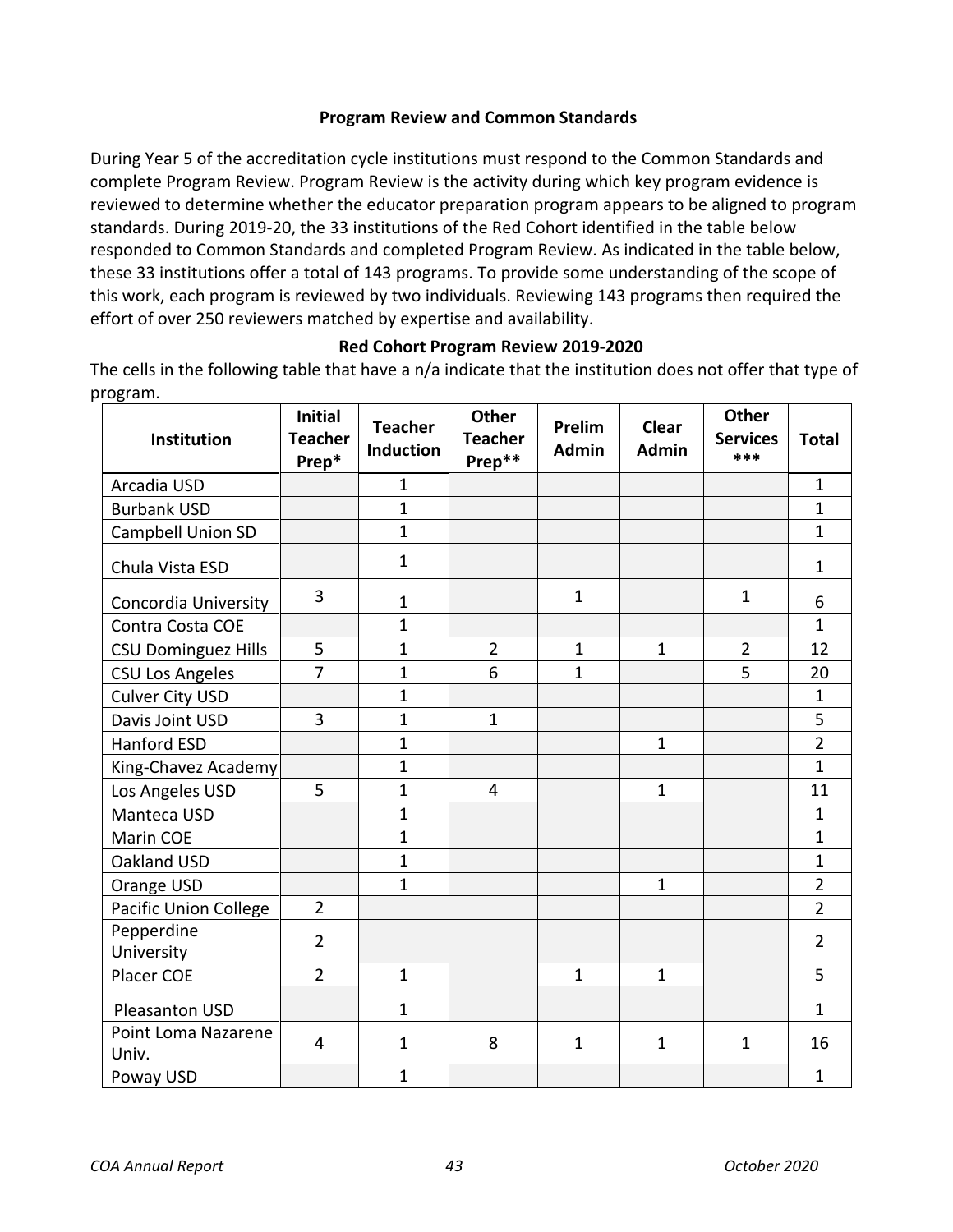| Institution                                                  | <b>Initial</b><br><b>Teacher</b><br>Prep* | <b>Teacher</b><br><b>Induction</b> | <b>Other</b><br><b>Teacher</b><br>Prep** | Prelim<br><b>Admin</b> | Clear<br><b>Admin</b> | <b>Other</b><br><b>Services</b><br>*** | <b>Total</b> |
|--------------------------------------------------------------|-------------------------------------------|------------------------------------|------------------------------------------|------------------------|-----------------------|----------------------------------------|--------------|
| <b>REACH Institute (Bay</b><br>Area School of<br>Enterprise) | $\overline{2}$                            | 1                                  |                                          | 1                      | 1                     |                                        | 5            |
| Redwood City USD                                             |                                           | 1                                  |                                          |                        |                       |                                        | 1            |
| Riverside COE                                                | $\overline{2}$                            | 1                                  |                                          | 1                      | 1                     |                                        | 5            |
| Sonoma State<br>University                                   | 4                                         |                                    | 3                                        | 1                      |                       | 1                                      | 9            |
| <b>Sutter County SOS</b>                                     |                                           | 1                                  | $\mathbf{1}$                             |                        | 1                     |                                        | 3            |
| Tulare City SD                                               |                                           | 1                                  |                                          |                        |                       |                                        | 1            |
| <b>UC Berkeley</b>                                           | $\overline{2}$                            |                                    | $\overline{2}$                           | 1                      | 1                     | 3                                      | 9            |
| <b>UC Los Angeles</b>                                        | $\overline{2}$                            | 1                                  | $\overline{2}$                           | 1                      |                       | $\overline{2}$                         | 8            |
| <b>UC Santa Cruz</b>                                         | $\overline{2}$                            |                                    | 1                                        |                        |                       |                                        | 3            |
| University of San<br>Diego                                   | 3                                         |                                    |                                          |                        |                       | 1                                      | 4            |
| Total: 33                                                    | 50                                        | 27                                 | 30                                       | 10                     | 10                    | 16                                     | 143          |

*\*Initial Teacher Prep - Traditional/Intern Preliminary Multiple, Preliminary Single Subject, and Preliminary Education Specialist*

*\*\*Other Teacher Prep - All Education Specialist Added Authorizations, Bilingual Authorizations, CTEL, Teacher Librarian, Designated Subjects, Reading and Literacy Added Authorization, Reading and Literacy Leadership Specialist Credential*

<span id="page-43-0"></span>*\*\*\*Other Services - Pupil Personnel Services, School Nurse, Speech and Language Pathology* **Section III: Proposed Work Plan for the**

**Committee on Accreditation in 2020-21**

The work plan for the Commission and COA for 2020-21 is summarized in this section. The accreditation responsibilities continue in 2020-21 but not without the continuing and profound impact of the worldwide pandemic on education that is anticipated to continue throughout spring 2021. During this time in which candidate preparation has been interrupted by the pandemic, the Commission's priorities have first and foremost been focused on providing as much assistance as possible to move candidates forward, to work with institutions in addressing challenges in meeting standards, and to provide support where needed to ensure that completers are well prepared to enter the workforce, despite the difficulties presented by the limitations on in-person education in the state.

With this context in mind, the Commission moves forward with implementing its oversight responsibilities and with the accreditation system. Accreditation site visits for fall 2020 have begun taking place entirely virtually as will Program Review activities. Team Lead trainings and Board of Institutional Review training will also take place entirely through technology in fall 2020. The decision to conduct the remainder of the spring 2021 visits entirely via technology was made in late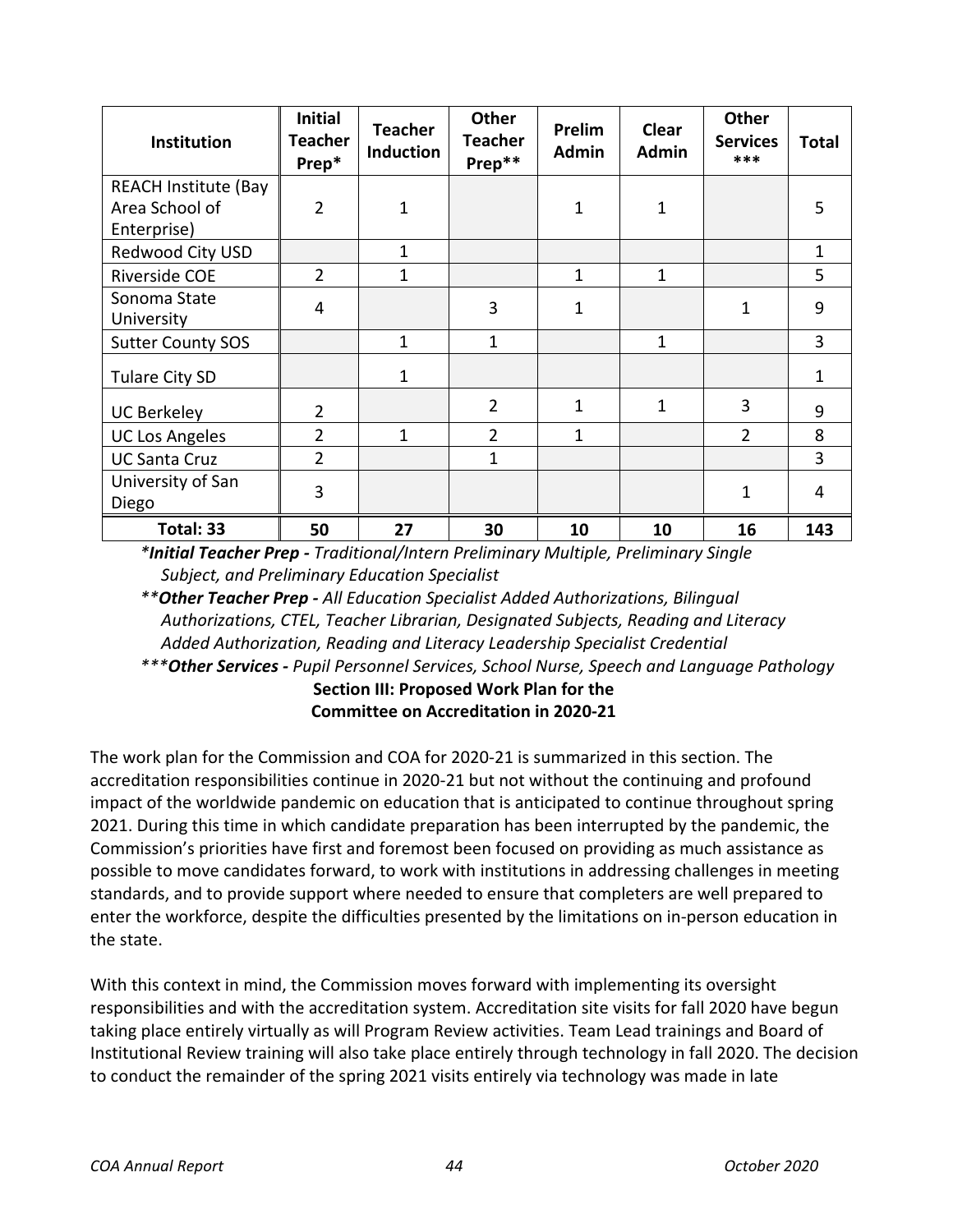September 2020.

Having focused in 2020-21 on implementing many aspects of the new system, the primary objective of 2020-21 will be the continued implementation of these new processes, refining them as needed, and the further development and implementation of those aspects of the system that have yet to be implemented fully.

For 2020-21, the COA identifies the following priorities.

## **Purpose 1. Ensure Accountability to the Public and to the Profession**

<span id="page-44-0"></span>*Maintain Public Access to the Committee on Accreditation.* All Committee meetings will continue to be held in public and all meeting agendas posted in accordance with the Bagley- Keene Open Meeting Act and, where necessary, with the Executive Order issued by Governor Newsom as a result of the pandemic which allows for public meetings to be held through technology. In addition, meetings will be broadcast to allow any individual with access to the Internet the ability to hear live or recorded broadcasts of all Committee meetings. The Commission's website will continue to be utilized fully to provide agenda items, notification of meetings, as well as broad-based access to critical accreditation materials for institutions and others interested in accreditation. Meetings are scheduled for the followingdates:

August 3, 2020 October 29-30, 2020 January 28-29, 2021 March 1-2, 2021 May 6-7, 2021 June 21-22, 2021

The Committee's agenda in 2020-21 includes a full schedule of site visits beginning in fall 2020 and continuing well into spring 2021. A hefty site visit year includes institutions in the red cohort, institutions for which their site visit was postponed due to COVID-19, revisits of institutions with stipulations from visits that took place in 2019-20, and institutions in provisional status seeking full accreditation. This schedule will take place while also implementing, and refining as needed, all aspects of the new accreditation system such as Program Review, Annual Data Submission, Preconditions Review, and Common Standards Review.

Continuing in 2020-21, the *PSD e-News*, Program Sponsor Alerts, and any other appropriate and applicable communications platforms will be routinely used to ensure a transparent accreditation process.

*Preparation and Presentation of COA Reports to the Commission.* The Committee on Accreditation will present its annual report to the Commission in December 2020. Additional updates and reports to the Commission will be provided as necessary and appropriate throughout the year.

*Commission Liaison*. Maintaining a liaison from the Commission to the COA continues to be key to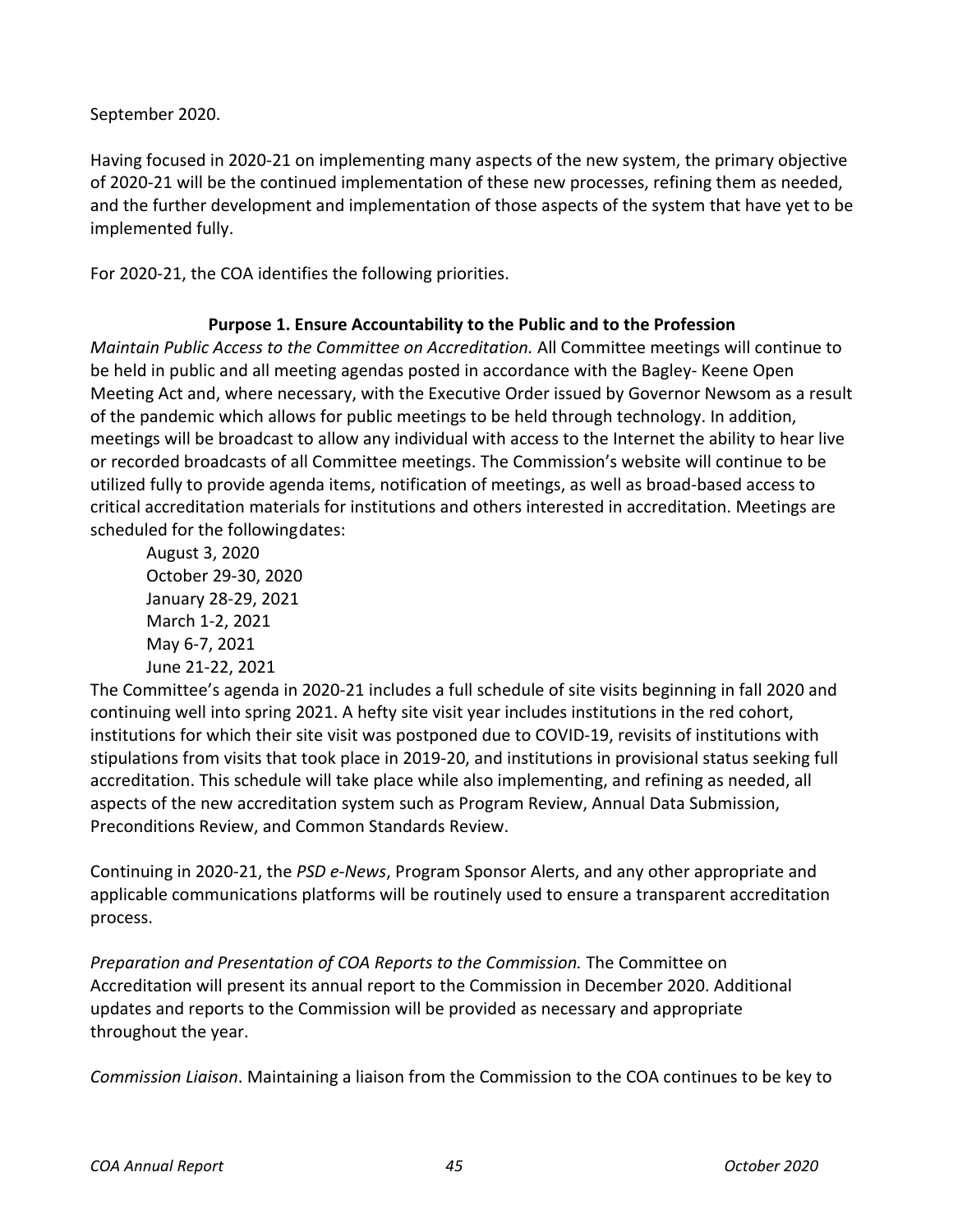ensuring that the work of the COA and the accreditation system are aligned with the objectives and vision for the new accreditation system set forth by the Commission. The Commission's liaison will continue to provide an important perspective to COA discussions and serve as an effective means of communication between the COA and the Commission.

*Continued Implementation of a Fee Recovery System for Certain Accreditation Activities and an Annual Accreditation Fee System.* The Commission adopted a cost recovery plan and regulations for the review of new programs and for accreditation activities outside the typical accreditation cycle in October 2013. In addition, in 2014, the Commission implemented an annual accreditation fee. The annual accreditation fee structure was reviewed in 2016 by the Commission in light of new standards, requirements, and regulations proposed. Governor Newsom suspended all accreditation fees in 2020-2021 in order to alleviate some of the financial burden on institutions caused by the pandemic. Further, Commission staff will continue to work with the Office of Administrative Law to move forward the associated regulatory package to address the various aspects of the new accreditation system.

### **Purpose 2. Ensure Program Quality**

<span id="page-45-0"></span>*Professional Accreditation of Institutions and Their Credential Preparation Programs.*  This is one of the primary ongoing tasks of the Committee on Accreditation. The COA has been given full responsibility for making the legal decisions regarding the continuing accreditation of education institutions and their credential programs.

### *Postponed Visits – Orange Cohort*

As institutions quickly transitioned to distance learning in March 2020, most site visits were able to continue in a virtual setting. However, three institutions sought to postpone their accreditation visits until fall 2020, a request that was granted given the unusual circumstances. These three site visits for institutions in the Orange Cohort will be completed by the end of October 2020.

### *Revisits – Orange Cohort*

Three institutions with site visits that took place in 2019-2020 received stipulations that included a revisit. These revisits will take place in 2020-2021 and the COA will consider whether actions taken by the institution to address issues identified by site visit teams has been sufficient to warrant removal of the stipulations.

### *Regularly Scheduled Site Visits – Red Cohort*

Beginning in fall 2020, the 33 institutions in the Red Cohort will undergo a site visit by a trained team of reviewers. This cohort will be the third to undergo accreditation site visits having completed the new, more efficient Program Review process for reviewing credential program documentation. The information from this process will be used by the site visit team to inform them about the programs prior to the site visit and a subset of the program reviewers have been chosen to serve on the site visit team.

#### *Site Visit for Provisional Approval*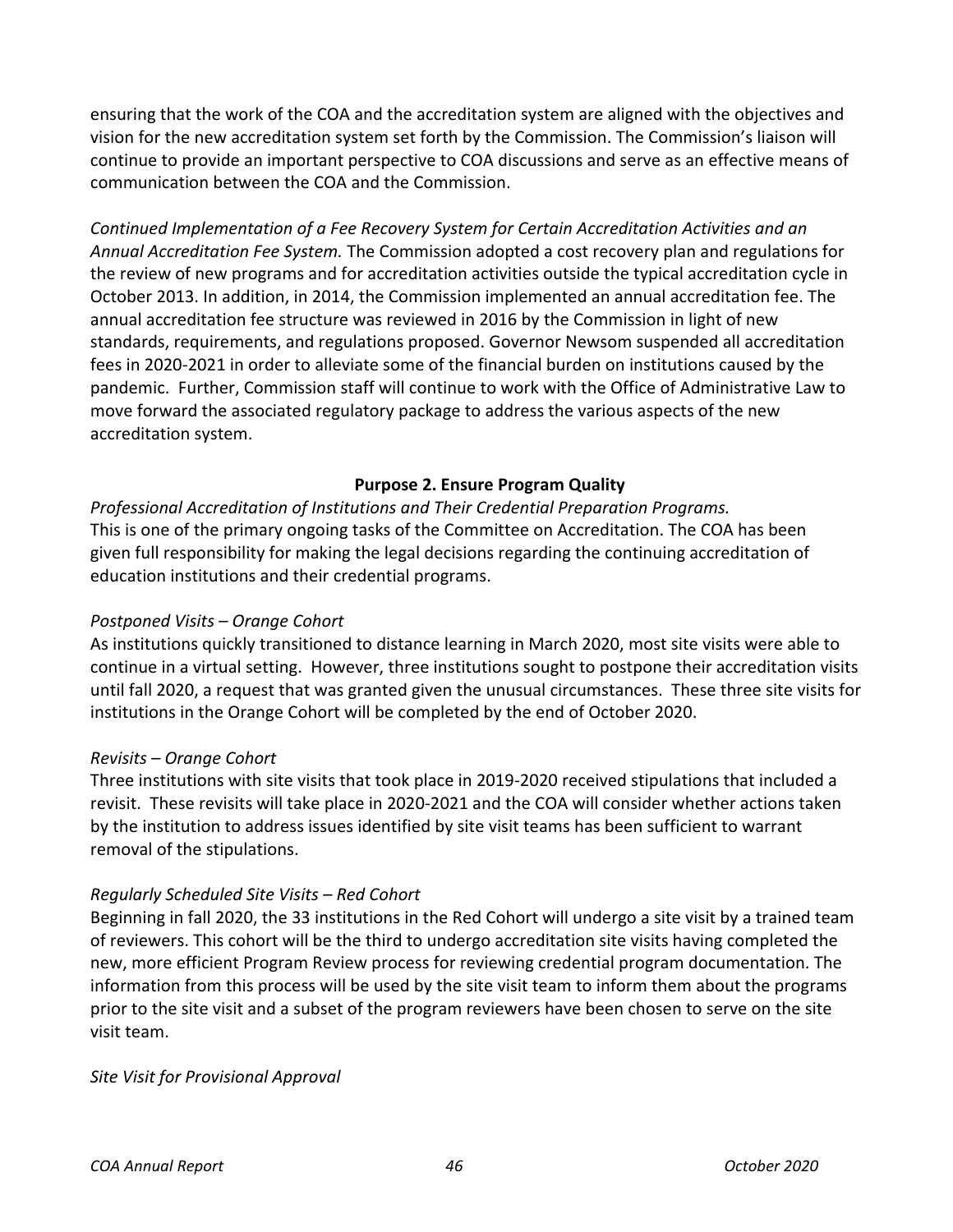The Commission's current initial institutional approval process requires that institutions operate their approved program on a provisional basis for two-four years. Information is gathered during this time and a focused site visit takes place in the final year of provisional approval. The Commission then acts to provide full accreditation upon a satisfactory focused visit that determines whether standards are being met. The first of these visits under this new process took place in Spring 2020 and four more will take place in Spring 2021.

## *Program Standards Review – Violet Cohort*

Program Review submissions are required for the Violet Cohort by October 15, 2020. The Violet Cohort is comprised of 35 institutions offering numerous educator preparation programs that are currently in Year 5 of the seven-year accreditation cycle. These programs will be reviewed in the 2020-21 year through the Program Review process. As previously described, the Program Review process focuses on very specific evidence and documentation submitted that allows reviewers to determine, without extensive narrative, whether the program is preliminarily aligned to Program Standards. This information will be used to inform the site visit in Year 6.

The Commission staff has coordinated and assigned at least two experts in each of the credential areas to review each program submission from the Violet Cohort. The vast majority of these review sessions are scheduled throughout November and December 2020 and early 2021 and will take place via technology, with two BIR members working together from their respective homes or offices in order to review the documents expeditiously. Once the review session has taken place and feedback from the reviewers is provided to the institutions, the programs must provide an addendum 60 days before the site visit which responds to any areas of concern or areas needing additional information. This addendum will be used by the site visit team to determine whether the standards are met. The Program Review sessions also serve as Part I of a two-part BIR training. Those who participate either in Program Review or Common Standards review will have completed Part I of BIR training, with the site visit training being Part II of BIR training.

## *Common Standards Submission and Review* – *Violet Cohort*

In February 2021, the 35 institutions that are in the Violet Cohort will submit their documentation with evidence, in accordance with the new procedures, to demonstrate alignment with the Common Standards. One to two Common Standards reviewers and a Team Lead are selected for each institution and will be brought together in the spring to review these submissions. The institutions must provide additional information in the form of an addendum 60 days prior to the site visit to respond to concerns or questions from reviewers. This addendum will serve to further inform the site visit reviewers. The Common Standards reviewers and the team lead that reviewed the Common Standards will also serve as the Common Standards team and the team lead for the site visit so they will be very familiar with the evidence and documentation prior to the site visit.

### *Preconditions Submission* – *Yellow and Indigo Cohorts*

In March 2021, the institutions in the Yellow and Indigo cohorts will submit their preconditions responses. Staff will review these preconditions and require follow up as soon as it is determined that there are questions involving any preconditions. If some preconditions responses are unresolved, the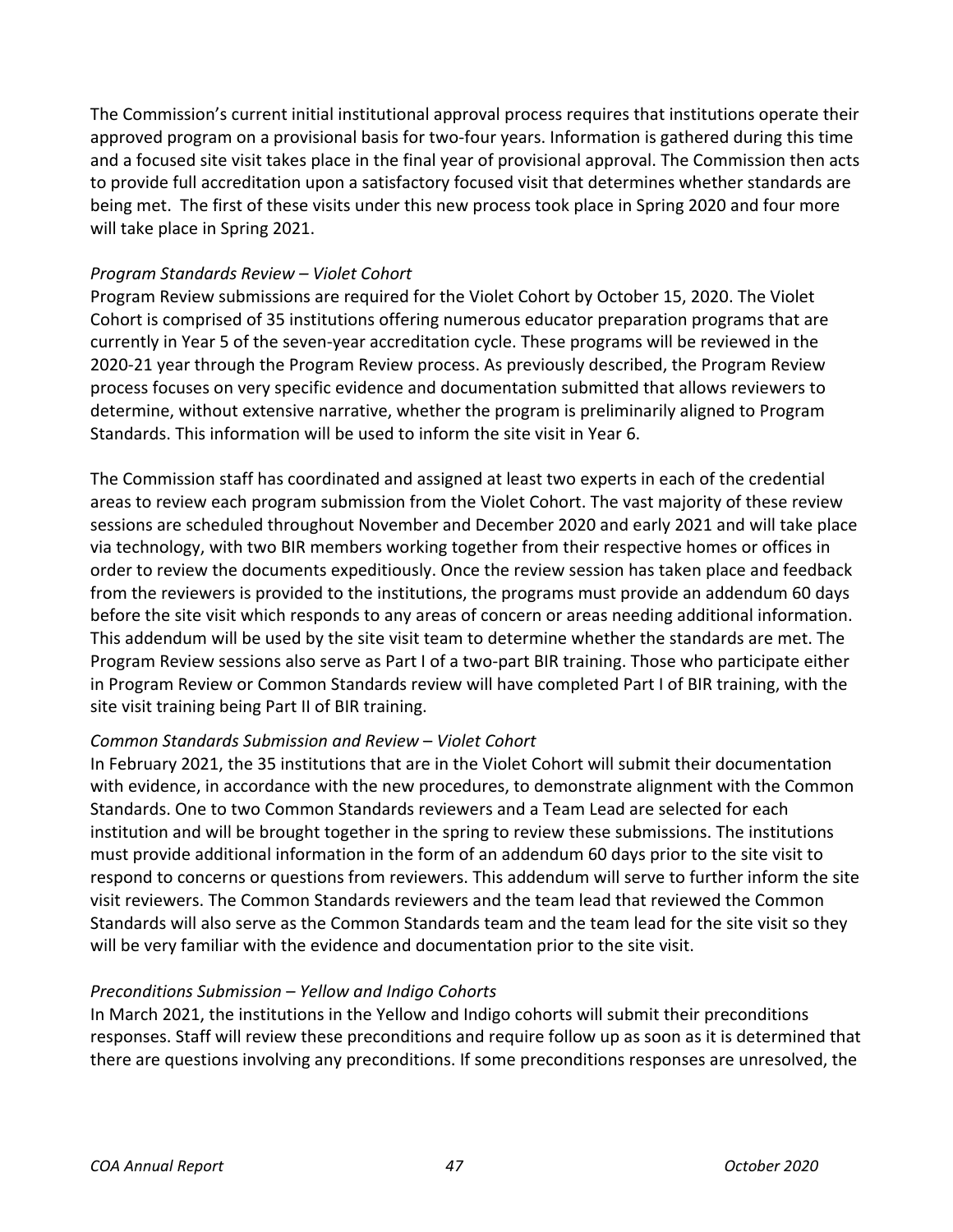COA will be notified and further action will be taken as deemed appropriate by the COA.

## *Annual Data Submission*

All Commission-approved program sponsors will submit required data in 2021. It is anticipated that staff will continue to work closely with the COA, the Commission, and the field in general to further refine and clarify the information that is required in the Annual Data System. In addition, further work will be done to determine what data should be incorporated into the data dashboards with easy access for the general public.

*Accreditation Framework Regulations.* A major accomplishment in 2020 was the review and adoption of a revised *Accreditation Framework*. The Commission staff plans to review this document to determine what aspects of this Framework should be in regulations and will move forward with the promulgation of these regulations.

*Review and Revise th[e Accreditation Handbook.](https://www.ctc.ca.gov/educator-prep/accred-handbook)* The *Accreditation Handbook* explicates the processes and procedures of the various components of the accreditation system. The COA had revised the *Accreditation Handbook in 2016* to ensure that any new or changed aspects of the accreditation system were reflected in this document. However, given that the revised Accreditation Framework has been recently adopted and refinements to the system have been implemented in recent years, a thorough review of the Accreditation Handbook is necessary.

### **Purpose 3. Ensure Adherence to Standards**

<span id="page-47-0"></span>*Review and Take Action to Grant Initial Approval of New Program Sponsors (Initial Institutional Approval).* Approximately two to four Accreditation 101 sessions will be held in 2020-21 for institutions interested in becoming a Commission-approved program to better understand the expectations and responsibilities of being a program sponsor and to begin the approval process. The exact number of sessions will be determined by demand. Commission staff and BIR members will continue to review proposals for Initial Institutional Approval asthey are received.

Additionally, the process for reviewing the institution for Initial Institutional Approval will continue. As indicated in Section II of this report, at this time there over 20 institutions in various stages of the multi-step process. Four of these will require a site visit in spring 2021 as they are completing their provisional approval period. It is anticipated that there will be additional institutions seeking to begin the process throughout the year. At this time, there are an additional 4 institutions that have submitted a proposal to begin the process in Stage 1.

*Review and Take Action to Grant Initial Program Approval for New Credential Programs.* Initial Program Review (IPR) is also one of the major ongoing tasks of the Committee on Accreditation. The COA has developed procedures for handling the submission of proposed credential programs. Programs are only being given initial approval when the reviewers have determined that all of the Commission's standards are met. This review process will continue in 2020-21. When possible, the Commission will bring reviewers together for dedicated review time.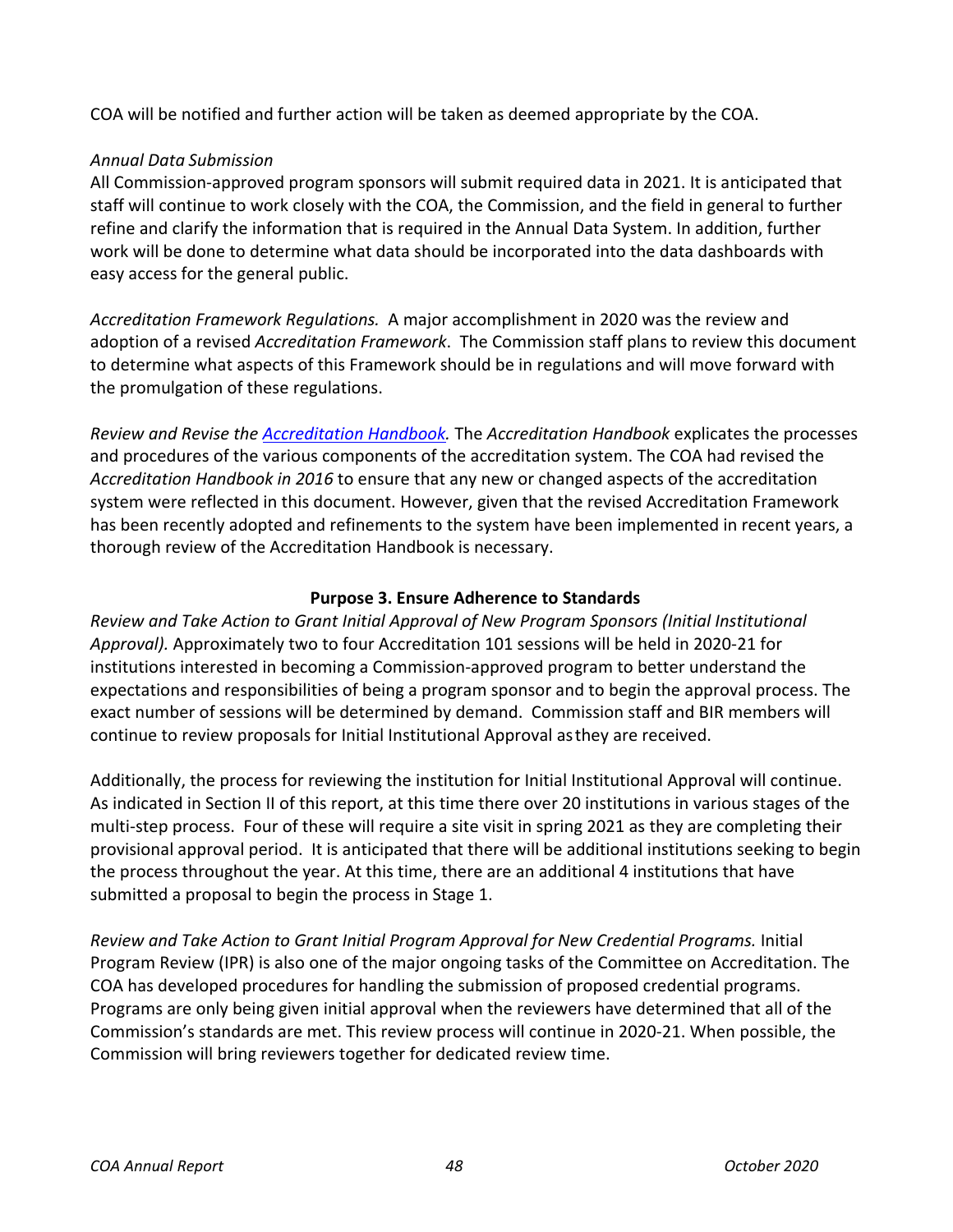The IPR process continues to be one of the most challenging aspects of the current system. For 2020- 21, a revised process for new program proposals is implemented beginning in October. This process maintains the rigorous process for new program proposals while aiming to move proposals through the process in a timelier manner. This new process is in alignment with the process for preparing a Program Review submission. New program proposals will continue to be reviewed until a review team determines that all program standards have been aligned.

*Continue to Review and Approve Subject Matter Programs.* Although subject matter programs are not fully part of the accreditation system, there is a continued need to review and approve subject matter programs to allow completion of a subject matter program to waive the subject matter examination. Given the significant and continuing interest in this effort, it is anticipated that the Commission will continue to need numerous trained reviewers and dedicated review time to ensure that this activity is conducted efficiently in order to allow these programs to begin operations quickly. In addition, the Commission will continue to review and approve other subject matter programs as they are submitted.

### **Purpose 4. Foster Program Improvement**

<span id="page-48-0"></span>*Data – Annual Data Submission, Survey Data, and Performance Assessment Data.* The COA will continue to support the Commission's effort to implement and, where necessary, refine the annual survey data collection process. Continued implementation of the following surveys is planned for 2020-21:

- a. Preliminary Multiple Subject Completer Survey
- b. Preliminary Single Subject Completer Survey
- c. Preliminary Education Specialist Completer Survey
- d. Preliminary Administrative Services Completer Survey
- e. Clear Administrative Services Completer Survey
- f. Teacher Induction Completer Survey
- g. Other Educator Survey
- h. Master Teacher Survey
- i. Employer Survey

Discussions with the COA, BIR, and team members about the appropriate use of that data in accreditation decisions will continue. In addition, significant work remains to be done around the annual data submission, particularly to clarify and define terms. These discussions will continue this year and it is anticipated that specific data elements, definitions for data sources, and means of collecting, reporting, and analyzing within the newly developed data system and data dashboards will take place.

Additionally, continued effort will be made to incorporate performance assessment data into the data dashboard that is used by the accreditation teams. Currently this data is provided to the team members and the institutions via the Commission staff in the form of a pdf. Staff is currently working on getting performance data incorporated into the dashboard so that all of the available Commission data is in one place for the team members during site visits and for all institutions to use for program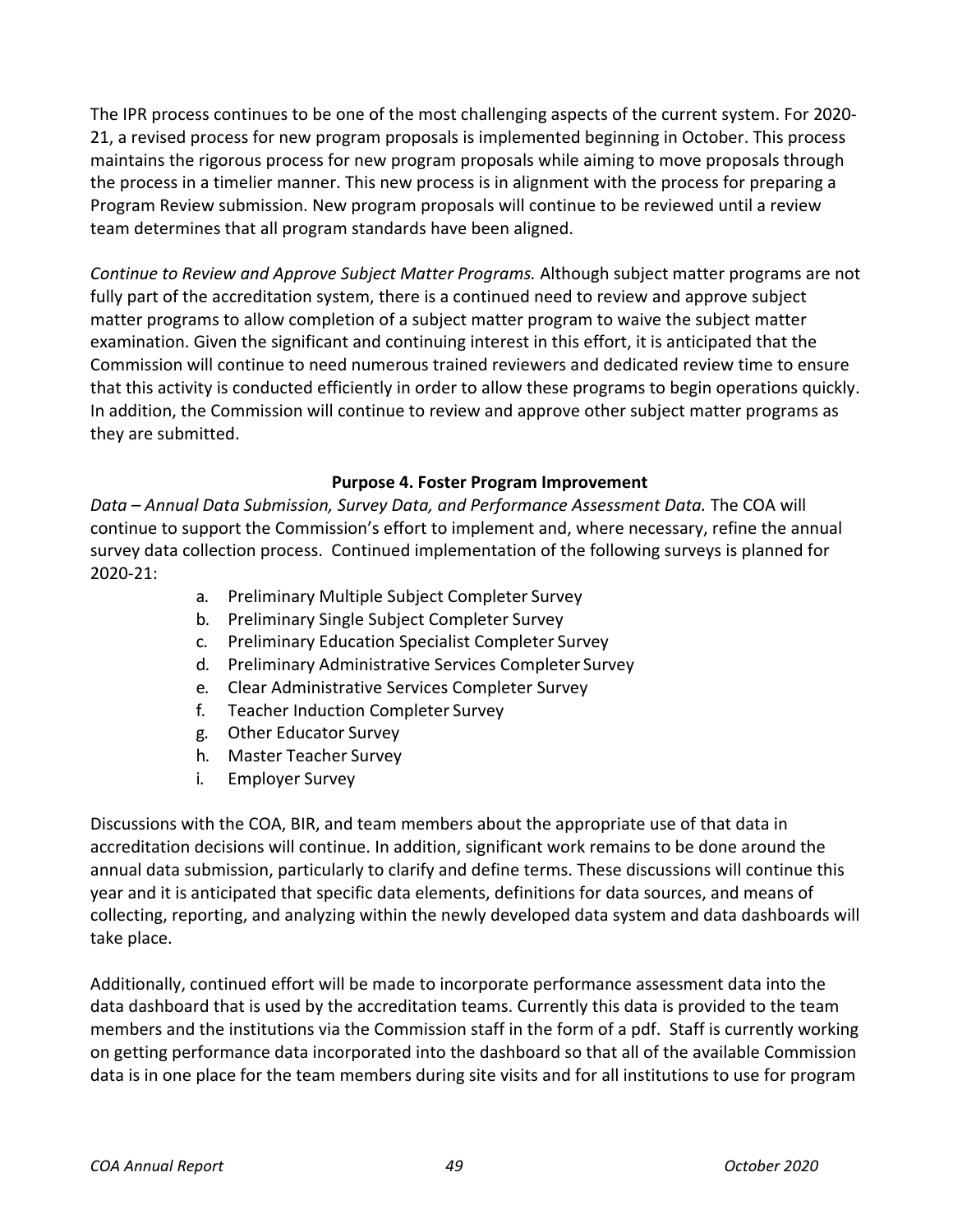### improvement.

The Commission staff will focus efforts during 2020-21 on using these data to determine if they indicate any potential areas of concern either with an institution, a standard, or a requirement. Analyzing the data from both the surveys and, to some extent, the annual data submissions, may allow the Commission to better understand if concerns are distributed evenly across institutions or concentrated in single institutions, suggesting that there may need to be a focused site visit or further exploration of an institution's programs.

*Continued Implementation of the Evaluation System for the Accreditation System*. The COA will continue to use and examine the results of the evaluation that is completed by site visit reviewers, team leads, and institutions to assess the accreditation system. This data will be collected over the course of the year, with a review of the data taking place in summer/fall 2021. Improvements will be discussed and incorporated into the revised accreditation system.

*Continue Partnership with the National and Professional Accrediting Bodies.* The Commission's accreditation system will continue its partnership with the Council for the Accreditation of Educator Preparation (CAEP) and the Association for Advancing Quality in Educator Preparation (AAQEP), the two national accrediting bodies. The COA will revise its crosswalk comparison of the Commission adopted Common Standards and the soon to be revised CAEP standards. In addition, the COA will continue to work on the details of the partnership agreement with the newest national body AAQEP in preparation for several institutions that have expressed a desire to seek AAQEP accreditation in association with their state accreditation site visit. Additional work may need to be done to determine any alignment with the AAQEP standards as well. Commission staff will continue to work with institutions that seek to be both nationally accredited, with CAEP or AAQEP, and state accredited to ensure that the process is as streamlined as possible.

Lastly, the COA will be reviewing and approving crosswalks of the 2019 Commission-adopted Pupil Personnel Services Program Standards with the national standards for these credential areas. Significant work has already been undertaken and it is anticipated that the first review of these crosswalks to be in PPS School Psychology in October of 2020, with the PPS School Counseling and PPS School Social Work to be reviewed and approved in the spring of 2021. Further, the process for demonstrating alignment of California PPS standards when an institution is accredited by one of these professional associations is also in need of refinement.

## *Monitoring the process for Programs to Transition to new Preliminary Education Specialist and Pupil Personnel Services Program Standards.*

Although the regulatory packages still need to be moved through the process for both of these credential areas, staff is working with programs to ensure they understand the changes embodied in the new standards and to prepare them for submitting required documentation demonstrating that the program is moving toward alignment of the new standards in summer/fall 2022. For Education Specialist programs a Plan to Implement is due in October 2021 while for PPS the implementation plan can be submitted through January 2022. Staff will review these plans as they are submitted to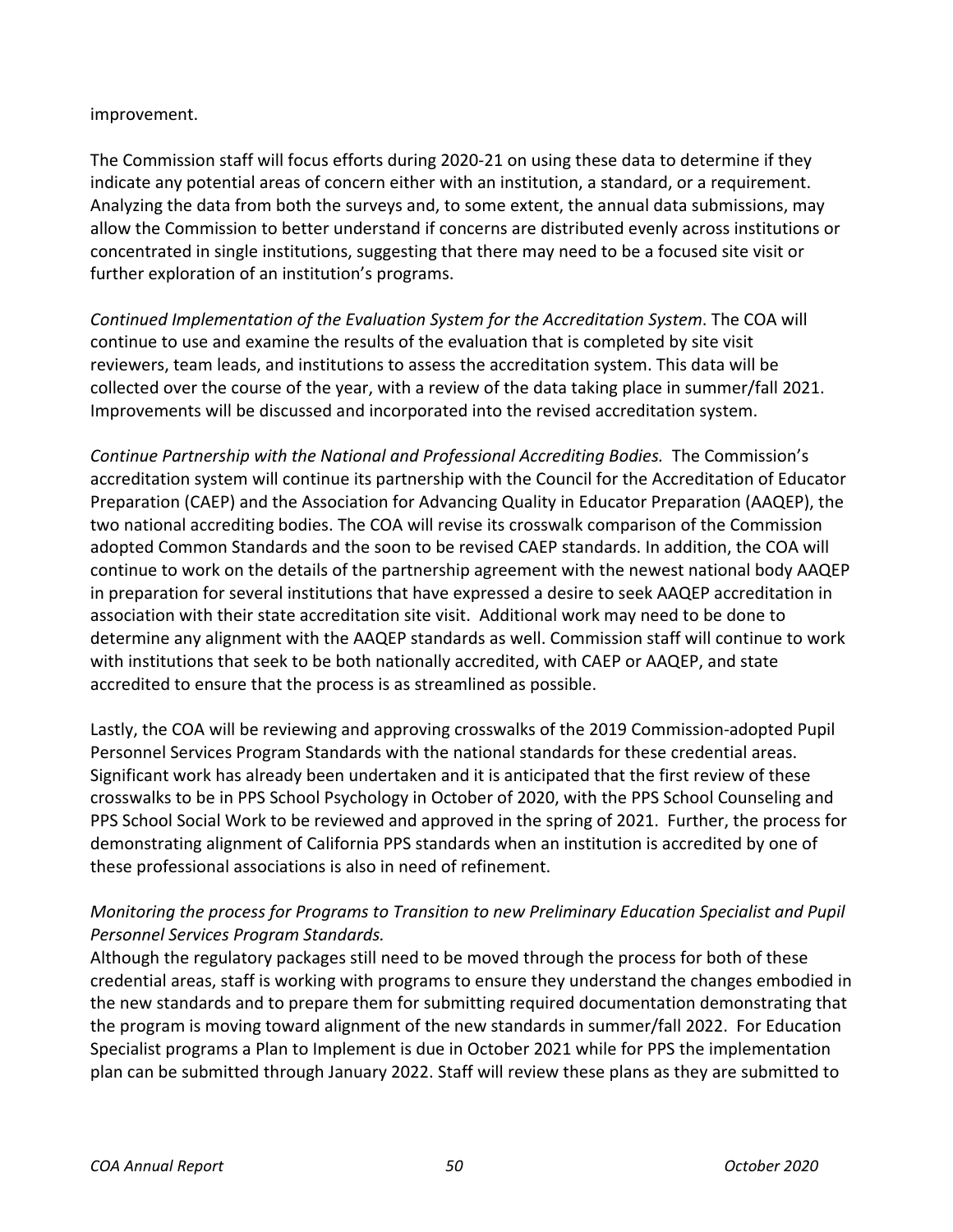ensure that the proposed changes are consistent with the new standards and to help guide technical assistance efforts.

*Continue Providing Technical Assistance on Accreditation Processes.* Further technical assistance targeted to certain cohorts will be necessary over the course of the next year as each experience a new aspect of the accreditation system. Additional technical assistance will be provided as continuing work is done on aspects of the system such as building out the Annual Data System to include teaching performance assessment data or data related to additional preparation program pathways. Ensuring that the field understands what is required, and creating opportunities to provide feedback to the Commission staff as the processes are developed has been instrumental in the effective implementation of the system and will continue to play an important role in the future.

## *Technical Assistance on Commission Flexibilities due to COVID-19*

The Commission staff has implemented additional technical assistance for 2020-2021 to support institutions with the flexibilities offered for programs and candidates in response to the COVID-19 pandemic. Institutions have requested more routine assistance throughout this unusual time in order to ensure they are implementing the flexibilities and still meeting the standards and expectations required of the Commission's accreditation system. To address this need, technical assistance opportunities are offered in Fall 2020 on approximately a twice a month basis to program personnel by credential areas: 1) Preliminary Multiple/Single Subject; 2) Education Specialist; 3) Intern, and 4) Teacher Induction.

*Next Generation of Performance Assessments.* As the development of the next generation of teaching performance assessments and the implementation of administrator performance assessments continues, the COA and Commission staff will review the various implications of that work. Providing guidance for reviewers, and ensuring that both institutions and reviewers understand the new models and related expectations as articulated in the standards, incorporating the rubric level data into the Annual Data System, and any other appropriate use for the data will be important activities in 2020-21.

*Establishing and Implementing Processes and Procedures for Identifying Exemplary Practices.* In 2018- 19, staff and the COA developed a process in which institutions that met the Commission's standards could have the ability to identify, for one or more programs, an area where the program has developed an exemplary practice. However, the workload of the Commission staff and the challenges posed by creating such a system were primary reasons for this project not moving into implementation in 2019-20. Upon further discussions with Commission leadership and given the current urgent and unprecedented situation in which the pandemic has affected all of education, it has been determined that implementing a new major initiative at this time is not advisable and for Commission staff to revisit this topic in 2021-22.

## **General Operations**

<span id="page-50-0"></span>In addition to the above-mentioned items, the COA will engage in routine matters necessary for general operations of the Committee. This includes the election of Co-Chairs, the adoption of a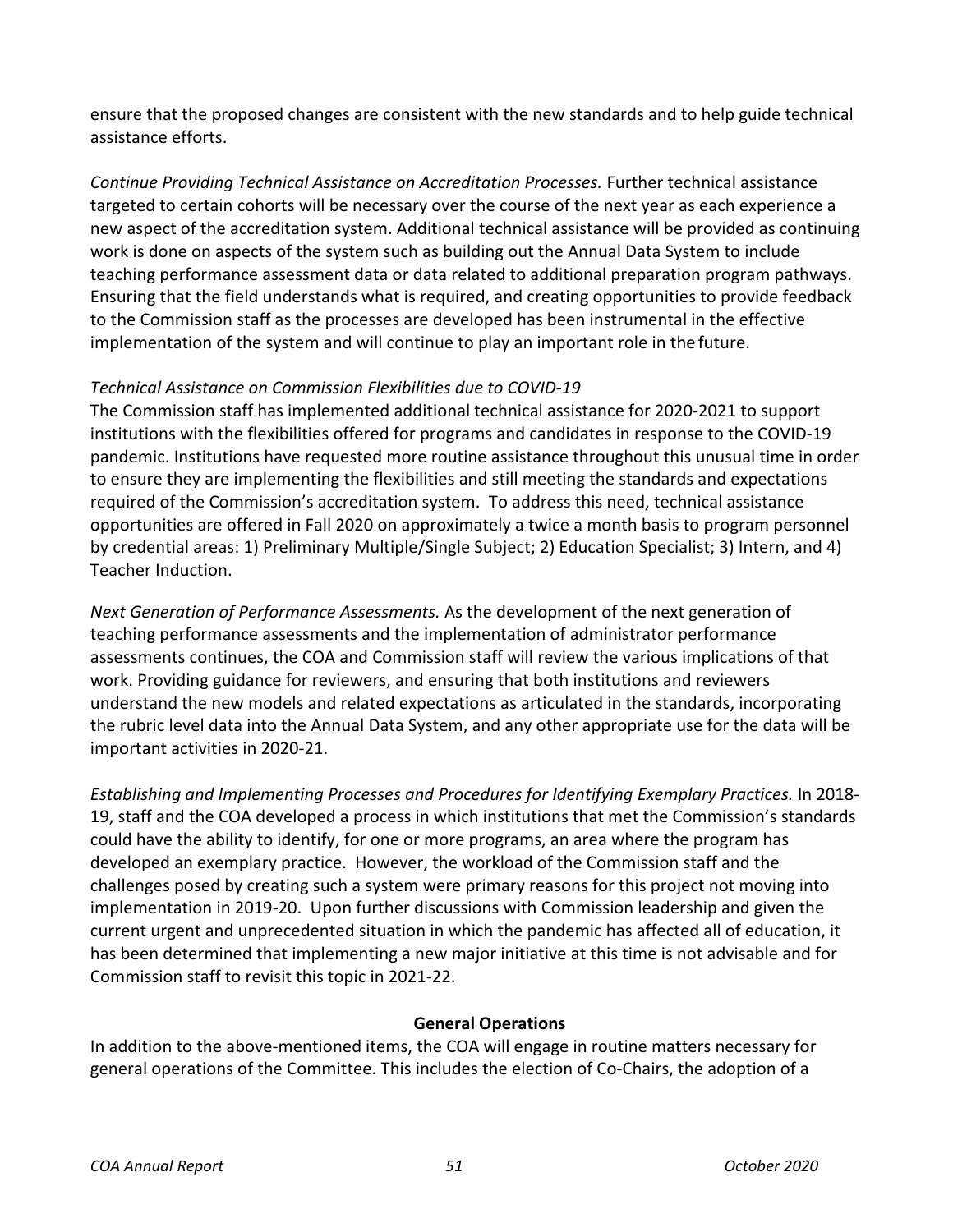meeting schedule, and orientation of new members.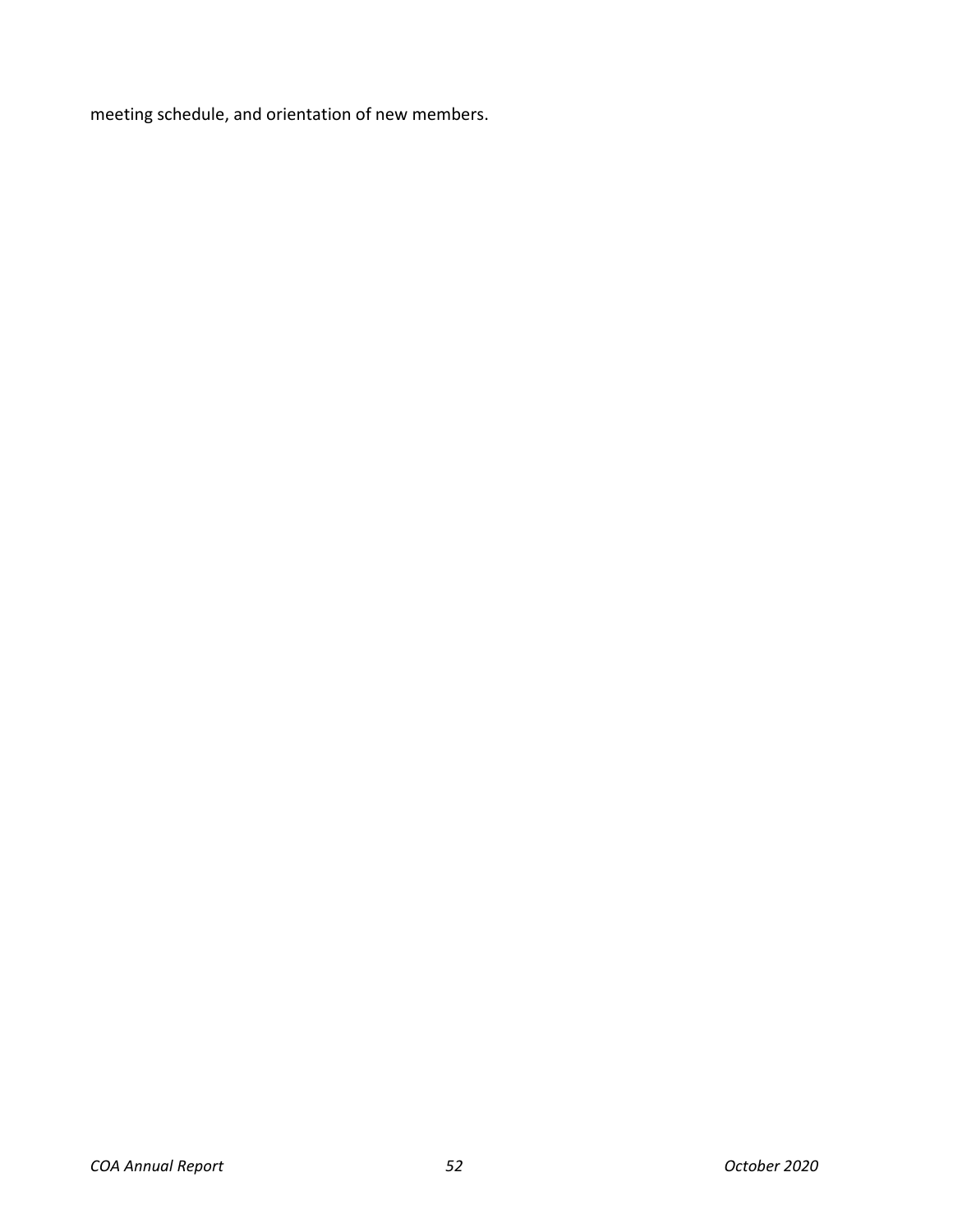## **Appendix A: Program Sponsors by Accreditation Cohort**

<span id="page-52-0"></span>

| <b>Institution</b>         | <b>Cohort</b> | <b>Institution</b>               | <b>Cohort</b> |
|----------------------------|---------------|----------------------------------|---------------|
| Cal Poly, Pomona           | Indigo        | <b>CSU Monterey Bay</b>          | Violet        |
| Cal Poly, San Luis Obispo  | Orange        | <b>CSU Northridge</b>            | Yellow        |
| <b>CalState TEACH</b>      | Orange        | <b>CSU Sacramento</b>            | Orange        |
| <b>CSU Bakersfield</b>     | Indigo        | CSU San Bernardino               | Green         |
| <b>CSU Channel Islands</b> | Green         | <b>CSU San Marcos</b>            | Indigo        |
| <b>CSU Chico</b>           | Indigo        | <b>CSU Stanislaus</b>            | Yellow        |
| <b>CSU Dominguez Hills</b> | Red           | <b>Humboldt State University</b> | Indigo        |
| <b>CSU East Bay</b>        | Green         | San Diego State University       | Yellow        |
| <b>CSU Fresno - CAEP</b>   | Violet        | San Francisco State University   | Violet        |
| <b>CSU Fullerton- CAEP</b> | <b>Blue</b>   | San Jose State University        | Orange        |
| CSU Long Beach             | Indigo        | Sonoma State University          | Red           |
| CSU Los Angeles*F          | Red           |                                  |               |

## **California State University (23)**

## **University of California (8)**

| <b>Institution</b>    | <b>Cohort</b> | <b>Institution</b>  | <b>Cohort</b> |
|-----------------------|---------------|---------------------|---------------|
| <b>UC Berkeley</b>    | Red           | <b>UC Riverside</b> | Blue          |
| <b>UC Davis</b>       | Violet        | UC San Diego        | Violet        |
| <b>UC</b> Irvine      | Violet        | UC Santa Barbara    | Orange        |
| <b>UC Los Angeles</b> | Red           | UC Santa Cruz       | Red           |

## **Independent Institutions (50)**

| <b>Institution</b>                      | <b>Cohort</b> | Institution                       | <b>Cohort</b> |
|-----------------------------------------|---------------|-----------------------------------|---------------|
| Academy of Art                          | Orange        | Pacific Union College             | Red           |
| <b>Alliant International University</b> | Blue          | Pepperdine University             | Red           |
| <b>Antioch University</b>               | Violet        | Point Loma Nazarene<br>University | Red           |
| Azusa Pacific University*S - CAEP       | Indigo        | St. Mary's College of California  | Orange        |
| <b>Bard College</b>                     | Indigo        | San Diego Christian College       | Yellow        |
| <b>Biola University</b>                 | Yellow        | Santa Clara University            | Yellow        |
| Brandman University*S - CAEP            | Indigo        | <b>Simpson University</b>         | Green         |
| California Baptist University           | Orange        | <b>Stanford University</b>        | Blue          |
| California Lutheran University          | Green         | Teachers College of San Joaquin   | Indigo        |
| Chapman University*F - CAEP             | Orange        | The Master's College              | Orange        |
| <b>Claremont Graduate University</b>    | Violet        | <b>Touro University</b>           | Yellow        |
| Concordia University                    | Red           | <b>United States University</b>   | Blue          |
| Dominican University of<br>California   | Blue          | University of La Verne            | Orange        |
| <b>Fresno Pacific University</b>        | Yellow        | University of Phoenix             | Orange        |
| <b>Hebrew Union College</b>             | Violet        | <b>University of Redlands</b>     | Indigo        |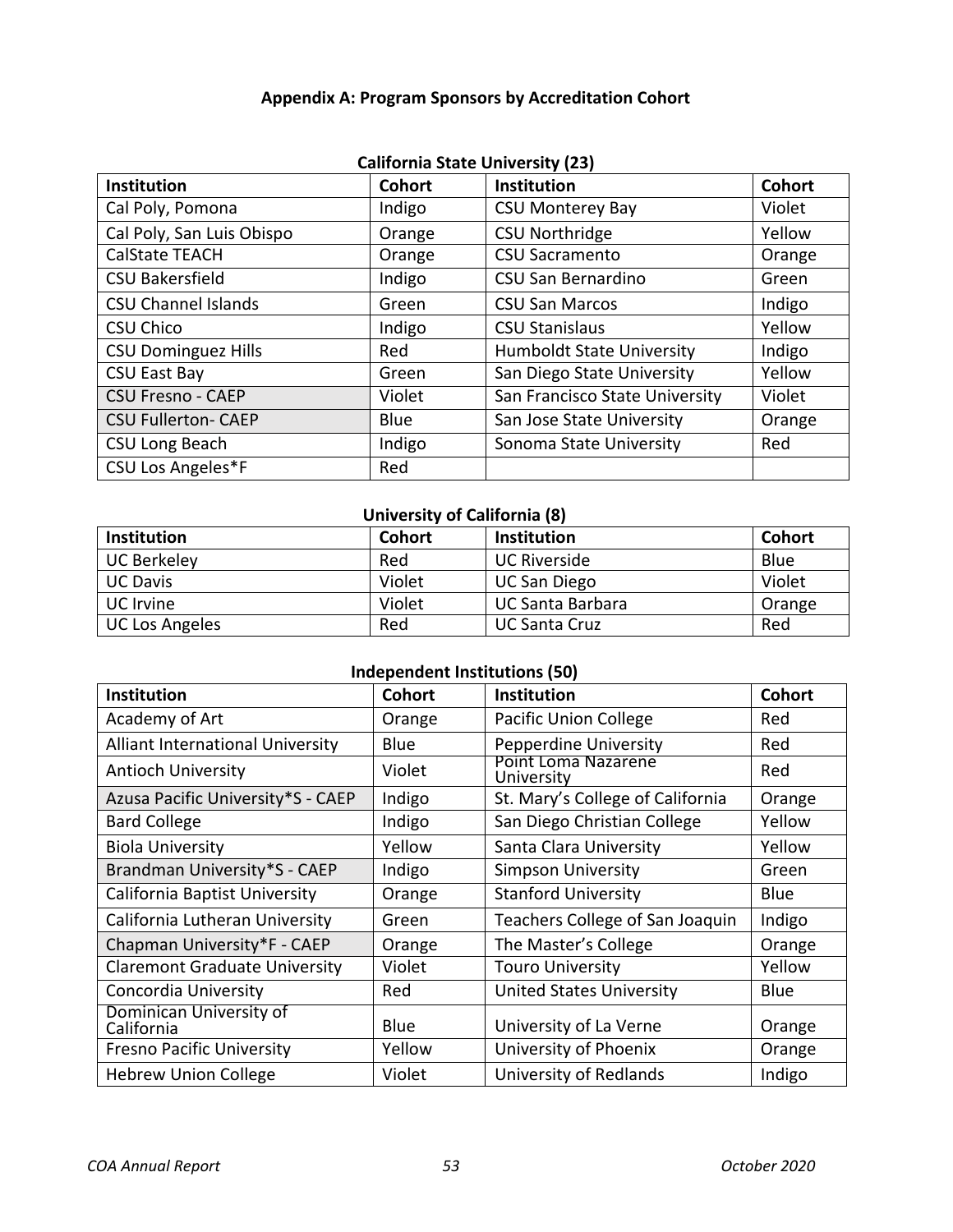| Institution                                    | <b>Cohort</b> | <b>Institution</b>                          | Cohort |
|------------------------------------------------|---------------|---------------------------------------------|--------|
| <b>Holy Names University</b>                   | Blue          | University of San Diego*F - CAEP            | Red    |
| Hope International University                  | Violet        | University of San Francisco                 | Indigo |
| <b>Humphreys College</b>                       | Green         | University of Southern California<br>- CAEP | Violet |
| La Sierra University                           | Violet        | University of the Pacific                   | Orange |
| Loma Linda University                          | Blue          | <b>Vanguard University</b>                  | Blue   |
| Loyola Marymount University*S -<br><b>CAEP</b> | Yellow        | <b>Western Governors University</b>         | Yellow |
| Mills College                                  | Green         | <b>Westmont College</b>                     | Green  |
| Mount St. Mary's College                       | Indigo        | <b>Whittier College</b>                     | Yellow |
| <b>National University - CAEP</b>              | Violet        | <b>William Jessup University</b>            | Yellow |
| Notre Dame de Namur University                 | Green         |                                             |        |
| Pacific Oaks College                           | Violet        |                                             |        |

## **Other Program Sponsors (Districts/County Offices/Other) (154)**

| <b>Institution</b>                       | <b>Cohort</b> | ,, , , ,<br>Institution                              | <b>Cohort</b> |
|------------------------------------------|---------------|------------------------------------------------------|---------------|
| Assoc. of CA School Admin/ASCA           | Orange        | Mt. Diablo USD (210): Fortune<br>School of Education | Blue          |
| Alhambra USD                             | Orange        | Murrieta Valley USD                                  | Violet        |
| Anaheim City SD                          | Yellow        | Napa COE                                             | Yellow        |
| <b>Anaheim Union HSD</b>                 | Orange        | New Haven USD                                        | Violet        |
| Animo Leadership Charter HS              | Indigo        | <b>Newark USD</b>                                    | Green         |
| Antelope Valley Union HSD                | Violet        | Oak Grove SD                                         | Blue          |
| Antioch USD                              | Green         | Oakland USD                                          | Red           |
| Arcadia USD                              | Red           | <b>Ontario-Montclair SD</b>                          | Yellow        |
| <b>Aspire Public Schools</b>             | Orange        | <b>Orange County DOE</b>                             | Blue          |
| <b>Bakersfield City SD</b>               | Green         | Orange USD                                           | Red           |
| <b>Baldwin Park USD</b>                  | Indigo        | Palmdale SD                                          | <b>Blue</b>   |
| Bay Area School of<br>Enterprise/REACH   | Red           | Palo Alto USD                                        | Violet        |
| <b>Bellflower USD</b>                    | Blue          | Palos Verdes Peninsula USD                           | Violet        |
| <b>Brentwood Union SD</b>                | Indigo        | Panama-Buena Vista Union SD                          | Yellow        |
| <b>Burbank USD</b>                       | Red           | Paramount USD                                        | Orange        |
| <b>Butte COE</b>                         | Violet        | Pasadena USD                                         | Indigo        |
| California School of the<br>Deaf/Fremont | Blue          | Placentia-Yorba Linda USD                            | Indigo        |
| <b>Campbell Union SD</b>                 | Red           | <b>Placer COE</b>                                    | Red           |
| Capistrano USD                           | Yellow        | Pleasanton USD                                       | Red           |
| <b>Central USD</b>                       | Indigo        | Pomona USD                                           | Yellow        |
| Ceres USD                                | Yellow        | Poway USD                                            | Red           |
| Chaffey Joint Union HSD                  | Blue          | <b>PUC Schools</b>                                   | Blue          |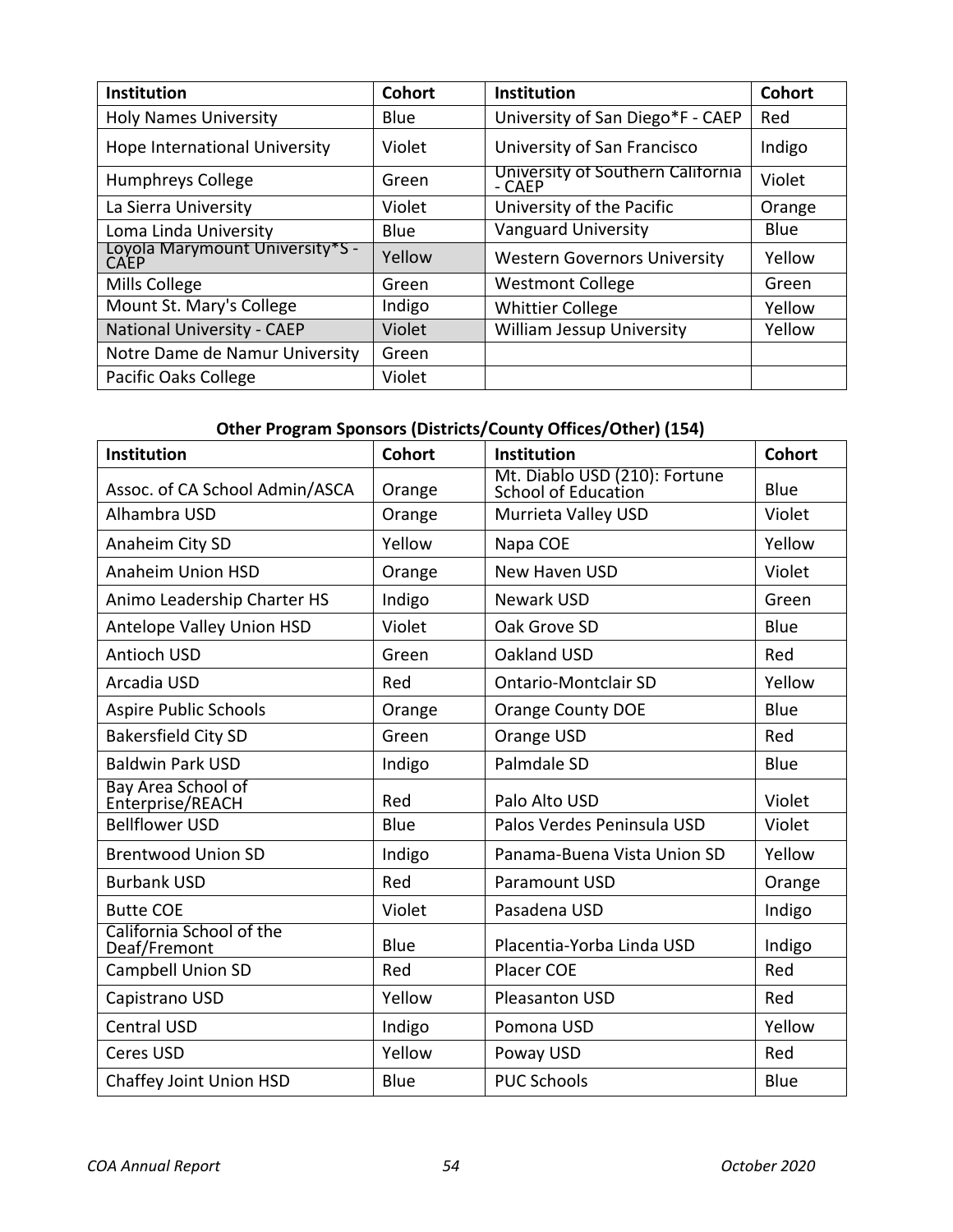| <b>Institution</b>         | <b>Cohort</b> | Institution                                                       | <b>Cohort</b> |
|----------------------------|---------------|-------------------------------------------------------------------|---------------|
| Chino Valley USD           | Blue          | Redwood City SD                                                   | Red           |
| Chula Vista ESD            | Red           | Rialto USD                                                        | Orange        |
| Clovis USD                 | Yellow        | <b>Riverside COE</b>                                              | Red           |
| <b>Compton USD</b>         | Violet        | Riverside USD                                                     | Yellow        |
| Conejo Valley USD          | Orange        | Sacramento City USD                                               | Violet        |
| Contra Costa COE           | Red           | Sacramento COE                                                    | Indigo        |
| Corona-Norco USD           | Blue          | Saddleback Valley USD                                             | Yellow        |
| <b>Culver City USD</b>     | Red           | San Bernardino City USD                                           | Green         |
| <b>Cupertino Union SD</b>  | Violet        | San Diego COE                                                     | Green         |
| Davis Joint USD            | Red           | San Diego USD                                                     | Indigo        |
| El Dorado COE              | Violet        | San Dieguito Union HSD                                            | Indigo        |
| El Rancho USD              | Orange        | San Francisco USD                                                 | Violet        |
| <b>Elk Grove USD</b>       | Blue          | San Gabriel USD                                                   | Yellow        |
| <b>Encinitas Union SD</b>  | Blue          | San Jose USD                                                      | Indigo        |
| <b>Escondido Union SD</b>  | Blue          | San Juan USD                                                      | Green         |
| <b>Escondido Union HSD</b> | Violet        | San Luis Obispo COE                                               | Blue          |
| Etiwanda SD                | Yellow        | San Mateo-Foster City SD                                          | Green         |
| Evergreen SD               | Green         | San Mateo COE                                                     | Blue          |
| Fairfield-Suisun USD       | Green         | San Ramon Valley USD                                              | Indigo        |
| Fontana USD                | Orange        | Sanger USD                                                        | Violet        |
| <b>Fremont UHSD</b>        | Yellow        | Santa Ana USD                                                     | Green         |
| <b>Fremont USD</b>         | Orange        | Santa Barbara CEO                                                 | Orange        |
| Fresno COE                 | Green         | Santa Clara COE                                                   | Blue          |
| Fresno USD                 | Blue          | Santa Clara USD                                                   | Yellow        |
| <b>Fullerton SD</b>        | Blue          | Santa Cruz COE                                                    | Yellow        |
| Garden Grove USD           | Green         | Santa Monica-Malibu USD                                           | Indigo        |
| <b>Glendale USD</b>        | Blue          | <b>Saugus Union SD</b>                                            | Green         |
| <b>Greenfield Union SD</b> | Yellow        | Sequoia Union HSD                                                 | Violet        |
| <b>Grossmont Union HSD</b> | Blue          | <b>School for Integrated Academics</b><br>and Technology/SIA Tech | Orange        |
| Hacienda La Puente USD     | Green         | Shasta COE                                                        | Yellow        |
| Hanford ESD                | Red           | Sonoma COE                                                        | Yellow        |
| Hayward USD                | Orange        | <b>Stanislaus COE</b>                                             | Yellow        |
| High Tech High             | Indigo        | <b>Stockton USD</b>                                               | Indigo        |
| <b>Imperial COE</b>        | Violet        | <b>Sutter County SOS</b>                                          | Red           |
| Irvine USD                 | Violet        | <b>Summit Preparatory Charter HS</b>                              | Yellow        |